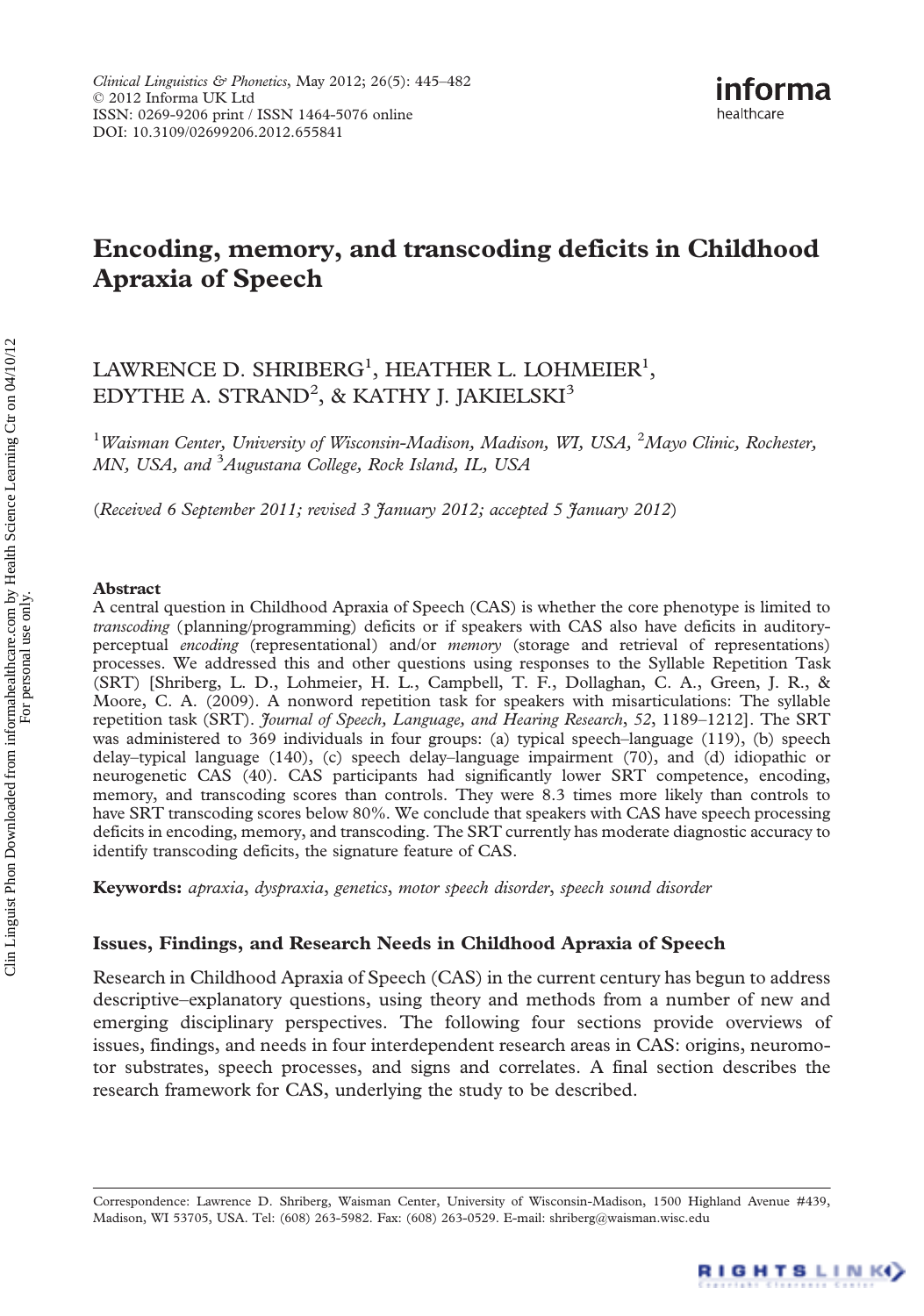# Distal origins of apraxia of speech

The two substantially independent research literatures in apraxia of speech, CAS and AOS (the conventional acronym for acquired apraxia of speech), are historically based on significant differences in etiological and temporal origins (i.e. distal causes). Congenital origins of CAS include individuals with genetic, epigenetic, and idiopathic CAS in syndromic and nonsyndromic contexts (see reviews in Shriberg, 2010b; Shriberg, Potter, & Strand, 2011). Congenital origins may be due to hereditary transmission of genomic variants or sporadic (de novo) genomic disruptions present at birth or shortly thereafter. In comparison, AOS consequent to neuropathology can occur any time during or after the neurodevelopmental period for speech–language acquisition, most commonly later in adulthood due to stroke (Duffy, 2005). In contrast to the relatively large body of descriptive–explanatory research in AOS during the past two centuries (reviews in Duffy, 2005; McNeil, Robin, & Schmidt, 2009; Robin, Jacks, & Ramage, 2008; Weismer, 2007), research in the origins of CAS has occurred primarily in the past two decades referenced as the genomic and current post-genomic periods. Some literature reviews of genetic research in verbal trait disorders that include speech-genetics research in CAS include Newbury, Fisher, and Monaco (2010), Newbury and Monoco (2010), Shriberg (2010b), Bishop (2009), Fisher and Scharff (2009), Grigorenko (2009), Ramus and Fisher (2009), Stromswold (2008), Caylak (2007), Fisher and Marcus (2006), and Lewis et al. (2006). In addition to extensive studies of the FOXP2 gene, including research using mammalian and avian orthologs of this transcription gene, CAS has recently been associated with several genes including CNTNAP2 (Vernes et al., 2008), FOXP1 (Carr et al., 2010; Hamdan et al., 2010; Horn et al., 2010; Pariani, Spencer, Grahan, & Rimoin, 2009), FOXG1 (Brunetti-Pierri et al., 2011), ELP4 (Pal, Li, Clarke, Lieberman, & Strug, 2010), and RAI1 (Kogan, Miller, & Ware, 2009). Detailed phenotype information on speech, prosody, voice, cognitive, language, affective, and other findings in association with CAS have been reported for four persons with FOXP2 disruptions in two unrelated families (Rice et al., 2011; Shriberg et al., 2006; Tomblin et al., 2009) and in three siblings with CAS associated with a chromosome translocation (Shriberg, Jakielski, & El-Shanti, 2008). Two differences in the causal and temporal origins of CAS compared to AOS have implications for the issues and questions in the discussions to follow of speech processing and signs and correlates of apraxia of speech.

The primary difference between CAS and AOS is the neurobiology of CAS associated with neurogenetic and epigenetic origins, in contrast to the neuropathologies underlying AOS (e.g. trauma, infectious processes, and stroke). In neurogenetic CAS, cognitive and sensorimotor development may be affected in all brain regions and circuits in which gene expression is disrupted, including disruptions in genes regulated by other genes. For example, FOXP2 is expressed bilaterally and widely in the infant and adult brain, with gene expression studies reporting involvement of many neural sites and circuits active in speech processing and other studies describing its regulatory role in expression of other genes (e.g. CNTNAP2, ATP2C2, and CMIP; see Newbury et al., 2010).

A second difference between CAS and AOS is the temporal consequences of neural impairments relative to speech–language acquisition. Congenital deficits affect both target systems and systems dependent on the integrity of prior growth and development. In a review of descriptive–explanatory studies with colleagues, using a variety of instrumental methods, Maassen (2010) has discussed the unifying concept of *developmental trajectories* in CAS. Maassen cites Karmiloff-Smith's (2006) perspective on the gradual emergence of the adult modular system and Bishop's (1997) observation that associations are the rule in developmental disorders (i.e. compared to the dissociations in acquired disorders used in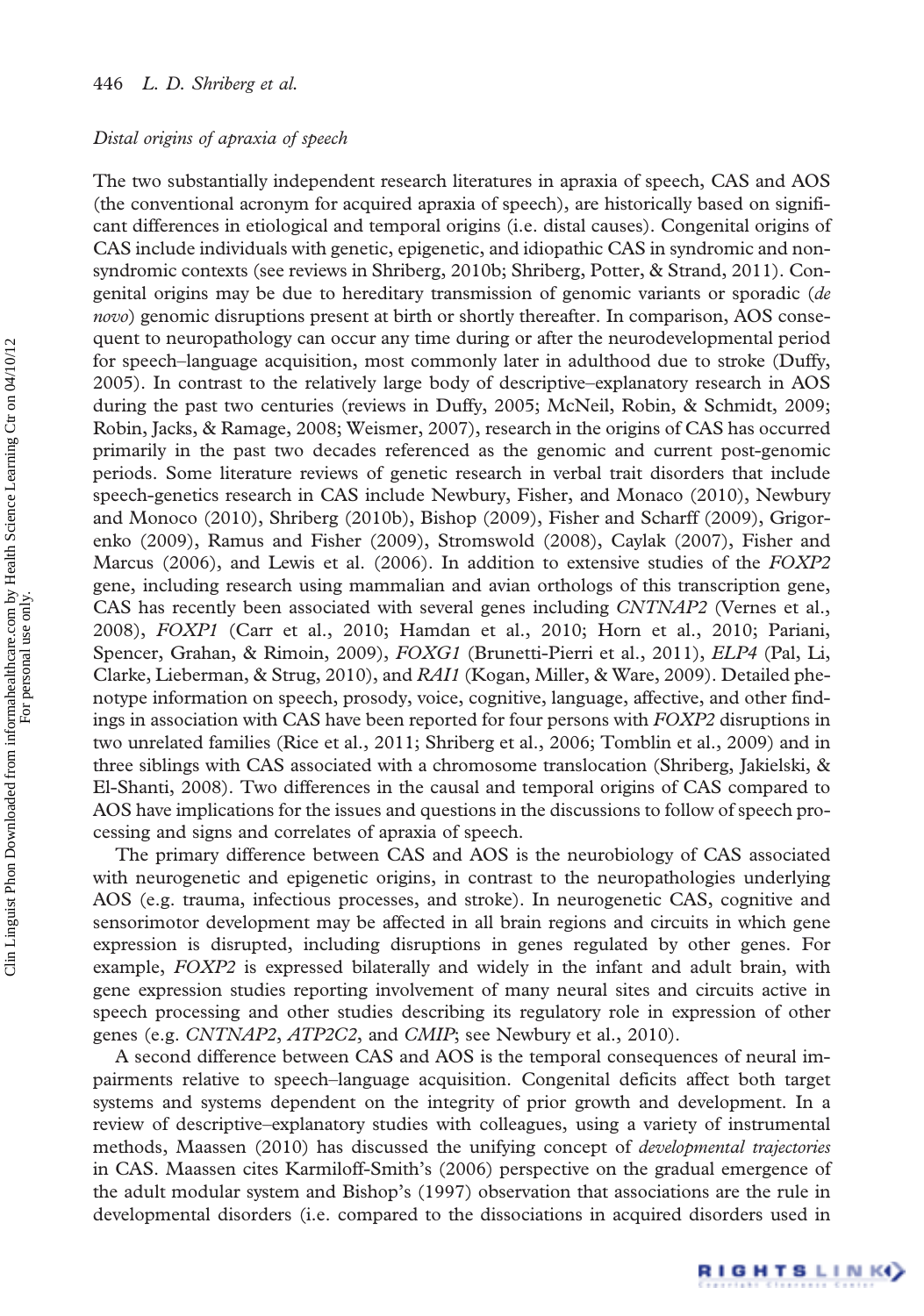cognitive neuropsychology to support modularity concepts). As discussed in the following overviews, the pathophysiologies and temporal onsets of CAS, in comparison to those in AOS, present challenges to accounts of apraxia of speech as one clinical entity.

# Proximal origins of apraxia of speech

The second explanatory loci relevant to the present study include neurocognitive and neuromotor constructs in speech processing imputed to be the proximal sources for apractic speech. Research in typical and especially atypical speech acquisition deconstructs speaking into four constituent processes, with the neural substrates for each process accomplishing a product necessary for articulate speech. These constructs include: (a) auditory-perceptual encoding processes that transform auditory input into phonemic, sublexical, and lexical representations; (b) *memory* processes that store and retrieve these representations; (c) *transcod*ing processes that plan and programme the representations for the motoric gestures of manifest speech or other forms of communication such as signing, finger spelling, and typing; and (d) neuromotor execution processes. Success in speaking and in tasks that require fast, short-term processing of novel words (e.g. nonword repetition tasks) is dependent on the integrity of speech processing at each of these four "stages" (see Ellis Weismer & Edwards, 2006, for a discussion of interactivity among such putatively serial constructs). Specific mechanisms within each element and the influence of mediating and moderating variables (e.g. age, gender, phonological awareness, processing speed, and articulation rate) differ considerably within and among the many disciplines that use speech processing constructs in diverse psycholinguistic, neurocognitive, and speech motor control frameworks (e.g. Bock, 1982; Dell, 1986; Guenther, 1995; Levelt, 1989; van der Merwe, 2008; Stackhouse & Wells, 1997; Ziegler, 2006). Brief comment on encoding, memory, and transcoding findings in CAS are relevant to the findings to be reported in the present study.

Encoding and memory deficits. Unlike AOS, in which premorbid representations of words, syllables, and sounds are assumed to be intact, CAS presumably interferes with the rate if not type of acquisition of linguistic representations. Although there are many alternative causal accounts of encoding and memory deficits in primary language impairment and speech delay, there is general consensus that incomplete or poorly formed representations due to encoding and/or memory constraints are the proximal cause(s) of primary language impairment and speech delay. A wide-ranging literature has documented such deficits, using a number of nonword repetition tasks with sociodemographically diverse samples of children with speech–language impairment (reviews in Graf Estes, Evans, & Else-Quest, 2007; Shriberg et al., 2009). Within the CAS literature, there has been a consistent trend to interpret findings as supporting encoding deficits as either a core or correlative feature of apraxia of speech in children (see extensive review in Froud & Khamis-Dakwar, 2011; Nijland, 2009). Velleman (2011, p. 83) in a recent discussion of CAS notes:

There is some evidence for cognitive–linguistic as well as motor planning [deficits in children with CAS] components of the disorder, though, in that they typically demonstrate other, higher-order linguistic deficits that depend upon fully-formed phonological representations: reduced perception and production of vowels (Maassen, Groenen & Crul, 2003), syllables (Marquardt, Sussman, Snow & Jacks, 2002), rhymes (Marion, Sussman & Marquardt, 1993) and phoneme sequences – especially in nonwords (Bridgeman & Snowling, 1988); deficits in word attack; and difficulties with spelling that do not necessarily relate to the child's current speech errors (Snowling & Stackhouse, 1983; Lewis et al.,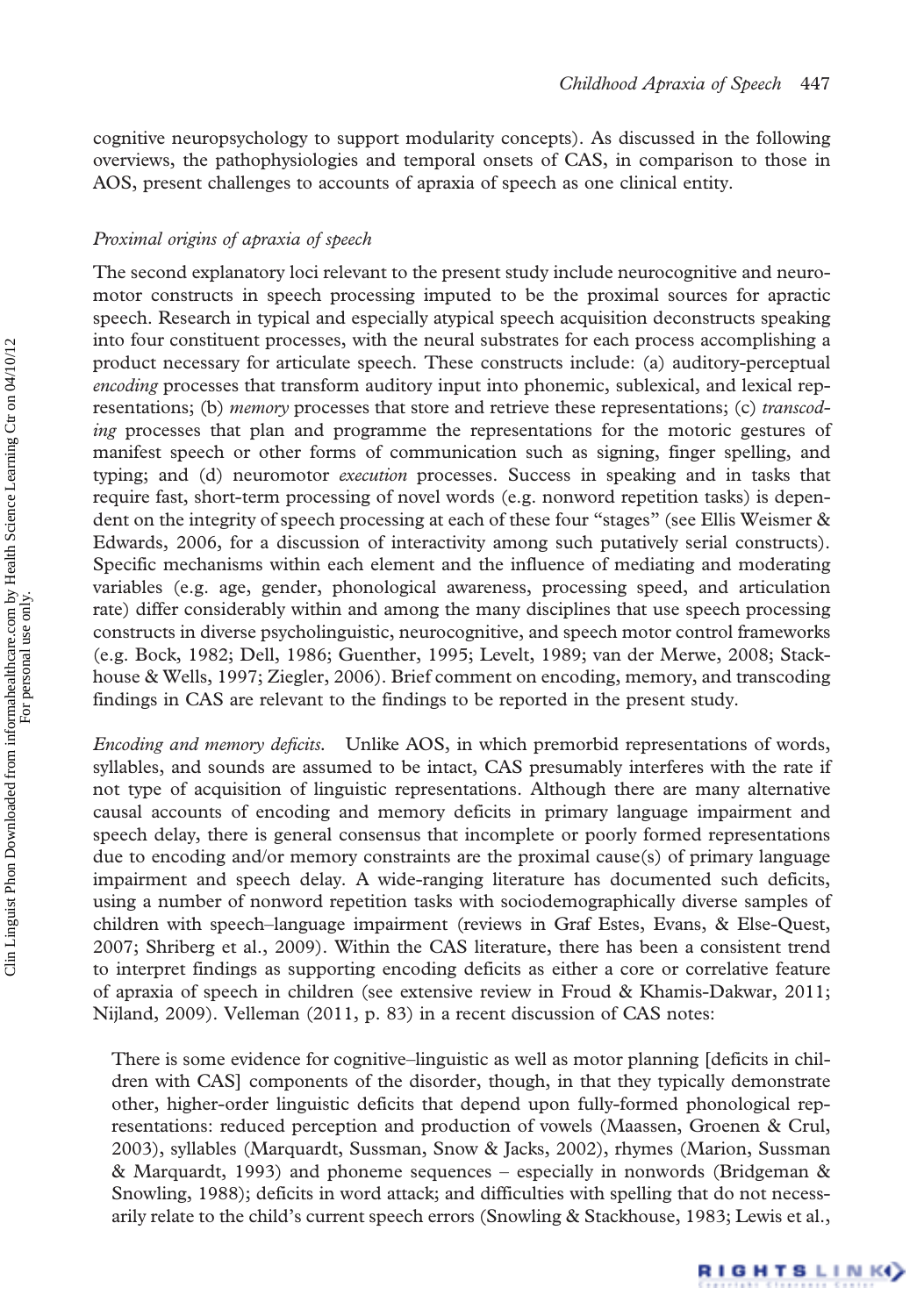2004). The nature of these deficits observed in children with CAS suggests impoverished phonemic representations (Marquardt, Jacks & Davis, 2004).

Notably, as before, the statistical data in findings to date indicate incremental betweengroup differences on encoding and memory variables, rather than differences approaching bimodal distributions. The major question in the study to be reported, which includes larger and more diverse CAS and speech–language samples than reported to date, is whether participants with CAS in both idiopathic and neurogenetic contexts have substantially lower encoding and memory scores compared to children with speech-only and speech–language impairment.

Transcoding deficits. Although motor speech disorders share many features that discriminate these disorders from typical speech and from speech delay (e.g. slower rate, vowel errors, and prosodic deficits), only transcoding deficits, by definition, are specific among motor speech disorders for apraxia of speech. There is currently no consensus in the AOS or CAS literatures, however, on what types of speech or prosody behaviours index planning/programming deficits. Proposed signs are generally based on some type of processing delay reflected in spatiotemporal disruptions within segments, clusters, syllables, or morpheme boundaries (i.e. subsumed by terms such as delayed transitions). The study to be reported identified a unique speech behaviour that was viewed as indexing transcoding deficits in the context of a nonword repetition task.

# Signs and correlates of apraxia of speech

The "circularity" constraint in all CAS research, articulated over three decades ago by Guyette and Diedrich (1981, p. 39) in their iconic summary – (Childhood Apraxia of Speech is) "a label in search of a population" – is the lack of standardized inclusionary/exclusionary criteria for true positive participants with CAS. The search for biomarkers and behavioural markers of CAS and studies of its genetic, neurocognitive, and neuromotor substrates requires a standardized assessment protocol to quantify its core phenotypic and endophenotypic features as they evolve over developmental epochs. Other than consensus on a few nonoperationalized and nonstandardized speech and prosody indicants of CAS in speakers at some ages (reviews in American Speech-Language-Hearing Association [ASHA], 2007; Jacks & Robin, 2010; Shriberg & Campbell, 2003; Shriberg et al., 2003), Guyette and Diedrich's challenge to develop a gold standard for CAS remains unanswered.

In the AOS literature, the Mayo Clinic System remains the standard classification system for acquired motor speech disorders, notwithstanding critique based on alternative views of the values of classification systems versus taxonomies (Weismer, 2006; Weismer & Kim, 2010). Essentially, there are no comparable systems for pediatric motor speech disorders (see also Steinman, Mostofsky, & Denckla, 2010). There currently are no validated signs of CAS, although there is emerging consensus that deficits in vowels, phoneme distortions, distorted transitions, unstable errors, and stress are candidate signs to discriminate CAS (ASHA, 2007). As discussed elsewhere, key needs are to organize, operationalize, and standardize a set of signs of CAS that has at least 90% sensitivity and specificity, yielding positive and negative likelihood ratios of at least 10.0 and no greater than 0.10, respectively (Shriberg, Strand, Jakielski, & Lohmeier, 2012). Shriberg, Potter, et al. (2011) and Shriberg et al. (2010a) includes a set of 87 potential signs of motor speech disorders, including subsets for each of the three subtypes of motor speech disorders to be described in the next section.

RIGHTSLINK()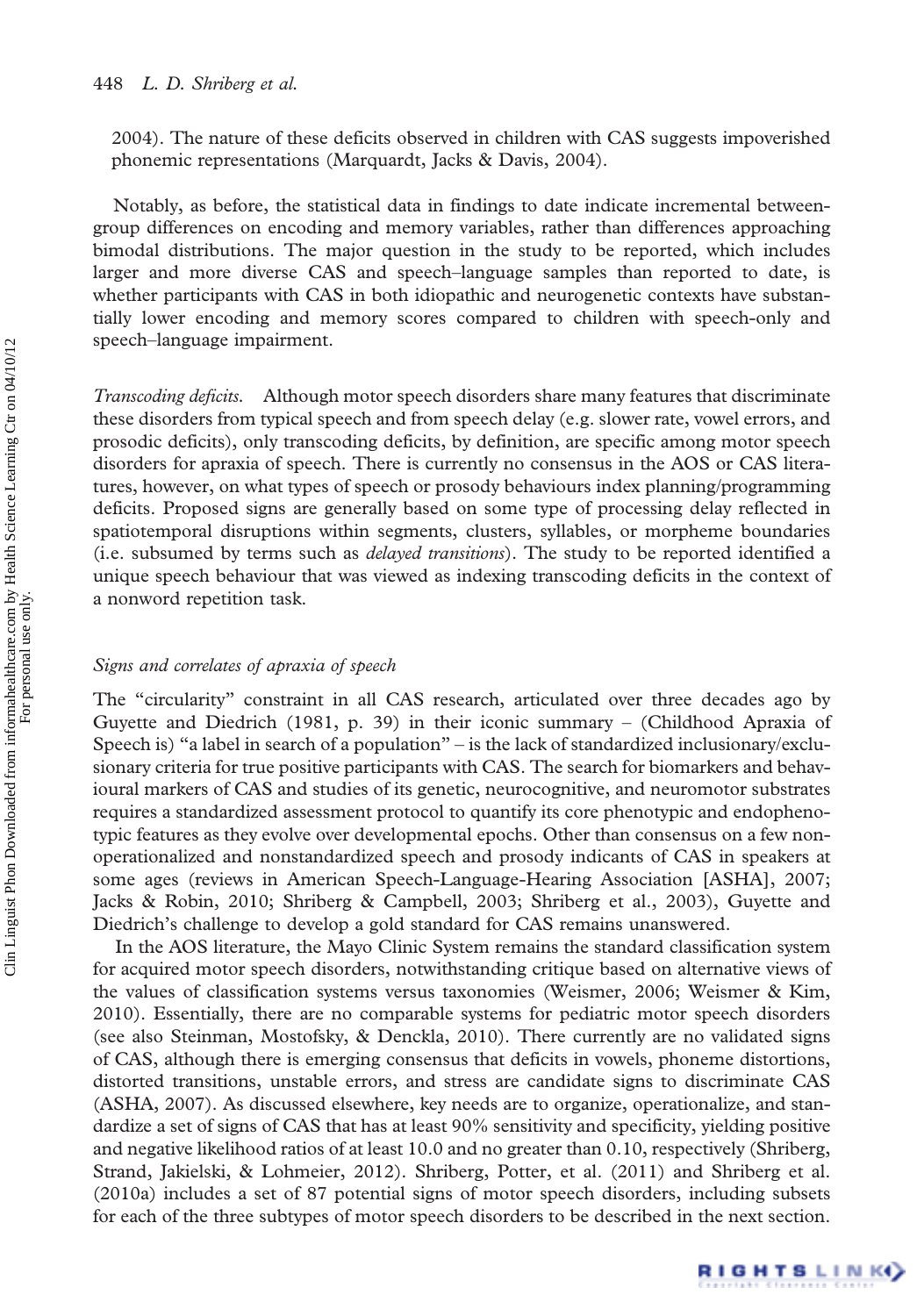# A framework for research in speech sound disorders

Figure 1 places the previous review of issues, findings, and needs in CAS research in the larger context of research in speech sound disorders (SSD). This framework unites three domains within SSD: a clinical typology, the speech processes discussed above, and diagnostic markers.

Clinical typology for SSD. The clinical typology for SSD in Figure 1 is the Speech Disorders Classification System (SDCS) described in detail elsewhere (Shriberg et al., 2010a, 2010b). SSD are divided into three superordinate classes based on their presumptive distal causes and consequent proximal speech processing deficits. Briefly, as described in the SDCS papers cited, Speech Delay (SD) includes the three distal origins shown in Figure 1 and Speech Errors (SE) includes two subtypes. A third class of SSD, termed MSD, subsumes three subtypes: Motor Speech Disorder–Apraxia of Speech (MSD-AOS (generic term for both CAS and AOS in the present context)), Motor Speech Disorder–Dysarthria (MSD-DYS), and a placeholder classification for speakers suspected to have MSD, but who do not meet speech criteria for MSD-AOS or MSD-DYS, termed Motor Speech Disorder– Not Otherwise Specified (MSD-NOS).

Speech processes. The central descriptive–explanatory domain of SSD shown in Figure 1 includes the four speech processes discussed previously. The proximal deficits of two of the three classes of SSD, SD and SE, are presumed to be neurodevelopmental constraints in auditory-perceptual encoding and/or memory (Shriberg et al., 2010a). As indicated previously, the consensus in most to all discussions of MSD-AOS (i.e. CAS) is that its proximal cause is a deficit in transcoding (planning/programming). Finally, the proximal causes of MSD-DYS, including subtypes of MSD-DYS (e.g. spastic, ataxic), are posited to be deficits in execution consistent with those in congenital and acquired forms of dysarthria.

Diagnostic markers. The third element in the SSD research framework addresses the diagnostic issue that is one of the two goals of this report – the need for diagnostic signs with



Figure 1. A framework for research in SSD.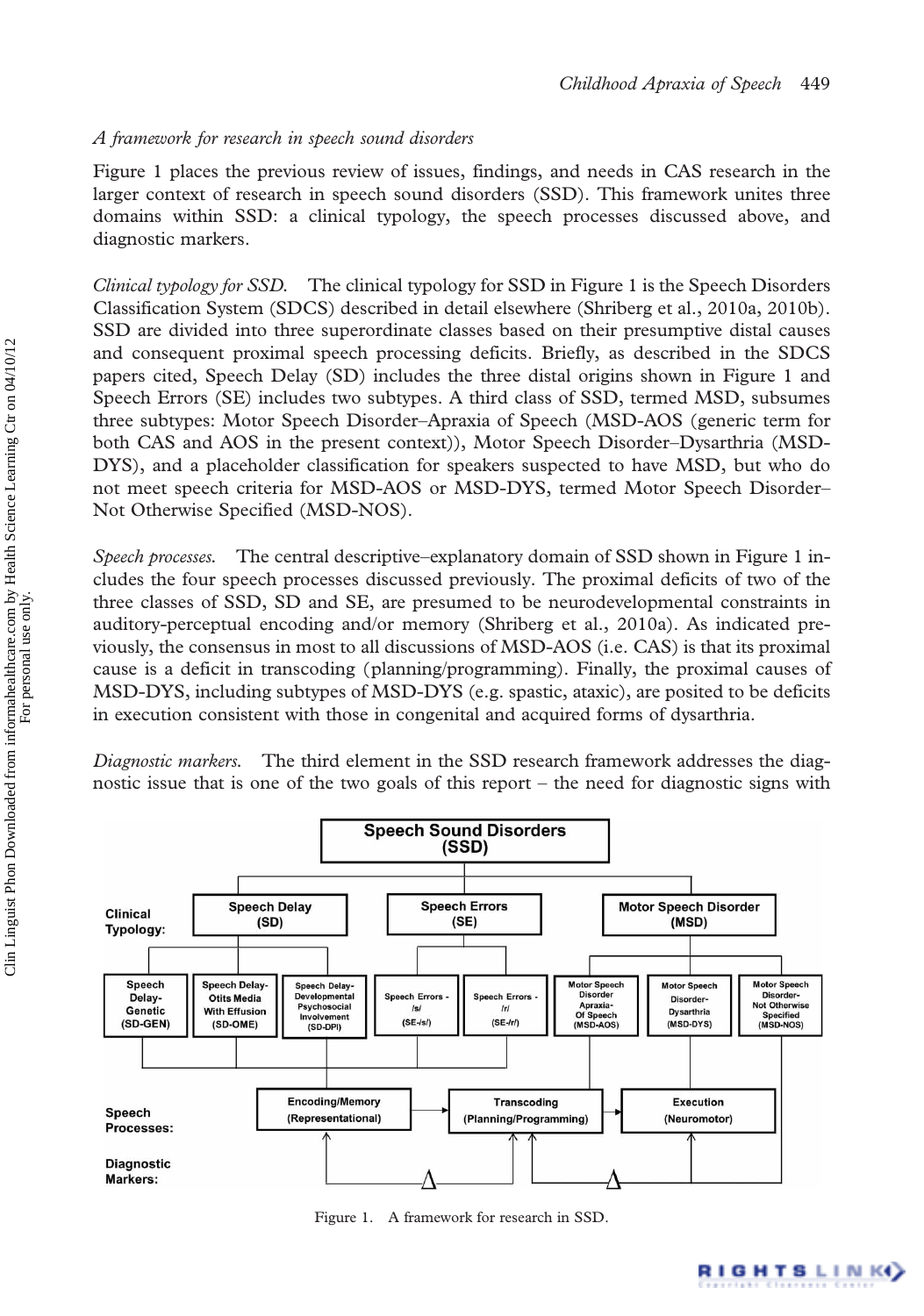sufficient accuracy to differentiate speakers with MSD from speakers with SD and that differentiate the three types of MSD from one another (i.e. diagnostic markers). The present report is part of a research programme to develop and validate behavioural signs as diagnostic markers of CAS by studying apraxia of speech in neurogenetic, neurologic, and idiopathic contexts in children and adults (Shriberg, 2010b).

The Greek delta symbol in Figure 1 denotes diagnostic markers meeting evidence-based criteria for conclusive research and clinical decisions, which in the behavioural sciences as indicated previously, need to exceed 90% sensitivity and 90% specificity to meet positive and negative likelihood ratio criteria (Dollaghan, 2007). Identification of behavioural signs that conclusively differentiate CAS from the several subtypes of dysarthria of currently unknown origin (MSD-DYS) can be addressed only when a methodologically robust clinical typology for idiopathic forms of dysarthria becomes available. In turn, such typologies should aid in the development of biomarkers. Many to most of the core features of CAS expected to be identified have been based on signs identified (but not validated) in the AOS literature. Others features are expected to be associated with genetic, epigenetic, and neurodevelopmental processes not present in speakers with later acquired CAS or with AOS.

#### Statement of the Problem

Emerging research on the genomic, neurobiology, and treatment of CAS continues to be limited by the lack of assessment procedures with sufficient diagnostic accuracy to conclusively identify true positives. Assessment procedures with high predictive value to rule out CAS (i.e. high specificity) are also needed for clinical decision-making, especially with young children with limited speech repertoires who currently are overdiagnosed as CAS (ASHA, 2007).

The research framework underlying the present study is based on the assumption that findings from studies of individuals with CAS in neurogenetic and neurologic contexts will inform descriptive–explanatory accounts of idiopathic CAS – the "... label in search of a population". Research using this strategy requires lifespan measures appropriate for participants at differing levels of cognitive, affective, and motor function whose speech output may be severely limited. Perceptual and instrumental scoring methods must have demonstrated reliability, requiring minimally demanding skills and time for data acquisition, data reduction, and interpretive analytics. The specific need is for valid quantitative information on each of the four speech processing domains in Figure 1.

A nonsense word task to be described, termed the Syllable Repetition Task (SRT; Shriberg & Lohmeier, 2008; Shriberg et al., 2009), was developed to meet the substantive, psychometric, and clinical efficiency needs just described. Nonsense word repetition tasks have played a major role both as diagnostic measures of verbal trait disorders (i.e. language, reading) and as endophenotypes in genomic research in speech, language, and reading. They provide culture-free information on a speaker's ability to acquire and produce real words. As described presently, they may also be informative about the speech processes underlying poor performance on such tasks.

The current study used information from four groups of participants' SRT scores to address two questions about speech processing deficits in CAS:

(1) Are study findings consistent with a transcoding deficit-only account of CAS in neurogenetic and idiopathic contexts, or are they more consistent with a multiple domain account with deficits in encoding, memory, and transcoding processes?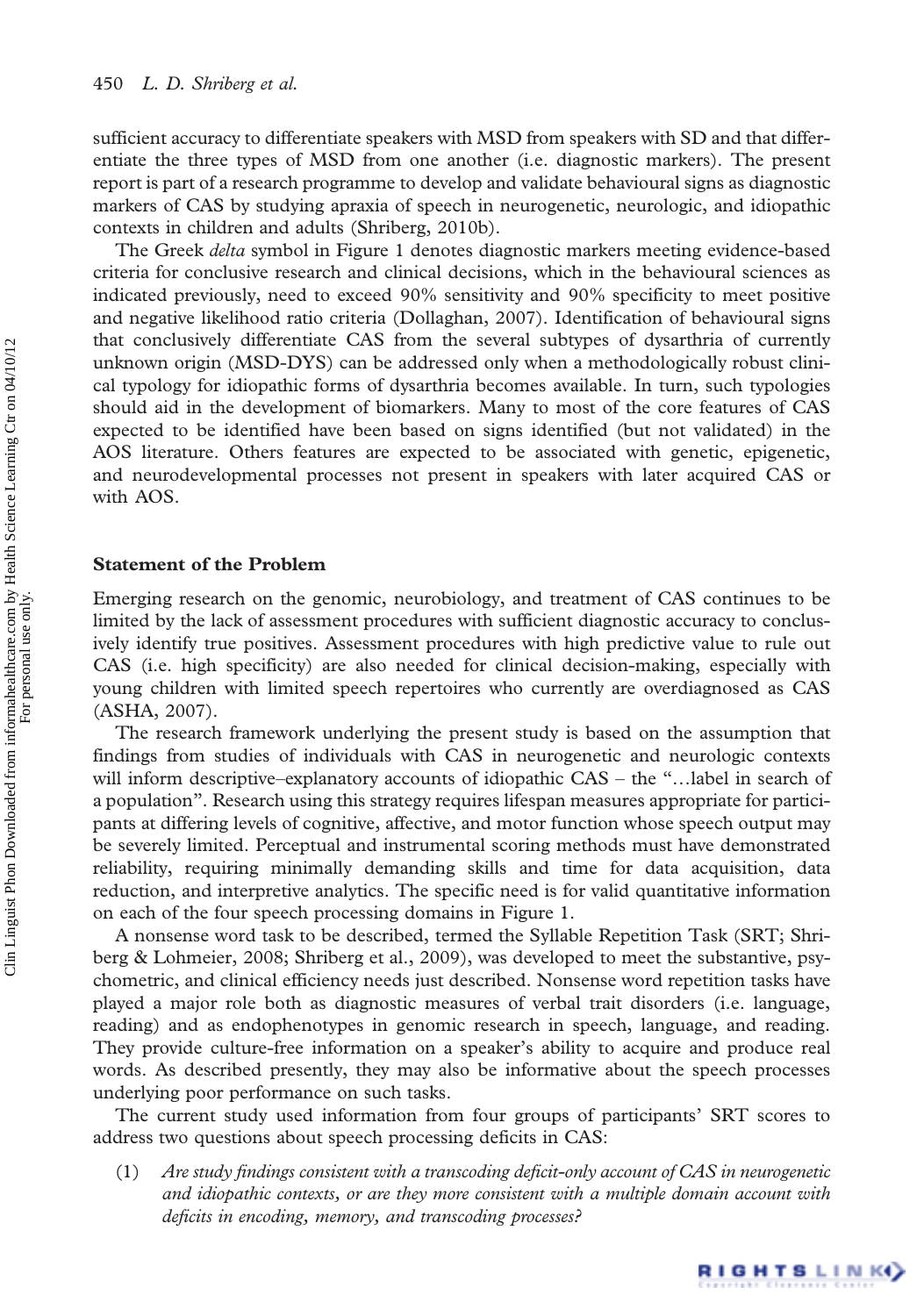(2) Do findings from SRT competence and processing measures contribute significant or conclusive diagnostic information to an assessment battery for CAS?

# Method

## Comparison group participants

Table I includes summary information for the number, age, and gender of 369 study participants. Each of the 329 comparison group individuals (Groups 1–3) had participated in collaborative studies in speech sound disorders at research sites in several US cities. As part of the assessment protocols at each site, all comparison participants and 40 CAS participants (Group 4) in Table I were administered the SRT following procedural guidelines in Shriberg and Lohmeier (2008). The appendix includes the 18 SRT nonword stimuli and the following section summarizes relevant conceptual and methodological information for this measure.

Recruitment and assessment procedures for comparison participants were generally similar at each of the four research sites, indicated as A–D in Table I. Volunteer participants or their parents signed assent/consent forms approved by local institutional review boards to participate in 1 to 2 h speech–language assessment protocols at each site. Screening procedures and case history data were used to exclude participants for Groups 1–3 with frank cognitive, structural, sensory, motor, or affective disorders. Speech samples at each site were obtained in quiet rooms by trained examiners, using different high-quality digital recorders and matching external cardioid condenser microphones at a 44.1 kHz sampling rate with 16-bit resolution. All assessment protocols included a conversational speech sample obtained using a standardized procedure (Shriberg, Hersh, et al., 2008). Recorded stimuli for the SRT were presented using laptop computers and external speakers adjusted for comfortable listening.

Well-developed classification procedures for the SDCS (Shriberg et al., 2010a), the software running in the PEPPER (Programs to Examine Phonetic and Phonological Evaluation Records; Shriberg, Allen, McSweeny, & Wilson, 2001) environment were used to classify participants' speech status. As described in Shriberg et al. (2010a), classification of a speaker's speech status was based on speech data from a 5–10 min conversational speech sample. SDCS software classified participants as meeting criteria for Typical Speech (TS [termed Normal Speech Acquisition in the SDCS]) or Speech Delay (SD), the latter including a classification for marginal speech delay termed normal speech acquisition/Speech Delay. Participants' language status was classified as either typical language (TL) or Language Impairment (LI) based on whether their standardized scores on one or more language instruments used in each collaborative study met criteria for expressive or receptive–expressive language impairment. As shown in Table I, participants were divided into three comparison speech–language groups: Group I: Typical Speech–Typical Language (TSTL), Group 2: Speech Delay–Typical Language (SDTL), and Group 3: Speech Delay–Language Impairment (SDLI). Due to the focus on speech delay in the studies from which these participants were drawn, there were insufficient number of participants for a fourth potential comparison group of participants with Typical Speech-Language Impairment.

As shown in Table I, the number and types of participants obtained at the four research sites ranged from 148 participants from site A, approximately equally divided among the three comparison groups, to 20 participants from site  $D$ , all classified as SD. There were proportionately fewer Group 3 participants from site B, whereas site C participants were more proportionally divided among the three comparison speech status groups.

The ages of participants in the comparison groups ranged from 3 to 22 years, with sites A and D, including primarily preschool children, site B, elementary age children, and site C,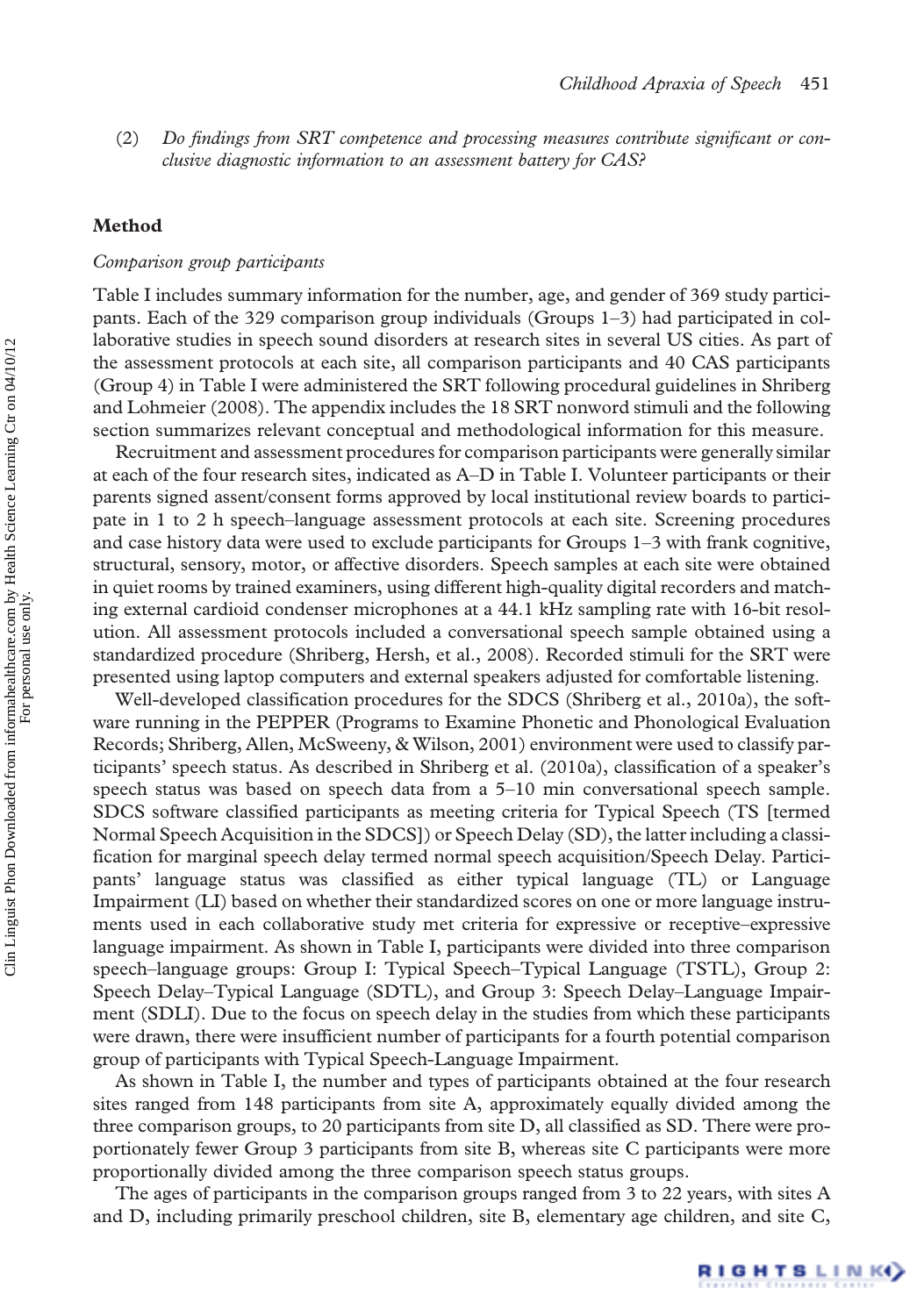|                                         |                  |                  | Group 1: TSTL |          |                          |                  |                  | Group 2: SDTL  |          |       |                  |                  | Group 3: SDLI |          |       |                  |                  | Group 4: CAS   |                          |               |
|-----------------------------------------|------------------|------------------|---------------|----------|--------------------------|------------------|------------------|----------------|----------|-------|------------------|------------------|---------------|----------|-------|------------------|------------------|----------------|--------------------------|---------------|
|                                         |                  |                  | Age (yrs)     |          | $\%$                     |                  |                  | Age (yrs)      |          | $\%$  |                  |                  | Age (yrs)     |          | $\%$  |                  |                  | Age (yrs)      |                          | $\frac{0}{0}$ |
|                                         | $\boldsymbol{n}$ | $\boldsymbol{M}$ | <b>SD</b>     | Range    | Males                    | $\boldsymbol{n}$ | $\boldsymbol{M}$ | <b>SD</b>      | Range    | Males | $\boldsymbol{n}$ | $\boldsymbol{M}$ | SD            | Range    | Males | $\boldsymbol{n}$ | $\boldsymbol{M}$ | <b>SD</b>      | Range                    | Males         |
| Research site                           |                  |                  |               |          |                          |                  |                  |                |          |       |                  |                  |               |          |       |                  |                  |                |                          |               |
| A                                       | 52               | $\overline{4}$   | $\mathbf{1}$  | $3 - 5$  | 38.5                     | 53               | $\overline{4}$   | 1              | $3 - 5$  | 71.1  | 43               | $\overline{4}$   | $\mathbf{1}$  | $3 - 5$  | 67.4  |                  |                  |                |                          |               |
| B                                       | 54               | 8                |               | $5 - 10$ | 36.4                     | 60               | 6                | 1              | $5 - 8$  | 68.3  | 16               | 6                | 1             | $5 - 7$  | 93.8  |                  |                  |                |                          |               |
| C                                       | 13               | 15               | 5             | $5 - 22$ | 23.1                     | 9                | 14               | $\overline{4}$ | $8 - 18$ | 66.7  | 9                | 11               | 4             | $5 - 18$ | 77.8  |                  |                  |                |                          |               |
| D                                       |                  |                  |               |          | $\overline{\phantom{m}}$ | 18               | 4                | -1             | $3 - 6$  | 44.4  | 2                | 5                | 1             | $4 - 5$  | 100.0 |                  |                  |                |                          |               |
| Totals                                  | 119              | $\overline{7}$   | 4             | $3 - 22$ | 36.1                     | 140              | 5                | 3              | $3 - 18$ | 66.4  | 70               | 5                | 3             | $3 - 18$ | 75.7  | 40               | 11               | 8              | $4 - 50$                 | 60.0          |
| CAS                                     |                  |                  |               |          |                          |                  |                  |                |          |       |                  |                  |               |          |       |                  |                  |                |                          |               |
| Neurogenetic                            |                  |                  |               |          |                          |                  |                  |                |          |       |                  |                  |               |          |       |                  |                  |                |                          |               |
| Chromosome deletion<br>or translocation |                  |                  |               |          |                          |                  |                  |                |          |       |                  |                  |               |          |       | 4                | 13               | 3              | $11 - 16$                | 25.0          |
| Copy number<br>variations               |                  |                  |               |          |                          |                  |                  |                |          |       |                  |                  |               |          |       | 2                | 11               | 5              | $8 - 15$                 | 100.0         |
| FOXP2                                   |                  |                  |               |          |                          |                  |                  |                |          |       |                  |                  |               |          |       | 4                | 24               | 19             | $4 - 50$                 | 25.0          |
| Galactosaemia                           |                  |                  |               |          |                          |                  |                  |                |          |       |                  |                  |               |          |       | 8                | 9                | $\overline{4}$ | $5 - 16$                 | 75.0          |
| Joubert syndrome                        |                  |                  |               |          |                          |                  |                  |                |          |       |                  |                  |               |          |       | 1                | 11               |                | $\overline{\phantom{0}}$ | 100.0         |
| Prader-Willi<br>syndrome                |                  |                  |               |          |                          |                  |                  |                |          |       |                  |                  |               |          |       |                  | 8                |                |                          | 0.0           |
| Neurogenetic subtotals                  |                  |                  |               |          |                          |                  |                  |                |          |       |                  |                  |               |          |       | 20               | 13               | 10             | $5 - 50$                 | 55.0          |
| Idiopathic subtotals                    |                  |                  |               |          |                          |                  |                  |                |          |       |                  |                  |               |          |       | 20               | 9                | 4              | $4 - 19$                 | 65.0          |
| CAS total                               |                  |                  |               |          |                          |                  |                  |                |          |       |                  |                  |               |          |       | 40               | 11               | 8              | $4 - 50$                 | 60.0          |

Table I. Descriptive information for the four study groups.

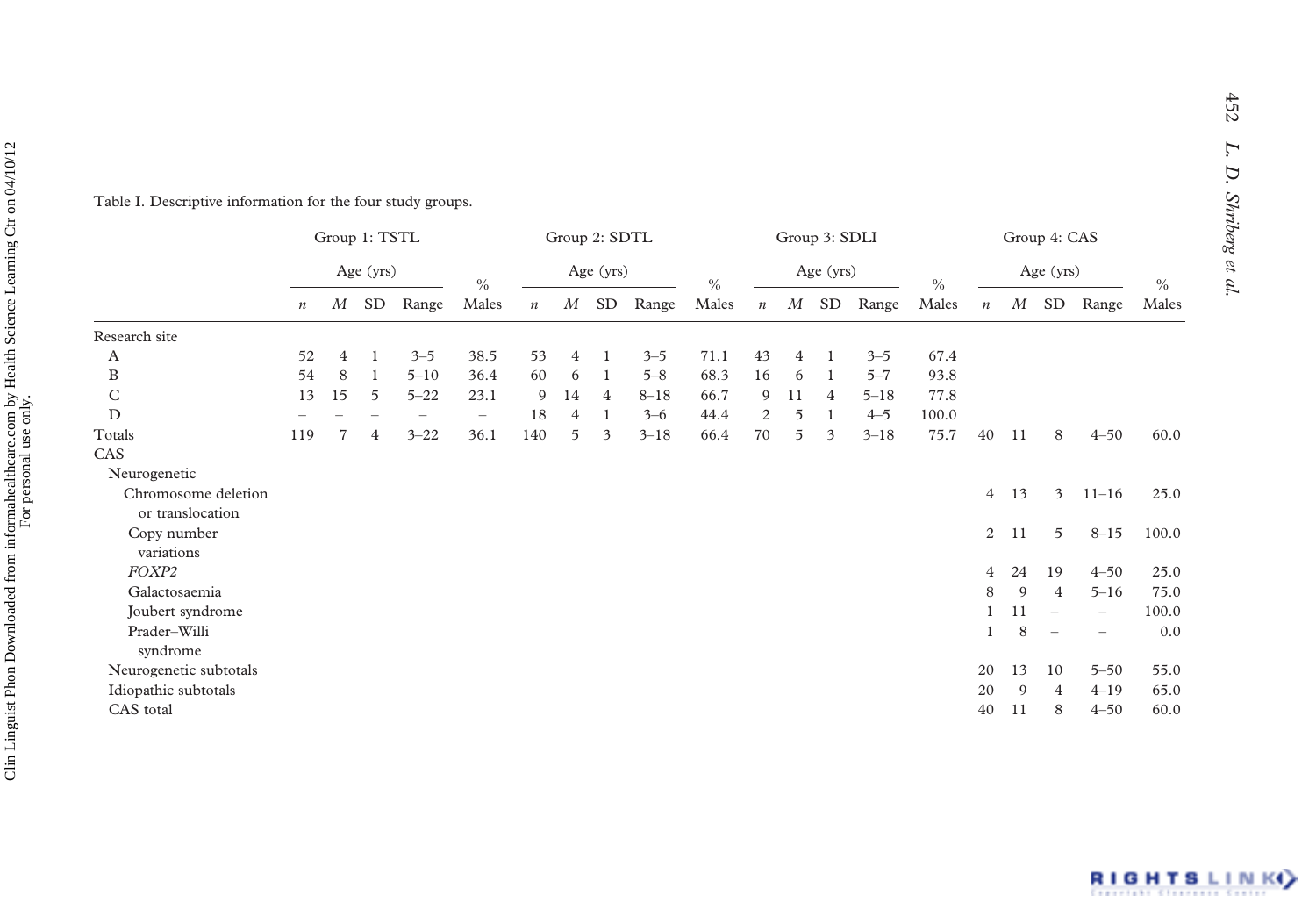RIGHTS LINK()

older youth. The wide age range of participants is considered a strength for generalizations from findings. To adjust scores for possible differences associated with age, the analyses to be reported include age as a covariate. The gender proportions for participants with SD at each site were generally consistent with the approximately 70% prevalence of males with SD. The proportion of males was somewhat closer to 50% for the TSTL participants in Group 1. Although significant gender effects for SRT data were not found in Shriberg et al. (2009), the analyses in this report included gender as a covariate.

It is useful to underscore the relatively large number and diversity of participants with speech delay in the two comparison groups in Table I, among the largest reported. With a few exceptions, the cell sizes, age ranges, and multiple geographic locations allow robust statistical and clinical comparisons to the data for the CAS participants to be described. In turn, the CAS participants to be summarized in the following sections constitute one of the largest reported samples and the most diverse in age range and diversity of origins.

# Participants with CAS

Classification of Group 4 participants suspected to have CAS (to be described in a following section) as true positives for CAS was accomplished using the classification system developed

| Linguistic and motor<br>domains | MSD-AOS                                                                                              | MSD-DYS                                                         |
|---------------------------------|------------------------------------------------------------------------------------------------------|-----------------------------------------------------------------|
|                                 |                                                                                                      |                                                                 |
| Segmental                       |                                                                                                      |                                                                 |
| Vowels                          | 1. Vowel distortions                                                                                 |                                                                 |
| Consonants                      | 2. Voicing errors                                                                                    |                                                                 |
| Vowels and<br>consonants        | 3. Distorted substitutions                                                                           | 1. Sound distortions                                            |
|                                 | 4. Difficulty achieving initial articulatory<br>configurations or transitionary movement<br>gestures | 2. Reduced strength of articulatory<br>contacts                 |
|                                 | 5. Groping                                                                                           |                                                                 |
|                                 | 6. Intrusive schwa                                                                                   |                                                                 |
|                                 | 7. Increased difficulty with multisyllabic words                                                     |                                                                 |
| Suprasegmental                  |                                                                                                      |                                                                 |
| Prosody                         |                                                                                                      |                                                                 |
| Phrasing                        | 8. Syllable segregation                                                                              | 3. Scanning speech                                              |
| Rate                            | 9. Slow rate                                                                                         | 4. Slow rate                                                    |
|                                 | 10. Slow diadochokinetic rates                                                                       | 5. Irregular diadochokinetic rates                              |
| <b>Stress</b>                   | 11. Equal stress or lexical stress errors                                                            | 6. Equal stress                                                 |
| Voice                           |                                                                                                      |                                                                 |
| Loudness                        |                                                                                                      |                                                                 |
| Pitch                           |                                                                                                      |                                                                 |
| Laryngeal quality               |                                                                                                      | 7. Strained or breathy phonation                                |
| Resonance                       |                                                                                                      |                                                                 |
| Motor                           |                                                                                                      | 8. Reduced range of motion                                      |
|                                 |                                                                                                      | 9. Reduced respiratory support or<br>respiratory incoordination |
|                                 |                                                                                                      | 10. Adventitious movements                                      |

Table II. The third author's classification criteria for CAS (MSD-AOS) and dysarthria (MSD-DYS).

Note: MSD-AOS requires vowel distortions and at least three of the listed characteristics in at least three of the MSAP tasks. MSD-DYS requires at least 3 of the 10 listed characteristics in at least 3 MSAP tasks.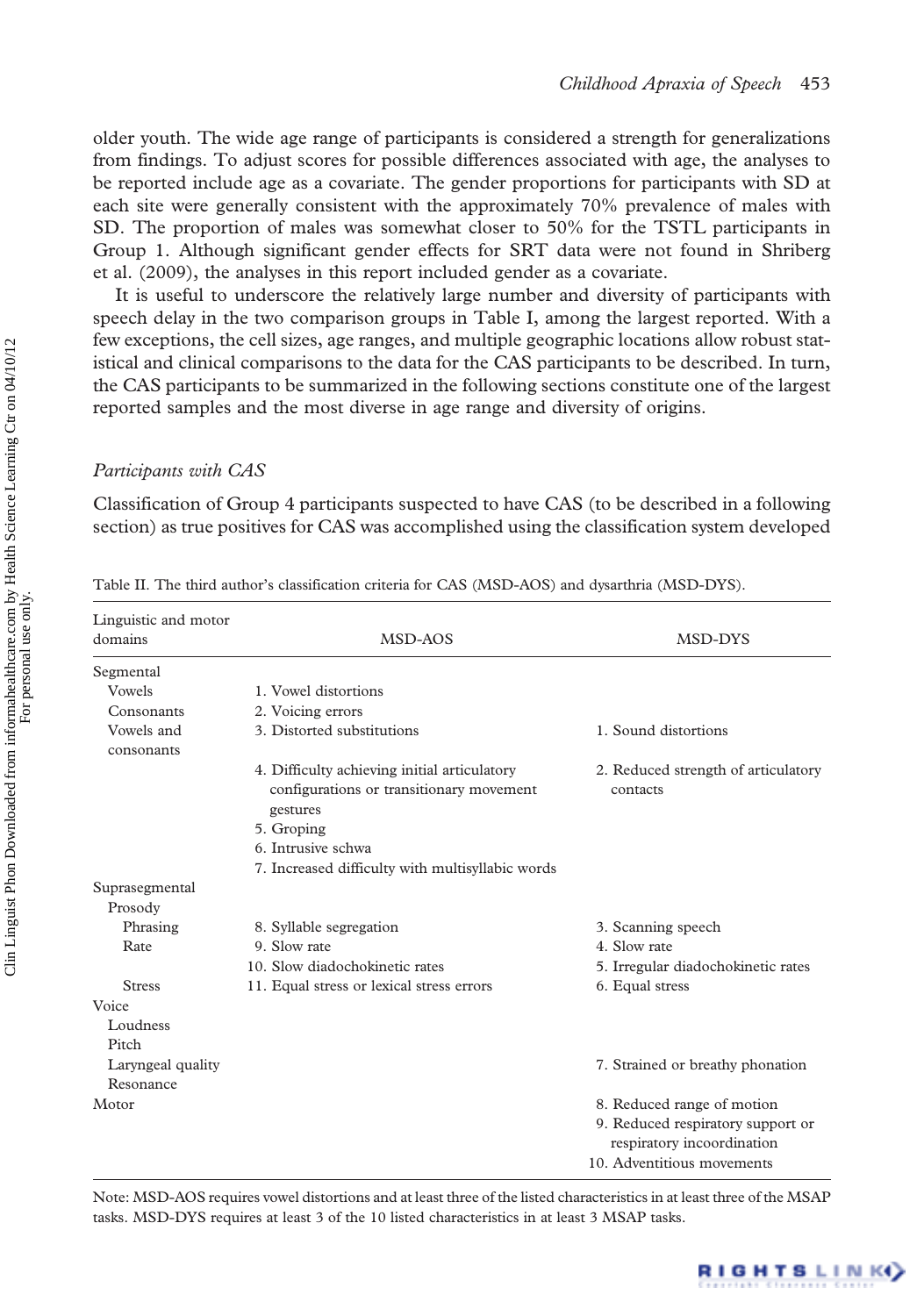by the third author shown in Table II. This system was used in a prior study of CAS in neurogenetic and idiopathic contexts (Shriberg, Potter, et al., 2011). The third author was first provided video or audio recordings of the assessment protocols completed by a number of participants in prior studies who had been suspected to have CAS. She used these samples to formalize quantitative criteria for the entries in Table II, most drawn from the adult AOS literature (Duffy, 2005). As shown in Table II, participants classified as positive for CAS met perceptual criteria for at least 4 of the 10 proposed signs of apraxia of speech, as each sign occurred in at least 3 of the speech tasks in the assessment protocol. Crucially, only one of the 40 participants with CAS also met the third author's minimum criteria for dysarthria shown in Table II. Interjudge reliability estimates for this procedure were reported in the study of CAS in participants with galactosaemia (Shriberg, Potter, et al., 2011). Classification agreement for the procedures was completed by a colleague of the third author with 30 years of clinical experience in pediatric and adult motor speech disorders. The system shown in Table II was used to classify a randomly selected 10 (25%) of the 40 samples. For these 10 samples, she listened to all the participants' recorded responses to either a preliminary or later version of the Madison Speech Assessment Protocol (MSAP; Shriberg et al., 2010a), a 2 h protocol that includes 15 speech tasks and several measures assessing hearing, cognition, language, and developmental history. The third author then made judgements regarding the presence of the speech, prosody, and voice signs in Table II and classified the samples as meeting or not meeting the criteria for CAS. Interjudge agreement with an experienced colleague trained on the classification procedure was 90%.

Returning to Table I, the lower section summarizes descriptive information for the 40 participants suspected to have CAS that had been obtained from local and collaborative studies in several states. As above, all participants had been assessed using the MSAP and all participants had been classified as true positives for CAS, using the third author's criteria shown in Table II. Half of the 40 participants with CAS had idiopathic backgrounds and the other half had a variety of neurogenetic backgrounds, including 8 participants with galactosaemia and 4 participants (from two unrelated families) with disruptions in FOXP2. Participants ranged in age at assessment from 4 to 50 years; however, there was only one participant older than 18 years in the subgroup with idiopathic CAS and three in the subgroup with neurogenetic CAS. The percentage of males in the neurogenetic subgroup (55%) was somewhat lower than in the idiopathic subgroup (65%) and lower than other studies of CAS reporting as high as 90% males (ASHA, 2007). The present finding of essentially equal gender prevalences of CAS in neurogenetic contexts replicates the approximately equal gender prevalence of possible CAS in the 55 cases in neurogenetic contexts reported in Shriberg (2010b) and recently obtained in a review of 23 cases of FOXP2 disruptions and CAS (Palka et al., 2011), with implications for genomic pathway models of CAS.

Case history information and/or hearing screening indicated hearing within normal limits for 29 of the 40 participants, histories of screening failures and/or insertion of pressure equalization tubes for 7 participants, with no hearing information available for 4 participants due to technical problems. Intellectual assessment using several measures (Kaufman & Kaufman, 2004: Kaufman Brief Intelligence Test-2; Wechsler, 1997: Wechsler Adult Intelligence Scale-III; Wechsler, 1991: Wechsler Intelligence Scale for Children-III) indicated that 22 of the 37 participants with standardized test scores (59%) had composite or full-scale IQ scores below 85, with 40 being the lowest obtained standard score. Of the 22 participants, 12 were from the neurogenetic subgroup and 10 were from the idiopathic subgroup. As described later, covariance procedures were used to adjust SRT scores for differences in intellectual status, and other analyses were completed to assess the contribution of intellectual status to SRT competence and processing scores. All participants with CAS in Table I

RIGHTSLINKO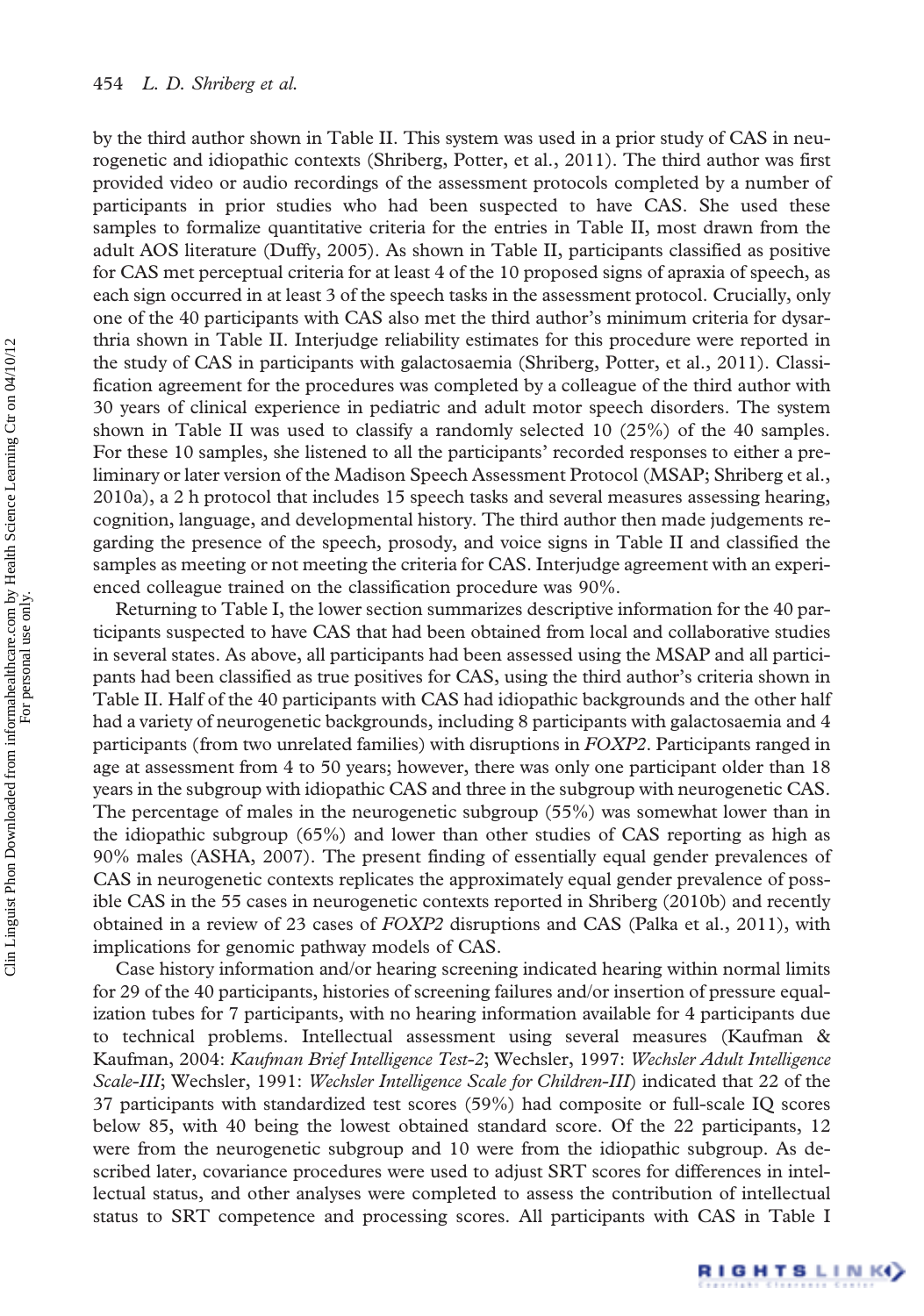had prior or persistent language impairment, as documented by standard language measures, conversational language sampling analytics, and/or case history data.

# Participants: speech, prosody, and voice status

Table III includes information on the speech, prosody, and voice status of participants in the four study groups, providing information on their relative competence in these domains. The speech competence information in Table III is organized by the 10-linguistic domains analytic framework (leftmost columns) described in Shriberg et al. (2010a), with subtotals provided for participants divided into younger (3–6 years) and older (7+ years) speaker groups. This age-based division provides comparative information on speaker competence during the 3–6 year period of full expression of CAS and at later ages beginning at age 7 when segmental and/or suprasegmental signs of CAS may persist, perhaps for a lifetime. The data for each speech, prosody, and voice measure are percentage scores, with higher percentage scores, indicating greater competence. The term *competence* in the methods described in Shriberg et al. (2010a) is used in its conventional sense in communicative disorders to denote or quantify relative mastery (e.g. velopharyngeal competence, articulatory competence). Two observations about the competence data in Table III obtained from conversational samples using perceptual methods (narrow phonetic transcription and prosody–voice coding) support the internal validity of scores obtained from comparison group participants.

First, the data for Group 1 speakers, generally indicating 90% or above competence on all segmental and suprasegmental competence measures, are consistent with prior reference data for some of these same measures from typical speakers within the two age groupings (Austin & Shriberg, 1996). The speech, prosody, and voice competence percentages for the two SD groups (Groups 2 and 3) are notably similar to prior epidemiologic findings for speech delay with and without language impairment. Key statistics are the findings for the Percentage of Consonants Correct (PCC) measure, which in 3- to 6-year-old children with speech delay with and without language impairment has been found to average approximately 70% with a standard deviation of approximately 10% (Shriberg, Austin, Lewis, McSweeny, & Wilson, 1997). As shown in Table III, participants in Groups 2 and 3, respectively, had PCC means and standard deviations of 76.8 (11.6) and 70.2 (14.0).

A second observation is that the competence scores of Group 4 participants in Table III were generally lower at each of the two ages than scores for the two SD speaker groups, particularly for the suprasegmental measures and within the older speakers. The three exceptions occurred for the younger age group, which included only four participants. There are too few participant scores in other cells to assess trends with inferential statistics. Descriptively, however, competence scores on the segmental measures were generally lower for participants with neurogenetic CAS backgrounds than participants with idiopathic CAS. As noted previously, possible differences in the proportion of males within the two groups and differences in competence levels could be associated with differences in genomic pathways to CAS.

# The SRT

The focus of this report is on the type and informativeness of diagnostic information for CAS available from responses to nonword repetition tasks. The following sections provide methodological and conceptual details on the nonword repetition task used to address the two questions in Statement of the Problem.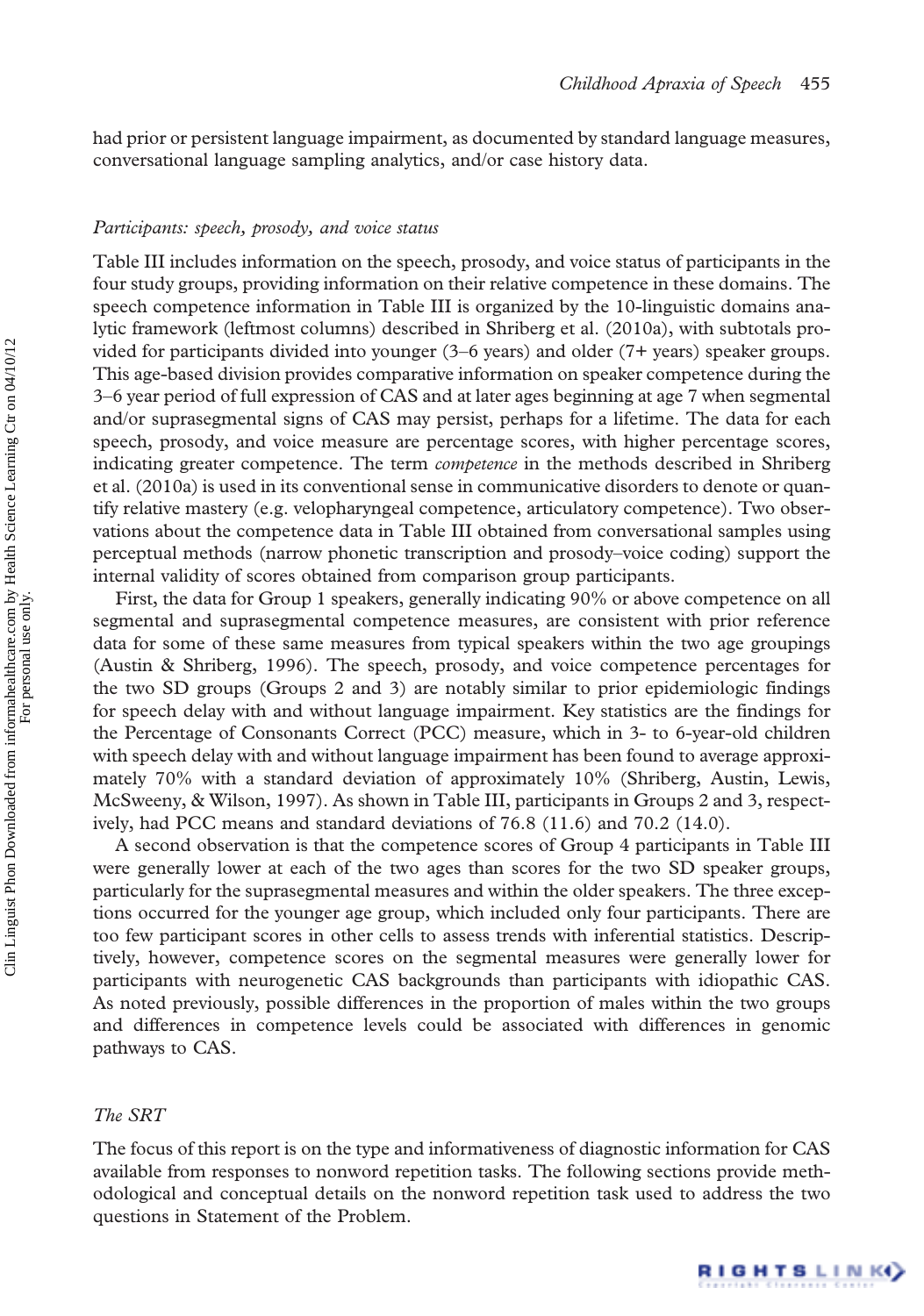|                                        |      |                           | Group 1     |                          |      |                          | Group 2     |                        |      |                         | Group 3          |           |             |           |                        |                        | Group 4          |           |                  |                        |
|----------------------------------------|------|---------------------------|-------------|--------------------------|------|--------------------------|-------------|------------------------|------|-------------------------|------------------|-----------|-------------|-----------|------------------------|------------------------|------------------|-----------|------------------|------------------------|
|                                        |      |                           | <b>TSTL</b> |                          |      |                          | <b>SDTL</b> |                        |      |                         | <b>SDLI</b>      |           |             |           | CAS-idiopathic (CAS-I) |                        |                  | $(CAS-N)$ | CAS-neurogenetic |                        |
| Speech, prosody,<br>and voice measures |      | $3-6$ years<br>$(n = 64)$ |             | $7+$ years<br>$(n = 55)$ |      | $3-6$ years<br>$(n=119)$ |             | $7+$ years<br>$(n=21)$ |      | $3-6$ years<br>$(n=59)$ | $7+$ years       | $(n=11)$  | $3-6$ years | $(n=6)$   |                        | $7+$ years<br>$(n=12)$ | $3-6$ years      | $(n=4)$   |                  | $7+$ years<br>$(n=16)$ |
|                                        | М    | <b>SD</b>                 | М           | <b>SD</b>                | М    | <b>SD</b>                | М           | <b>SD</b>              | М    | <b>SD</b>               | $\boldsymbol{M}$ | <b>SD</b> | М           | <b>SD</b> | $\boldsymbol{M}$       | <b>SD</b>              | $\boldsymbol{M}$ | <b>SD</b> | $\boldsymbol{M}$ | <b>SD</b>              |
| Segmental<br>Vowels                    |      |                           |             |                          |      |                          |             |                        |      |                         |                  |           |             |           |                        |                        |                  |           |                  |                        |
| <b>PVC</b>                             | 97.2 | 2.5                       | 99.3        | 1.5                      | 93.3 | 5.2                      | 96.7        | 2.6                    | 91.2 | 5.4                     | 96.9             | 2.9       | 87.2        | 8.4       | 89.2                   | 9.1                    | 78.5             | 8.4       | 90.9             | 6.5                    |
| Consonants                             |      |                           |             |                          |      |                          |             |                        |      |                         |                  |           |             |           |                        |                        |                  |           |                  |                        |
| <b>PCC</b>                             | 90.4 | 5.6                       | 96.3        | 6.6                      | 76.8 | 11.6                     | 86.1        | 9.2                    | 70.2 | 14.0                    | 87.5             | 6.8       | 69.0        | 5.5       | 74.2                   | 14.2                   | 47.2             | 5.7       | 80.9             | 9.8                    |
| Vowels and                             |      |                           |             |                          |      |                          |             |                        |      |                         |                  |           |             |           |                        |                        |                  |           |                  |                        |
| consonants                             |      |                           |             |                          |      |                          |             |                        |      |                         |                  |           |             |           |                        |                        |                  |           |                  |                        |
| <b>PPC</b>                             | 93.1 | 4.0                       | 97.5        | 4.4                      | 83.5 | 8.5                      | 90.4        | 6.1                    | 78.7 | 10.0                    | 91.2             | 4.7       | 76.4        | 5.4       | 80.3                   | 11.5                   | 59.7             | 2.3       | 84.9             | 7.8                    |
| $_{\rm II}$                            | 97.5 | 4.0                       | 99.0        | 3.2                      | 92.5 | 8.3                      | 96.5        | 6.4                    | 83.5 | 14.2                    | 91.6             | 9.7       | 79.8        | 7.9       | 85.0                   | 16.0                   | 62.7             | 6.9       | 94.9             | 5.9                    |
| Suprasegmental                         |      |                           |             |                          |      |                          |             |                        |      |                         |                  |           |             |           |                        |                        |                  |           |                  |                        |
| Prosody                                |      |                           |             |                          |      |                          |             |                        |      |                         |                  |           |             |           |                        |                        |                  |           |                  |                        |
| Phrasing                               | 89.8 | 10.5                      | 85.2        | 9.5                      | 87.5 | 10.9                     | 85.3        | 11.9                   | 91.1 | 8.8                     | 92.0             | 8.2       | 88.3        | 16.0      | 88.4                   | 7.7                    | 98.3             | 2.9       | 83.4             | 11.8                   |
| Rate                                   | 99.3 | 2.4                       | 96.5        | 10.1                     | 97.0 | 8.0                      | 98.9        | 3.5                    | 98.7 | 4.1                     | 99.2             | 2.5       | 81.3        | 14.1      | 83.7                   | 15.7                   | 71.2             | 29.4      | 70.6             | 30.4                   |
| <b>Stress</b>                          | 92.6 | 9.3                       | 94.6        | 8.3                      | 91.2 | 7.7                      | 91.7        | 10.4                   | 90.9 | 8.0                     | 92.0             | 15.4      | 75.8        | 16.5      | 76.6                   | 16.6                   | 90.3             | 9.5       | 67.9             | 23.1                   |
| Voice                                  |      |                           |             |                          |      |                          |             |                        |      |                         |                  |           |             |           |                        |                        |                  |           |                  |                        |
| Loudness                               | 93.8 | 13.2                      | 96.9        | 6.5                      | 94.6 | 10.7                     | 97.1        | 8.8                    | 89.3 | 15.7                    | 96.7             | 4.0       | 100.0       | 0.0       | 99.1                   | 1.8                    | 98.4             | 2.7       | 98.2             | 3.0                    |
| Pitch                                  | 96.6 | 6.6                       | 98.8        | 6.8                      | 97.4 | 7.7                      | 99.0        | 3.2                    | 97.1 | 8.3                     | 100.0            | 0.0       | 100.0       | 0.0       | 96.3                   | 8.2                    | 100.0            | 0.0       | 98.4             | 2.1                    |
| Laryngeal quality                      | 93.2 | 11.5                      | 93.0        | 16.1                     | 87.4 | 19.7                     | 91.8        | 17.4                   | 80.4 | 25.1                    | 83.0             | 30.2      | 96.3        | 2.3       | 88.4                   | 15.8                   | 75.3             | 38.7      | 84.1             | 18.0                   |
| Resonance quality                      | 97.6 | 8.8                       | 98.8        | 7.4                      | 95.8 | 12.8                     | 97.7        | 6.3                    | 92.6 | 14.7                    | 97.0             | 7.5       | 97.1        | 2.8       | 69.0                   | 41.4                   | 93.6             | 7.2       | 58.1             | 42.9                   |

Table III. Speech, prosody, and voice competence statistics obtained from the conversational speech samples of participants in the four study groups.

Note: PVC, Percentage of Vowels Correct; PCC, Percentage of Consonants Correct; PPC, Percentage of Phonemes Correct; II, Intelligibility Index.

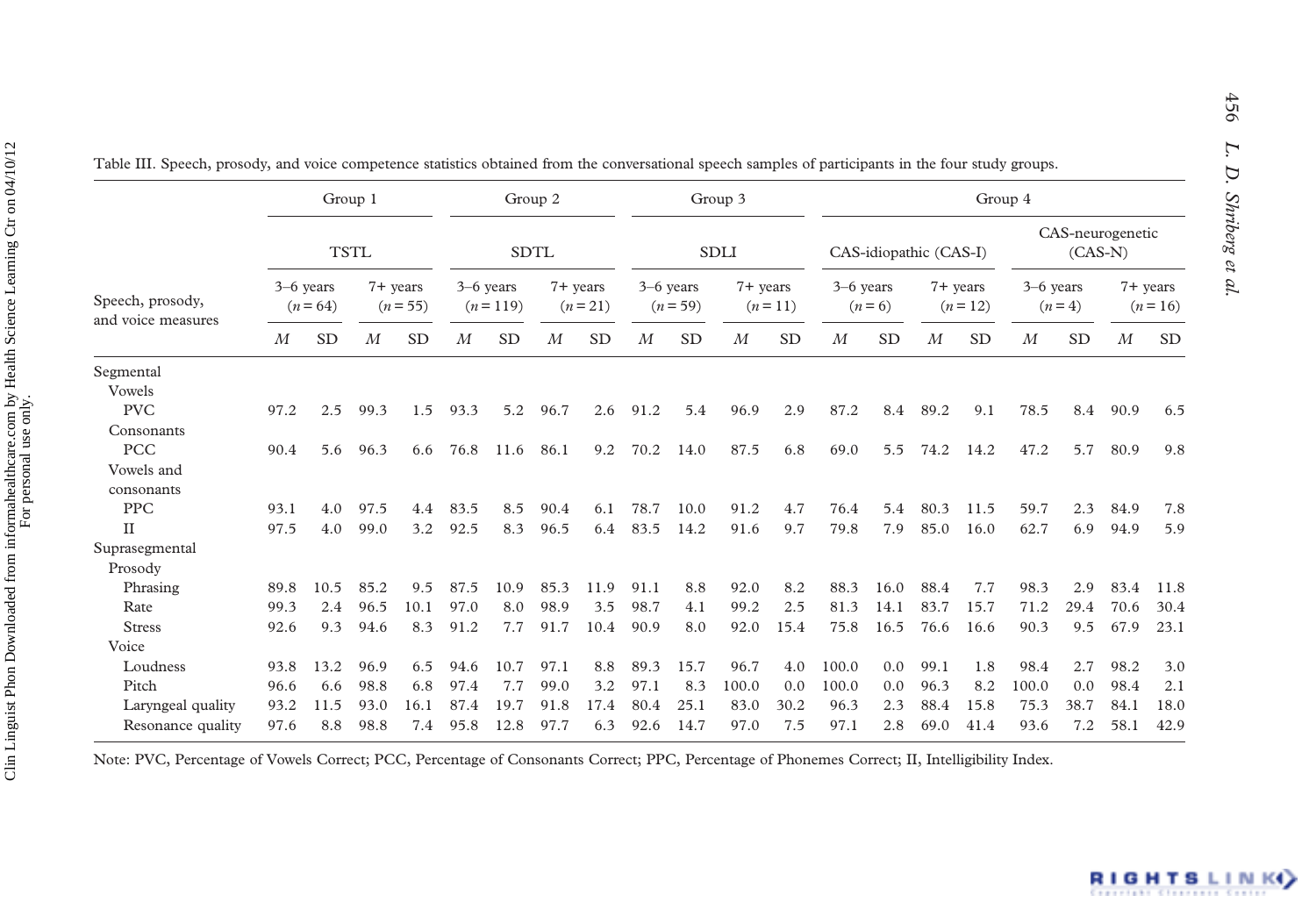Overview. As reviewed in Shriberg et al. (2009), nonword repetition tasks have been used to study lexical acquisition, to identify children with primary language impairment, and as endophenotypes in genomic studies of verbal trait disorders. The SRT (Shriberg et al., 2009) was developed primarily for the third use, specifically for speakers with mild to severe speech sound disorders. It is an 18-item task typically administered and scored in less than 5 min. Briefly, the SRT provides a means to assess the integrity of processes underlying nonword repetition in a simple context that eliminates the scoring and interpretive confound when respondents have mild to severe articulation errors. The strategy was to construct stimuli that require respondents to have phonemic mastery of only 5 of the approximately 42 speech sounds: two early acquired nasal  $\langle m \rangle$ ,  $\langle n \rangle$  and stop  $\langle b \rangle$ ,  $\langle d \rangle$  consonants and the back vowel  $\langle a \rangle$ . SRT competence scores are calculated for the four consonant sounds as they occur in 50 target syllables, yielding subscale competence percentage scores for 2-syllable, 3-syllable, and 4-syllable nonwords and a total SRT percentage correct score termed the SRT Total.

Shriberg et al. (2009) and Shriberg and Lohmeier (2008) describe the development, validation, administration, scoring procedures, and psychometric characteristics of the SRT. A recent technical report (Lohmeier & Shriberg, 2011) provides tabular and graphic reference data on 23 SRT competence and speech processing scores obtained from several cohorts of children and youth and processed with computer routines. The appendix includes the 18 SRT stimulus items and annotations for the three reference citations.

Competence score. Studies using the SRT have indicated that in addition to overall and subscale speech competence scores (i.e. total percentage of correctly repeated consonant sounds and subscales percentages for the 2-, 3-, and 4-syllable items), the errors participants make on each item can be used to index deficits in speech processing. Using the framework shown in Figure 1, metrics have been developed to quantify respondents' *encoding*, *memory*, and transcoding processes. Execution processes, which are relevant for the neuromotor deficits in dysarthria, are beyond the scope of the present focus on apraxia of speech.

Encoding processes. As noted previously, children's and adults' responses to nonword repetition tasks reflect variance associated with their short-term representations of the nonword stimuli. Correct representations require, in addition to adequate peripheral hearing, accurate auditory-perceptual encoding of the salient features of each speech sound in the stimulus. There are numerous ways in which representations at segmental (e. g. place features) and suprasegmental (e.g. lexical stress) tiers can be missing, incomplete, or incorrect (see Ziegler, Staiger, & Aichert, 2010). Using only the information available from responses to the SRT, a metric termed the *Percentage of Within-Class Manner Substi*tutions was created to quantify nonword repetition errors due to processing deficits in auditory-perceptual encoding of segmental features. The denominator for this metric is the number of a respondent's substitution errors for the 50 target consonants in the SRT (see the appendix). The numerator is the number of consonant substitutions with the same manner class as the target phoneme (i.e. a nasal for a nasal or a stop for a stop). Withinclass manner, errors were posited to reflect at least partial representation (i.e. knowledge) of the SRT target sound, compared to out-of-class substitutions, which do not indicate partial knowledge. Preliminary analyses indicated that across the three SRT nonword syllable lengths, the mean percentage of the within-class manner substitutions occurring in the 3 and 4-syllable words provided the most sensitive of several pilot metrics of the encoding construct, including the alternative of within-place substitutions. Thus, higher scores on the encoding measure indicate higher competence in correctly encoding the manner features of SRT sound targets replaced by another sound.

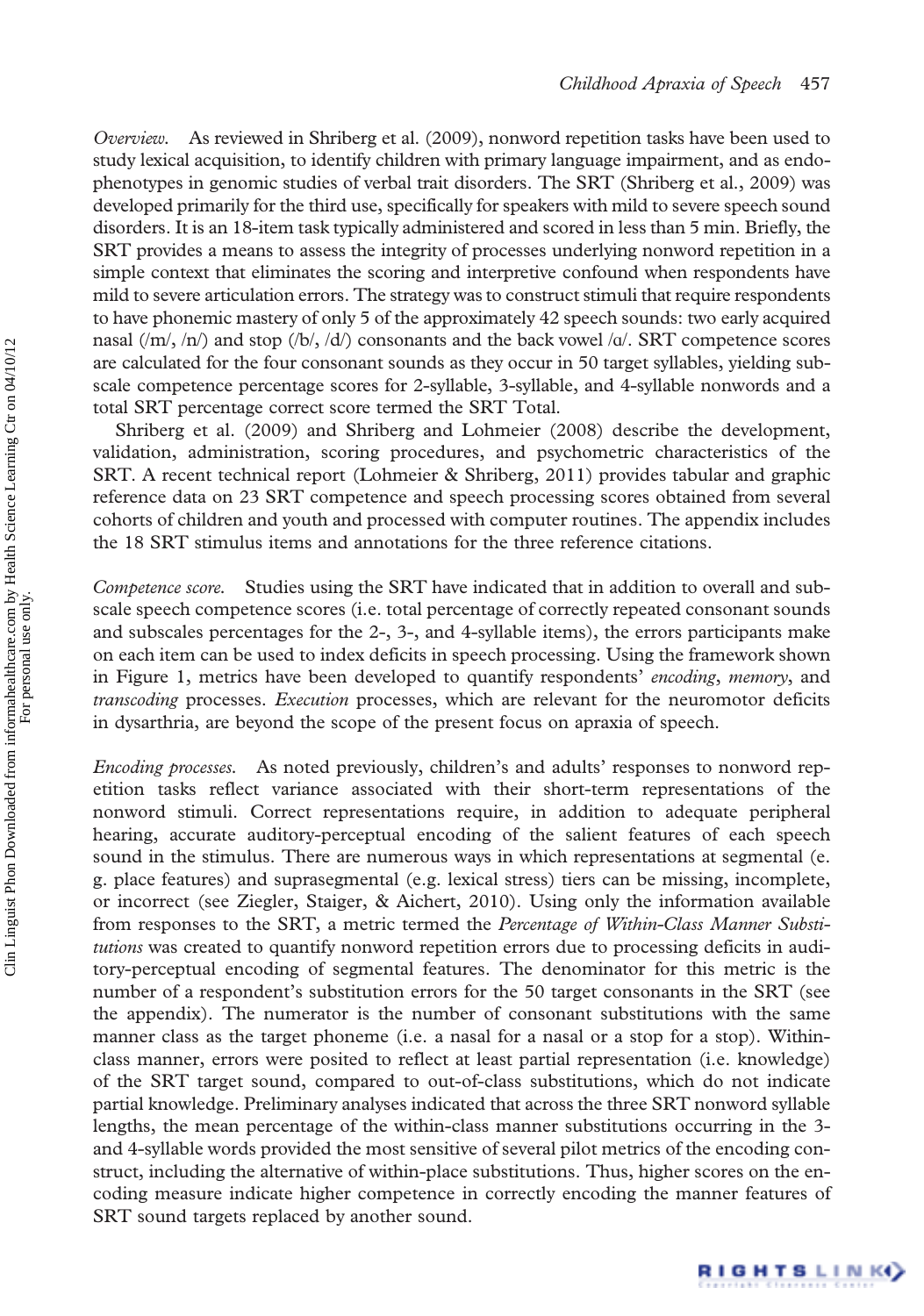Memory processes. The controversial topic of the type and relative contribution of memory processes in nonword repetition task responses is beyond the scope of the present report (Shriberg et al., 2009). Essentially, many to most investigators appear to view nonword repetition task responses as indexing the capacity of a participant's phonological loop because respondents repeat shorter words more accurately than longer words. In prior work, however, we found 38 of 156 (24.4%) participants had scores ranging from 0% to 50% correct on the 2-syllable SRT stimuli. Thus, a nontrivial percentage of children in Shriberg et al. (2009), approximately one-quarter of the sample, had difficulty in correctly repeating nonwords that required storage and retrieval of only two consonant singletons that they did not misarticulate.

The majority of these participants (33 of the 38 children, 87%) had speech delay, including 16 (42.7%) with speech delay and typical language, and 17 (44.7%) with speech delay and expressive language disorder. We suggested that at least for some children, failure to repeat consonant sounds correctly in simple CVCV forms is likely due to deficits in auditory-perceptual encoding, rather than in memory processes.

A series of analyses in the development of the SRT-assessed alternative procedures to quantify the relative contribution of memory processes to SRT scores. The most sensitive metric that emerged were ratios of the percentage of sounds correct within longer compared to shorter syllable-length items. Specifically, for each participant, the greater the difference in his or her scores on items with longer compared to shorter syllable lengths, the greater the contribution of memory to the total SRT competence score. In contrast, the SRT competence scores of respondents with lower ratios may be more associated with encoding and/ or transcoding. Of the three possible ratios (4-syllable: 3-syllable, 4-syllable: 2-syllable, 3-syllable: 2-syllable), the most sensitive ratio in pilot analyses was the 3-syllable: 2-syllable ratio. All the memory processing SRT scores in this report use this ratio, although data for the 2-, 3-, and 4-syllable items are presented for completeness in several tables. To adjust for the wide range of obtained 3-syllable to 2-syllable ratios, the obtained ratios were transformed using their natural log. Also, to provide a more transparent score that would be directionally comparable to the percentage scores for other measures, these scaled log scores were transformed using the formula  $100 * (1 + log value)$ . Resulting scores below 0 and above 100 were truncated to each of these values, respectively, to avoid negative algebraic signs and scores above 100 for individual and between-group analyses. Thus, lower SRT memory scores in the forthcoming analyses indicate greater difficulty in accurately repeating 3-syllable compared to 2-syllable SRT items relative to typical speakers of the same age and gender.

Transcoding processes. Analyses of SRT competence errors indicated that many respondents added a sound to a correctly or incorrectly produced target sound (e.g. [bɑndɑ] for /bɑdɑ/). Most scoring systems for nonword repetition tasks score a response as correct as long as the correct sound was produced adjacent to the addition, but have some convention to keep track of the frequency of such sound additions (e.g. Dollaghan & Campbell, 1998). The SRT competence scores follow the same convention with all additions to correct sounds ignored in the scoring system (Shriberg & Lohmeier, 2008).

For the purposes of the present study, sound additions were viewed as consistent with the construct of an error in transcoding representations to speech. Essentially, they were viewed as plausibly reflective of planning/programming deficits in AOS and CAS (versus deficits in encoding or memory processes), consistent with the construct of atypical distortions. Transcoding scores were derived from the narrow phonetic transcription by utilities in the analyses software to be described. Transcoding scores were defined as the percentages of responses to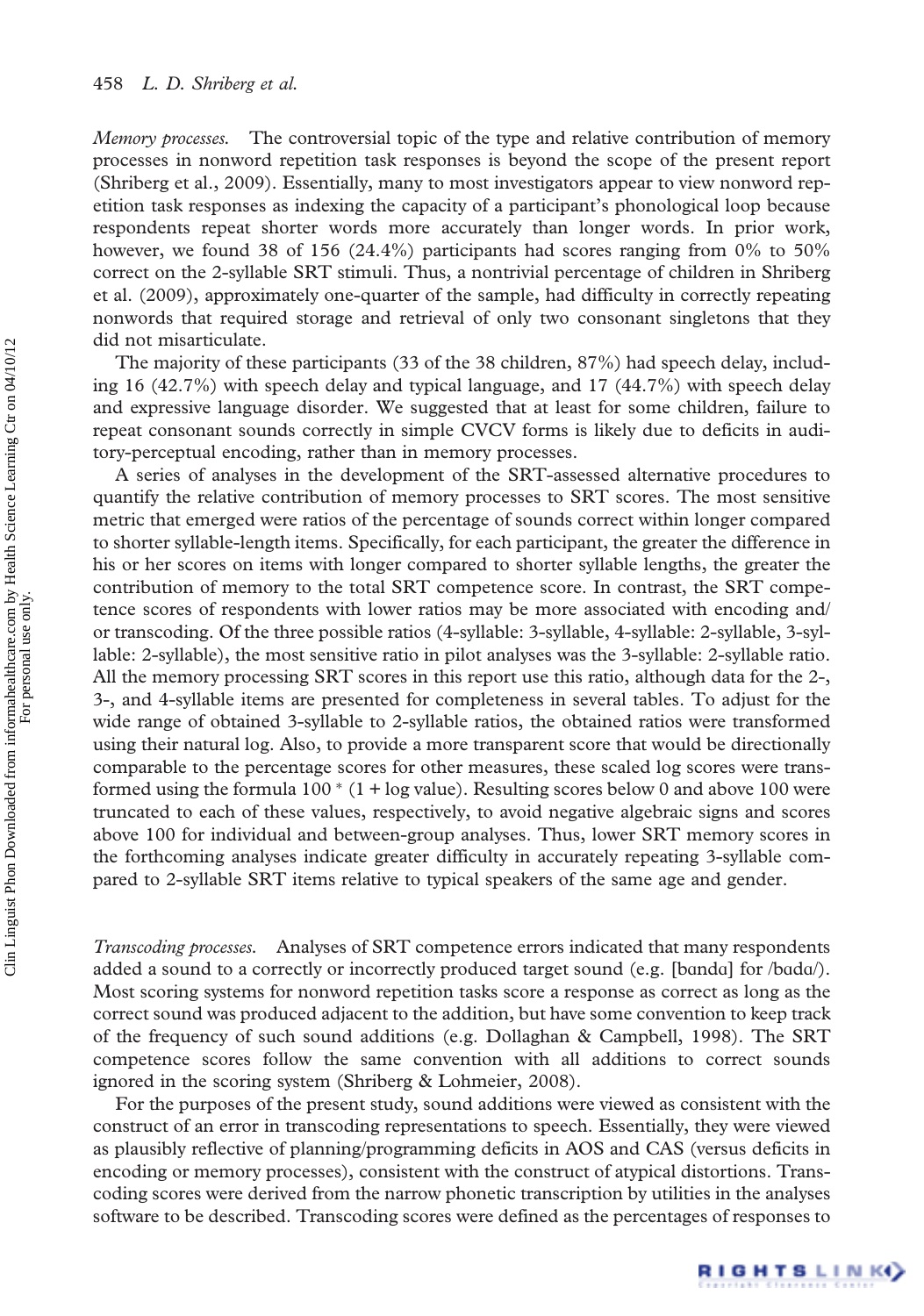each of the 18 SRT items that contained one or more additions, with these scores subtracted from 100 for directional clarity (i.e. to make low scores denote less competent transcoding).

# Data reduction

Experienced research transcriptionists used a system of narrow phonetic transcription symbols and conventions to transcribe responses to all speech tasks administered in the research protocols at each site and completed prosody–voice coding of the conversational speech samples. Procedural details for narrow phonetic transcription, prosody–voice coding, and formatting transcripts for analyses in the PEPPER environment (Shriberg et al., 2001) have been reported in prior papers and are described in detail in an unpublished laboratory manual (Shriberg, Hersh, et al., 2008). Shriberg et al. (2010b) includes extensive reliability data for narrow transcription and prosody–voice coding of speakers with SD and MSD, including samples from some of the participants with CAS in the present study. Point-to-point percentage of agreement findings for the two perceptual methods were as high or higher than reported in literature reviews and comparable to previous studies conducted using these methods. It is important to note that although narrow transcription is used for all other speech production tasks, broad phonetic transcription is sufficient for scoring responses to the SRT.

# Associations among SRT measures

Table IV is a summary of Pearson correlation coefficients and coefficients of determination  $(r<sup>2</sup>)$  for the four SRT scores. These associations were completed to determine the degree of collinearity among the processing scores and to assess the associations between SRT competence and each of the processing scores. The lower the statistical associations among processing scores, the stronger the interpretation of them as indexing independent constructs.

First order, nonpartialled correlations were obtained on all SRT scores unadjusted for age or gender. As the interest is in conceptual associations among the measures, rather than the statistical significance of the coefficients, focus is on the  $r^2$  values as indices of shared variance. Bolded  $r^2$  values indicate bivariate associations in the same direction with greater than 10% common variance, which for the cells sizes available to compute each coefficient also generally meet the conventional 0.05 level of significance.

Findings in the first three rows in Table IV indicate that the three SRT processing constructs are essentially unassociated with one another. None of the 12  $r^2$  values for the four study groups

|                        |         | Group $1$ :<br>TSTL |      | Group 2:<br>SDTL |         | Group 3:<br><b>SDLI</b> |         | Group $4$ :<br>CAS |       | All groups |
|------------------------|---------|---------------------|------|------------------|---------|-------------------------|---------|--------------------|-------|------------|
| <b>SRT</b> measures    |         | $r^2$<br>(% )       |      | $r^2(%)$         | r       | $r^2$ (%)               | r       | $r^2$ (%)          |       | $r^2 (%)$  |
| Encoding–memory        | 0.20    | 4                   | 0.26 | 7                | 0.19    | 4                       | $-0.01$ | $<$ 1              | 0.247 | 6          |
| Encoding-transcoding   | $-0.01$ | $<$ 1               | 0.10 |                  | $-0.02$ | <1                      | $-0.10$ |                    | 0.114 |            |
| Memory-transcoding     | 0.22    | 5                   | 0.17 | 3                | $-0.11$ |                         | 0.25    | 6                  | 0.217 | 5          |
| Competence–memory      | 0.59    | 35                  | 0.59 | 35               | 0.60    | 36                      | 0.47    | 22                 | 0.624 | 39         |
| Competence–encoding    | 0.36    | 13                  | 0.43 | 18               | 0.36    | 13                      | 0.07    | $<$ 1              | 0.409 | 17         |
| Competence–transcoding | 0.46    | 21                  | 0.22 | 5                | $-0.06$ | <1                      | 0.36    | 13                 | 0.338 | 11         |

Table IV. Correlational analyses of all SRT measures for each of the four study groups.

Note:  $r^2$  greater than 10% are bolded.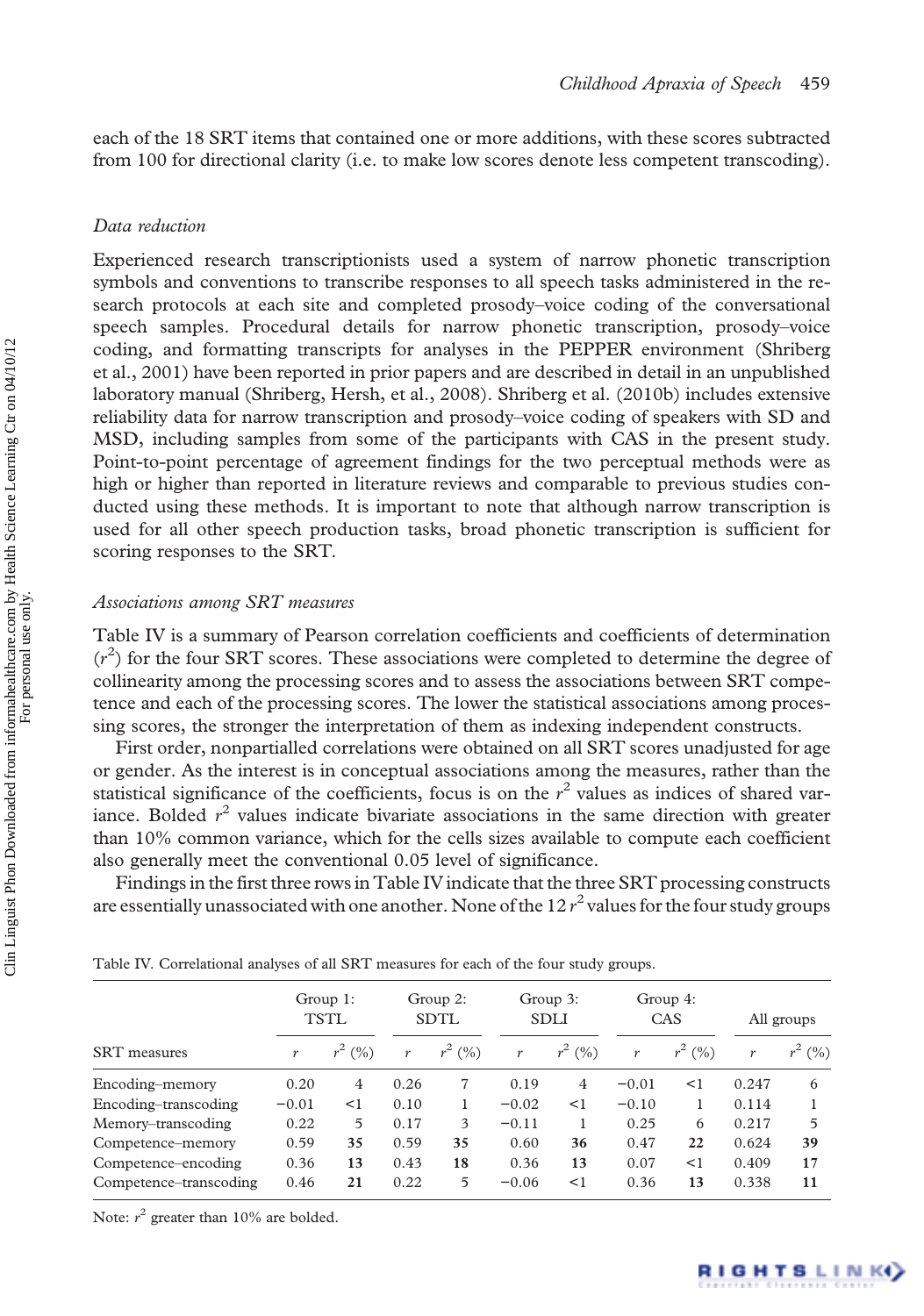or the three values across all groups (rightmost column) met the arbitrary criteria of greater than 10% shared variance. Thus, the three SRT speech processing constructs are interpreted as essentially orthogonal to one another, with none sharing more than 7% common variance.

The last three rows in Table IV provide information on the strength of associations between SRT competence scores and the three processing scores. The  $r^2$  percentages in the rightmost column in Table IV indicate that the strongest associations, respectively, are competence with memory (39%), encoding (17%), and transcoding (11%) processes. The  $r^2$  values for SRT competence with encoding met the greater than 10% shared variance criterion for each of the three comparison groups (Groups 1, 2, and 3), but not for findings from Group 4 participants. Also, the association between SRT competence and transcoding scores did not reach the  $r^2$  criteria for the two speech groups (Groups 2 and 3). Overall, these findings indicated that memory, encoding, and transcoding scores, respectively, are associated with SRT competence scores, with differences in the amount of shared variance associated with participants' speech–language classification.

### SRT scores and speech–prosody scores analyses

Associations between SRT measures and speech and prosody measures. Table V includes Pearson coefficients and  $r^2$  values, indicating the association of each of the four SRT scores with measures of speech and prosody competence. There are no entries in Table V for Group 1 participants because they had typical speech, and there are no Group 2 and Group 3 entries for the prosody measures because these participants did not frequently have prosodic errors in conversational speech (Table III). As in Table IV,  $r^2$  values exceeding 10% shared variance are bolded.

Fourteen of the 72  $r^2$  values in Table V exceed the criterion of greater than the 10% shared variance (i.e. excluding the two coefficients in which measures were negatively correlated). As shown in the first three rows, 11 of the 14 associations indicate that SRT competence scores shared greater than 10% common variance with each of the segmental speech variables – Percentage of Vowels Correct (PVC), PCC, and intelligibility index (II). Another bolded coefficient indicated greater than 10% common variance between memory and II scores for Group 3 participants. Thus, with the exception of the lack of criterial association between PVC scores and SRT competence scores in Group 2, SRT competence was mildly to moderately associated with speech and prosody competence scores, with the largest shared variance for participants in Group 4. The other two associations meeting criteria in Table V indicated that among all of the 250 participants with speech delay (rightmost column), their transcoding scores were mildly correlated with their percentage of errors on the PVC and PCC.

## **Results**

(1) Are study findings consistent with a transcoding account of CAS in neurogenetic and idiopathic contexts, or are they more consistent with a multiple domain account with deficits in encoding, memory, and transcoding processes?

#### Between-group comparisons

Table VI is a summary of pair-wise comparisons among the four participant groups on the four SRT scores, including descriptive statistics (centre section) and effect size statistics (right section). Descriptive findings include the unadjusted (raw) means and standard deviations and three statistics adjusted for the covariates of age and gender (marginal means,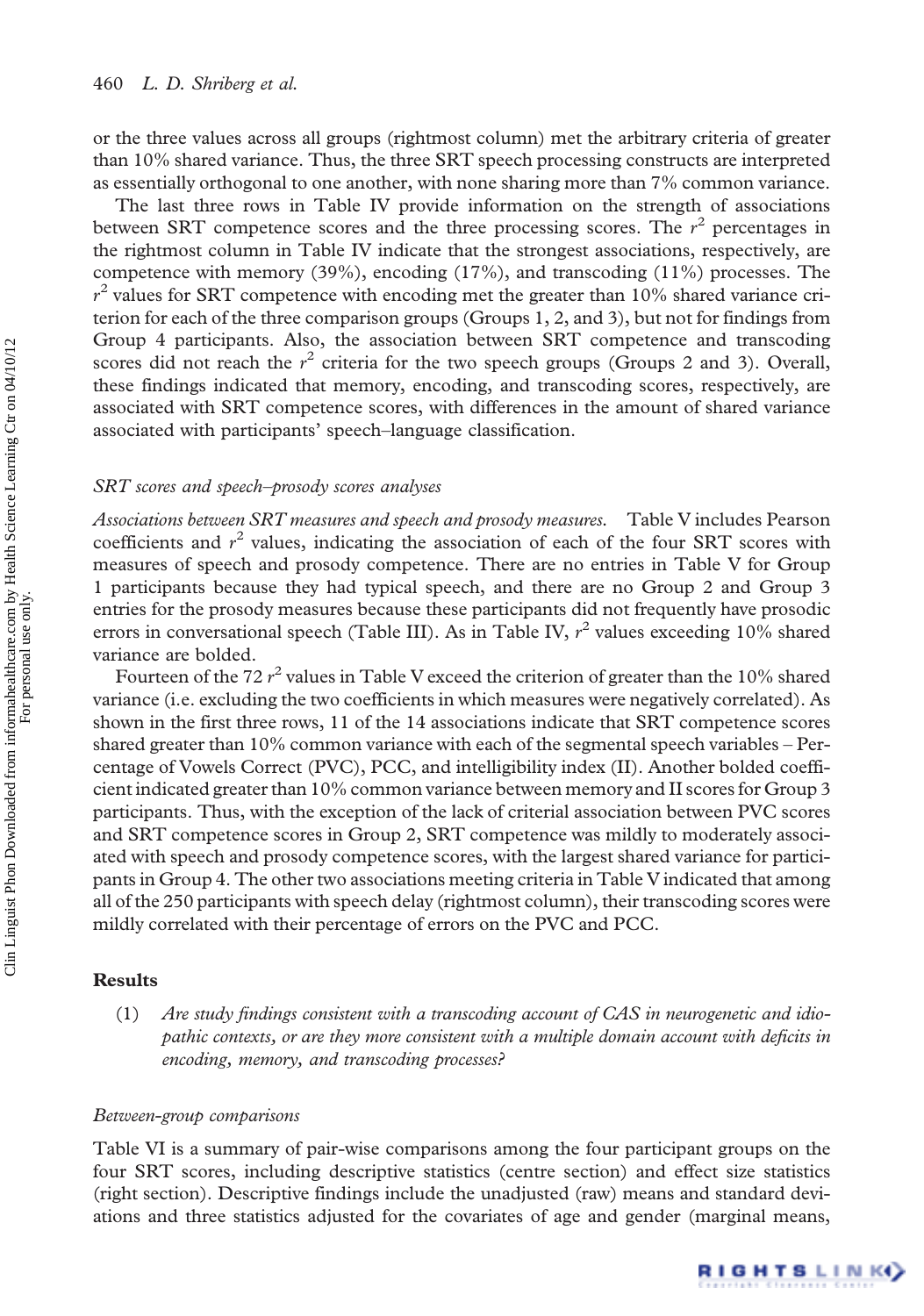|            |  |  |  | Table V. Correlational analyses of SRT measures and speech and prosody measures for participants in Groups 2, 3, |  |
|------------|--|--|--|------------------------------------------------------------------------------------------------------------------|--|
| and $4.^a$ |  |  |  |                                                                                                                  |  |

|                                 |                   | Group 2:<br><b>SDTL</b>  |                          | Group 3:<br><b>SDLI</b>  |                  | Group 4:<br>CAS         |         | All groups     |
|---------------------------------|-------------------|--------------------------|--------------------------|--------------------------|------------------|-------------------------|---------|----------------|
| SRT and speech-prosody measures | r                 | $r^2~(\%)$               | $\mathbf{r}$             | $r^2~(\%)$               | $\boldsymbol{r}$ | $r^2~(\%)$              | r       | $r^2$ (%)      |
| SRT competence with:            |                   |                          |                          |                          |                  |                         |         |                |
| <b>PVC</b>                      | 0.21              | $\overline{4}$           | 0.35                     | 12                       | 0.50             | 25                      | 0.43    | 19             |
| PCC                             | 0.36              | 13                       | 0.55                     | 30                       | 0.53             | 28                      | 0.54    | 29             |
| $\mathbf{I}$                    | 0.41              | 17                       | 0.44                     | 19                       | 0.57             | 32                      | 0.51    | 26             |
| Phrasing                        | $\qquad \qquad -$ | $\overline{\phantom{m}}$ |                          | $\overline{\phantom{0}}$ | $-0.21$          | $\overline{4}$          | $-0.12$ | $\mathbf{1}$   |
| Rate                            |                   | $\overline{\phantom{0}}$ |                          | $\overline{\phantom{0}}$ | $-0.03$          | <1                      | 0.11    | $\mathbf{1}$   |
| <b>Stress</b>                   |                   | $\equiv$                 | $\overline{\phantom{0}}$ | $\overline{\phantom{0}}$ | $-0.08$          | <1                      | 0.12    | $\mathbf{1}$   |
| SRT encoding with:              |                   |                          |                          |                          |                  |                         |         |                |
| <b>PVC</b>                      | 0.18              | 3                        | 0.31                     | 10                       | 0.12             | $\mathbf{1}$            | 0.25    | 6              |
| PCC                             | 0.23              | 5                        | 0.23                     | 5                        | 0.16             | $\overline{\mathbf{3}}$ | 0.25    | 6              |
| $\mathbf{I}$                    | 0.29              | 8                        | 0.12                     | $\mathbf{1}$             | 0.08             | <1                      | 0.22    | 5              |
| Phrasing                        | $\qquad \qquad -$ | $\qquad \qquad -$        |                          | $\overline{\phantom{0}}$ | $-0.01$          | <1                      | $-0.09$ | <1             |
| Rate                            |                   |                          |                          | $\overline{\phantom{0}}$ | 0.08             | <1                      | 0.09    | <1             |
| <b>Stress</b>                   |                   | $\overline{\phantom{0}}$ |                          | $\overline{\phantom{0}}$ | $-0.05$          | <1                      | 0.03    | <1             |
| SRT memory with:                |                   |                          |                          |                          |                  |                         |         |                |
| <b>PVC</b>                      | 0.11              | $\mathbf{1}$             | 0.02                     | <1                       | $-0.04$          | <1                      | 0.21    | $\overline{4}$ |
| PCC                             | 0.11              | $\mathbf{1}$             | 0.09                     | <1                       | 0.06             | <1                      | 0.24    | 6              |
| $\mathbf{I}$                    | 0.10              | $\mathbf{1}$             | 0.33                     | 11                       | 0.08             | <1                      | 0.29    | 8              |
| Phrasing                        | $\qquad \qquad -$ | $\overline{\phantom{0}}$ |                          | $\overline{\phantom{0}}$ | $-0.07$          | <1                      | $-0.07$ | <1             |
| Rate                            |                   | $\overline{\phantom{0}}$ |                          | $\overline{\phantom{0}}$ | $-0.34$          | 12                      | 0.03    | <1             |
| <b>Stress</b>                   |                   | $\overline{\phantom{0}}$ |                          | $\overline{\phantom{0}}$ | $-0.01$          | <1                      | 0.13    | $\overline{2}$ |
| SRT transcoding with:           |                   |                          |                          |                          |                  |                         |         |                |
| <b>PVC</b>                      | 0.31              | 10                       | $-0.01$                  | <1                       | 0.29             | 8                       | 0.40    | 16             |
| PCC                             | 0.31              | 10                       | $-0.03$                  | <1                       | 0.28             | 8                       | 0.35    | 12             |
| $\rm II$                        | 0.09              | <1                       | $-0.06$                  | <1                       | 0.24             | 6                       | 0.26    | 7              |
| Phrasing                        |                   | $\qquad \qquad -$        |                          | $\overline{\phantom{0}}$ | $-0.33$          | 11                      | $-0.05$ | <1             |
| Rate                            |                   |                          |                          |                          | $-0.10$          | $\mathbf{1}$            | 0.26    | 7              |
| <b>Stress</b>                   |                   |                          |                          | $\overline{\phantom{0}}$ | $-0.18$          | 3                       | 0.20    | $\overline{4}$ |

Note: PVC, Percentage of Vowels Correct; PCC, Percentage of Consonants Correct; II, Intelligibility Index. a Group 1: TSTL participants did not have appreciable variance on the speech and prosody measures. Group 2: SDTL and Group 3: SDLI did not have appreciable variance on the prosody measures.

standard errors, and standard deviations). The effect size findings for each of the four SRT scores include six pair-wise comparisons of the four study groups with one another. Negative effect sizes indicate that the second group in each pair-wise comparison had lower average scores adjusted for age and gender than the first group. One-tailed confidence intervals could be motivated, but to provide for more conservative tests treated family-wise, all significance tests in Table VI and elsewhere are two-tailed. Significant effect sizes are indicated with the conventional asterisk, with the adjectives for each significant comparison, scaling the relative magnitude of the effect size (Cohen, 1988). For ease of reading in the present and additional tables, effect size information is bolded for each of the comparisons of Group 4 with each of the other three groups. The descriptive and inferential statistical findings in Table VI can be summarized as follows.

First, the descriptive statistics within each of the four sets of SRT scores are consistent with the speech–language competence data in Table III. For each of the four sets of SRT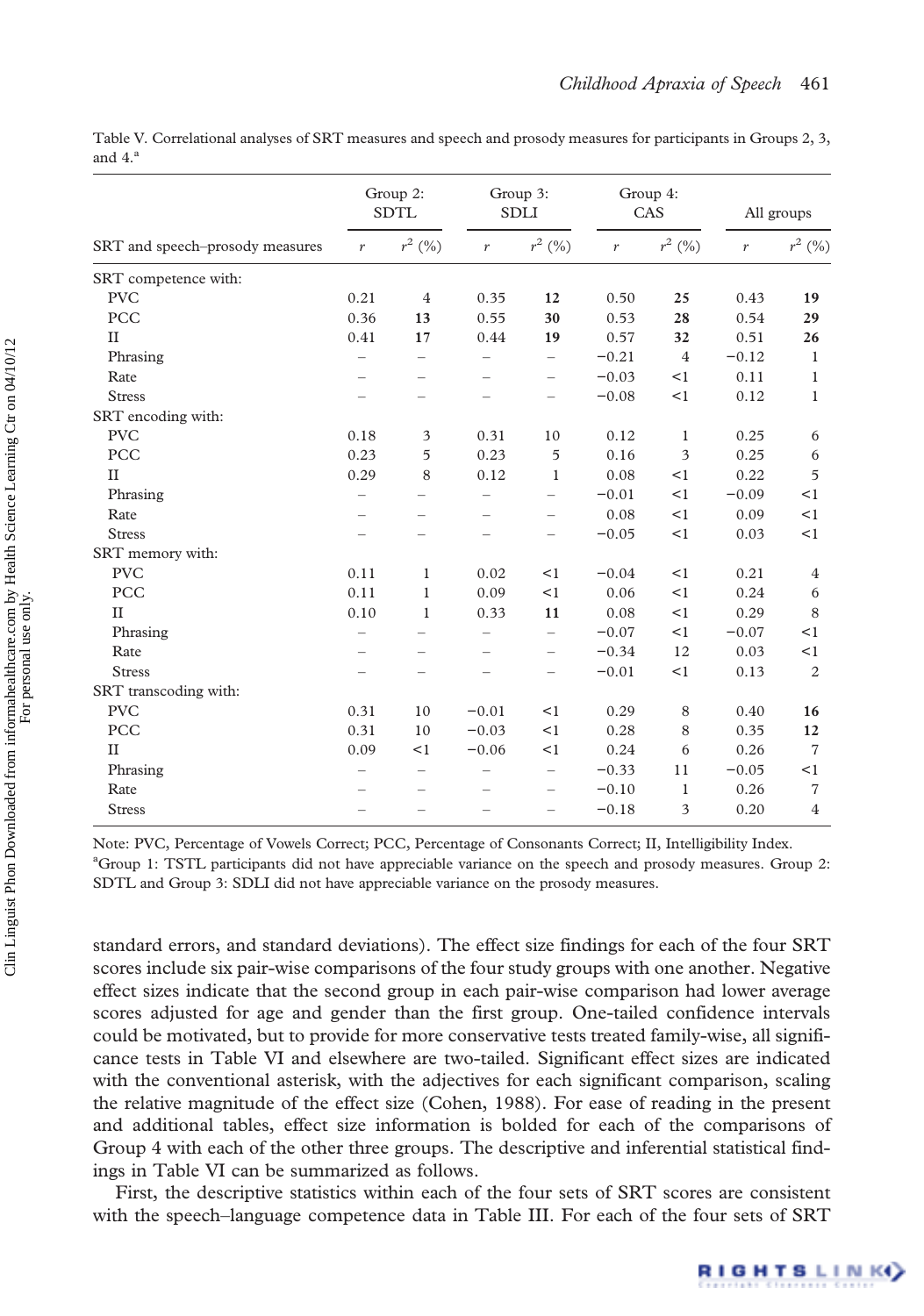|                     |     | Group                               |                  |              |            | Descriptive statistics |                            |       |            |           | Effect size statistics |                           |                        |
|---------------------|-----|-------------------------------------|------------------|--------------|------------|------------------------|----------------------------|-------|------------|-----------|------------------------|---------------------------|------------------------|
|                     |     |                                     |                  |              | Unadjusted |                        | Adjusted for<br>covariates |       |            |           |                        |                           |                        |
| <b>SRT</b> Variable | No. | Speech-language status <sup>a</sup> | $\boldsymbol{n}$ | $\mathbf{M}$ | <b>SD</b>  | M                      | <b>SE</b>                  | SD    | Comparison | <b>ES</b> | Confidence interval    | Significance <sup>b</sup> | Adjective <sup>c</sup> |
| Competence          |     | <b>TSTL</b>                         | 119              | 83.8         | 13.6       | 83.3                   | 1.36                       | 14.84 | $1 - 2$    | $-0.40$   | $-0.64, -0.15$         | $\ast$                    | S                      |
|                     | 2   | <b>SDTL</b>                         | 138              | 76.1         | 15.4       | 77.4                   | 1.27                       | 14.92 | $1 - 3$    | $-1.13$   | $-1.45, -0.81$         |                           | V                      |
|                     | 3   | <b>SDLI</b>                         | 68               | 64.8         | 19.6       | 66.4                   | 1.81                       | 14.93 | $2 - 3$    | $-0.73$   | $-1.03, -0.44$         |                           | M                      |
|                     | 4   | CAS                                 | 35               | 64.6         | 16.4       | 58.6                   | 2.52                       | 14.91 | $1 - 4$    | $-1.65$   | $-2.07, -1.23$         |                           | V                      |
|                     |     |                                     |                  |              |            |                        |                            |       | $2 - 4$    | $-1.25$   | $-1.65, -0.86$         | $*$                       | V                      |
|                     |     |                                     |                  |              |            |                        |                            |       | $3 - 4$    | $-0.52$   | $-0.93, -0.10$         |                           | M                      |
| Encoding            | 1   | <b>TSTL</b>                         | 109              | 63.4         | 28.6       | 64.3                   | 2.38                       | 24.85 | $1 - 2$    | $-0.22$   | $-0.48, 0.03$          |                           |                        |
|                     | 2   | <b>SDTL</b>                         | 133              | 58.3         | 24.1       | 58.7                   | 2.15                       | 24.80 | $1 - 3$    | $-0.56$   | $-0.87, -0.25$         | $*$                       | M                      |
|                     | 3   | <b>SDLI</b>                         | 66               | 50.3         | 24.0       | 50.3                   | 3.06                       | 24.86 | $2 - 3$    | $-0.34$   | $-0.63, -0.04$         | $*$                       | S                      |
|                     | 4   | CAS                                 | 40               | 45.3         | 16.8       | 41.3                   | 4.08                       | 24.82 | $1 - 4$    | $-0.92$   | $-1.30, -0.54$         | $\ast$                    | L                      |
|                     |     |                                     |                  |              |            |                        |                            |       | $2 - 4$    | $-0.70$   | $-1.06, -0.34$         |                           | M                      |
|                     |     |                                     |                  |              |            |                        |                            |       | $3 - 4$    | $-0.36$   | $-0.76, 0.04$          |                           |                        |
| Memory              | 1   | <b>TSTL</b>                         | 119              | 87.2         | 22.2       | 87.8                   | 2.70                       | 29.45 | $1 - 2$    | $-0.28$   | $-0.53, -0.04$         |                           | S                      |
|                     | 2   | <b>SDTL</b>                         | 138              | 77.7         | 28.5       | 79.4                   | 2.50                       | 29.37 | $1 - 3$    | $-0.67$   | $-0.98, -0.36$         | $*$                       | M                      |
|                     | 3   | <b>SDLI</b>                         | 68               | 66.3         | 42.8       | 68.0                   | 3.57                       | 29.44 | $2 - 3$    | $-0.39$   | $-0.68, -0.09$         |                           | S                      |
|                     | 4   | CAS                                 | 38               | 60.1         | 30.1       | 47.4                   | 4.98                       | 29.46 | $1 - 4$    | $-1.36$   | $-1.76, -0.97$         | $*$                       | V                      |
|                     |     |                                     |                  |              |            |                        |                            |       | $2 - 4$    | $-1.08$   | $-1.46, -0.71$         |                           | V                      |
|                     |     |                                     |                  |              |            |                        |                            |       | $3 - 4$    | $-0.69$   | $-1.10, -0.29$         | $\ast$                    | M                      |

Table VI. Summary of the pair-wise comparisons for the four participant groups on the SRT scores.

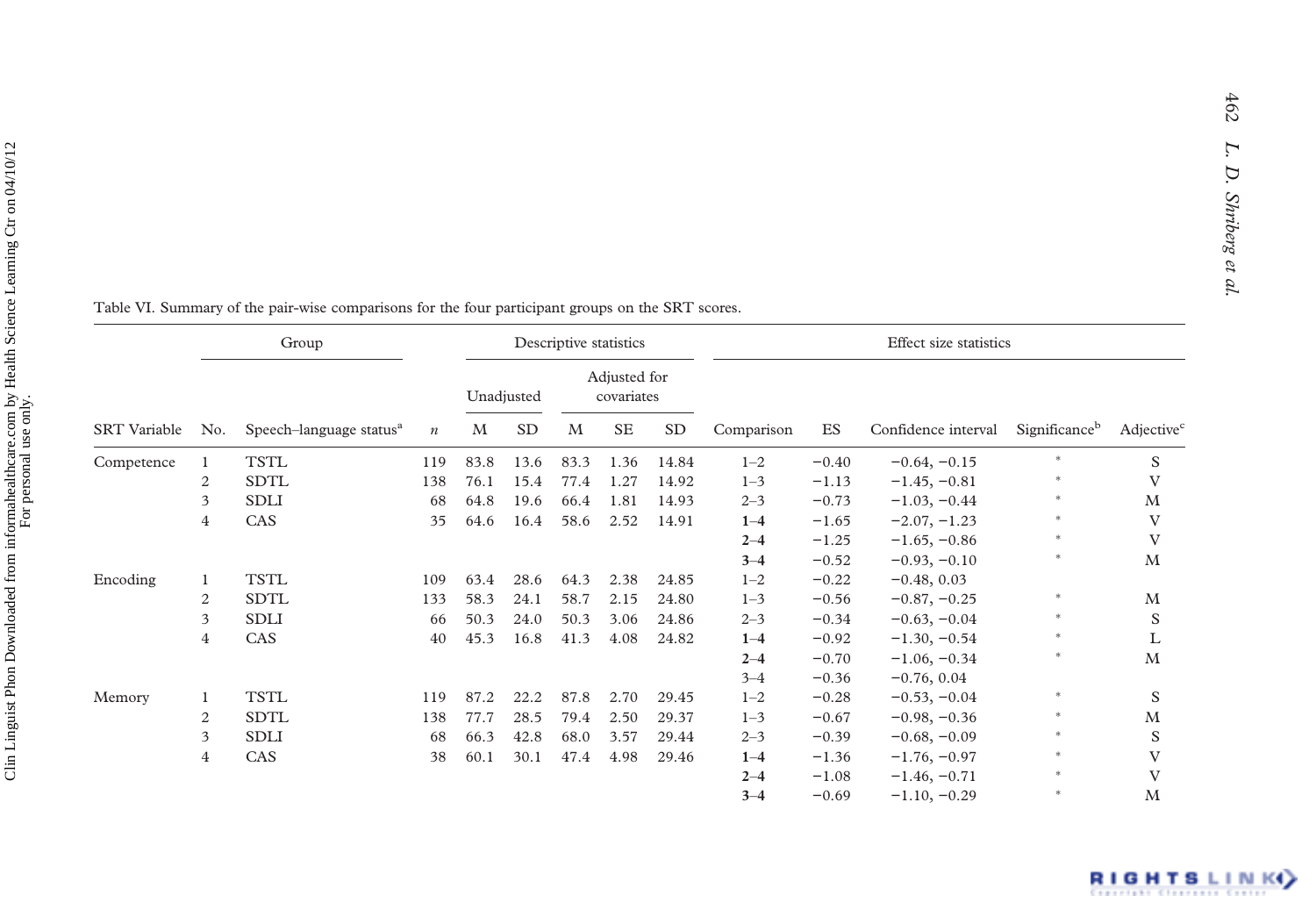| Transcoding |   | TSTL        | 119 | 94.4 | 9.4  | 93.9 | 1.19 | 12.98 | $1 - 2$ | $-0.32$ | $-0.57, -0.08$ | ∗   |   |
|-------------|---|-------------|-----|------|------|------|------|-------|---------|---------|----------------|-----|---|
|             | 2 | SDTL        | 138 | 88.1 | 13.6 | 89.7 | 1.10 | 12.92 | $1 - 3$ | $-0.51$ | $-0.82, -0.21$ |     | М |
|             |   | <b>SDLI</b> | 68  | 85.1 | 14.9 | 87.2 | 1.57 | 12.95 | $2 - 3$ | $-0.19$ | $-0.48, 0.10$  |     |   |
|             |   | CAS         | 38  | 68.1 | 21.2 | 57.8 | 2.19 | 12.96 | $1 - 4$ | $-2.77$ | $-3.24, -2.29$ | ∗   | E |
|             |   |             |     |      |      |      |      |       | $2 - 4$ | $-2.46$ | $-2.90, -2.01$ |     | Ε |
|             |   |             |     |      |      |      |      |       | $3 - 4$ | $-2.25$ | $-2.75, -1.75$ | $*$ |   |

Note: The means and standard deviations adjusted for the covariates of age, gender, and IQ were used in the effect size calculations.

<sup>a</sup>The following abbreviations are used for the speech-language groups: TSTL, Typical Speech-Typical Language; SDTL, Speech Delay-Typical Language; SDLI, Speech Delay–Language Impairment; CAS, Childhood Apraxia of Speech.

bSignificant Hedges' corrected effect sizes are indicated by an asterisk.

cEffect size adjective abbreviations, adopted from Cohen (1988) and extended, are >0.2, Small (S); >0.5, Moderate (M); >0.8, Large (L); >1, Very large (V); >2, Extremely large (E).

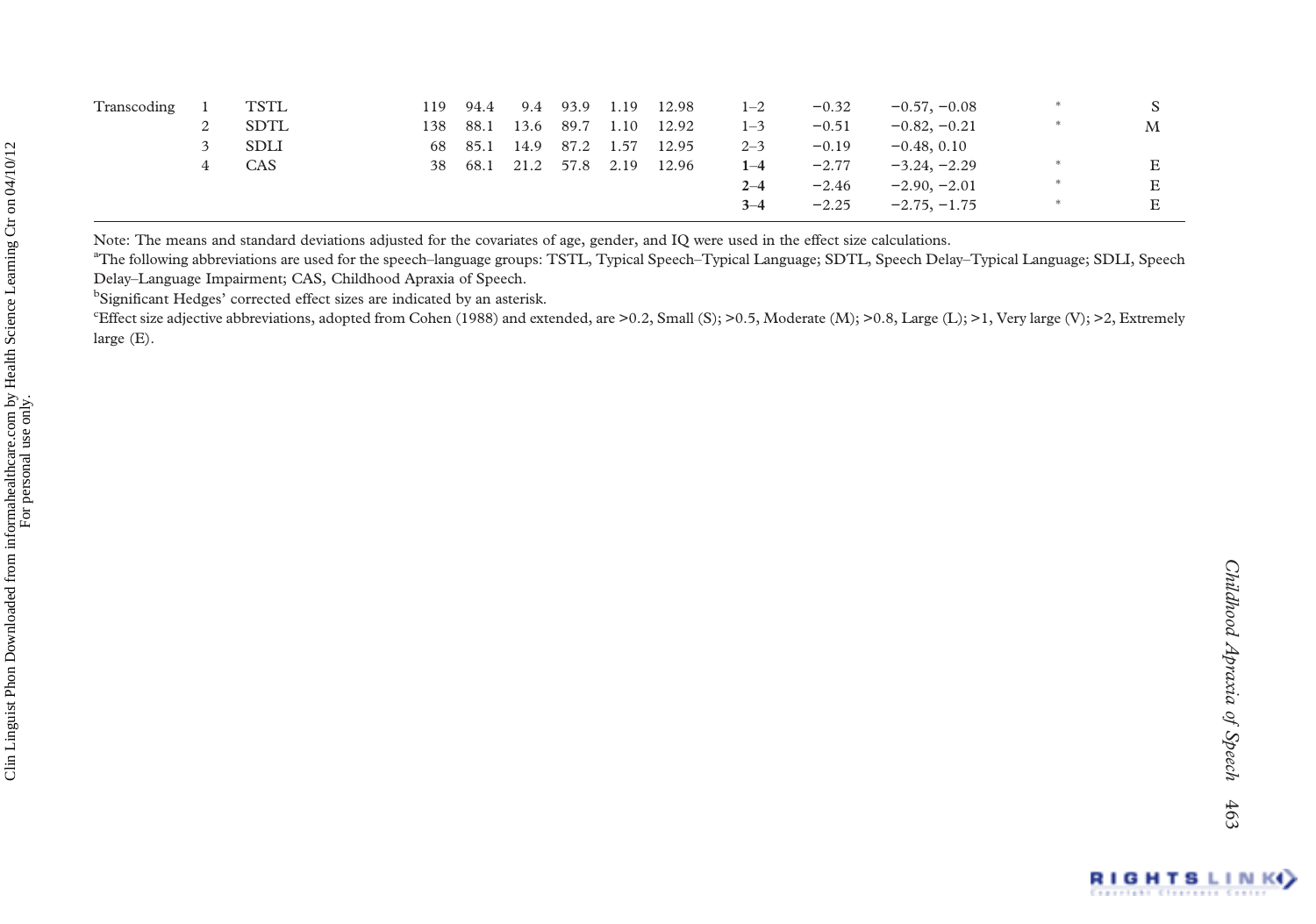| Clin Linguist Phon Downloaded from informahealthcare.com by Health Science Learning Ctr on 04/10/12<br>Pair-wise<br>comparisons <sup>b</sup><br>For personal use only.<br>Competence<br>$1-2$<br>$1-3$<br>$2-3$<br>$1-4$<br>$2-4$<br>$3 - 4$<br>Encoding<br>$1 - 2$<br>$1 - 3$<br>2-3<br>$1 - 4$<br>$2 - 4$<br>$3 - 4$<br>Memory<br>$1 - 2$<br>$1-3$<br>2-3<br>1-4<br>2-4<br>2-4<br>3-4 | Table VII. Diagnostic ac |             |
|-----------------------------------------------------------------------------------------------------------------------------------------------------------------------------------------------------------------------------------------------------------------------------------------------------------------------------------------------------------------------------------------|--------------------------|-------------|
|                                                                                                                                                                                                                                                                                                                                                                                         |                          | Cut<br>perc |
|                                                                                                                                                                                                                                                                                                                                                                                         |                          | 65<br>46    |
|                                                                                                                                                                                                                                                                                                                                                                                         |                          | 67          |

|  |  |  |  |  |  |  | Table VII. Diagnostic accuracy findings for the SRT competence and processing measures <sup>a</sup> . |  |
|--|--|--|--|--|--|--|-------------------------------------------------------------------------------------------------------|--|
|--|--|--|--|--|--|--|-------------------------------------------------------------------------------------------------------|--|

| Pair-wise<br>comparisons <sup>b</sup> | Cut-off<br>percent <sup>c</sup> | Sensitivity | Specificity | Diagnostic<br>accuracy | Predictive value of<br>a positive test | Predictive value of<br>a negative test | Likelihood ratio of<br>a positive test | Likelihood ratio of<br>a negative test | Odds<br>ratio |
|---------------------------------------|---------------------------------|-------------|-------------|------------------------|----------------------------------------|----------------------------------------|----------------------------------------|----------------------------------------|---------------|
| Competence                            | 65.0                            |             |             |                        |                                        |                                        |                                        |                                        |               |
| $1 - 2$                               |                                 | 23.2        | 91.6        | 54.9                   | 76.2                                   | 50.7                                   | 2.8                                    | 1.2                                    | 3.3           |
| $1 - 3$                               |                                 | 44.1        | 91.6        | 74.3                   | 75.0                                   | 74.2                                   | 5.3                                    | 1.6                                    | 8.6           |
| $2 - 3$                               |                                 | 44.1        | 76.8        | 66.0                   | 48.4                                   | 73.6                                   | 1.9                                    | 1.4                                    | 2.6           |
| $1 - 4$                               |                                 | 52.6        | 91.6        | 82.2                   | 66.7                                   | 85.8                                   | 6.3                                    | 1.9                                    | 12.1          |
| $2 - 4$                               |                                 | 52.6        | 76.8        | 71.6                   | 38.5                                   | 85.5                                   | 2.3                                    | 1.6                                    | 3.7           |
| $3 - 4$                               |                                 | 52.6        | 55.9        | 54.7                   | 40.0                                   | 67.9                                   | 1.2                                    | 1.2                                    | 1.4           |
| Encoding                              | 46.9                            |             |             |                        |                                        |                                        |                                        |                                        |               |
| $1 - 2$                               |                                 | 35.3        | 72.5        | 52.1                   | 61.0                                   | 47.9                                   | 1.3                                    | 1.1                                    | 1.4           |
| $1 - 3$                               |                                 | 48.5        | 72.5        | 63.4                   | 51.6                                   | 69.9                                   | 1.8                                    | 1.4                                    | 2.5           |
| $2 - 3$                               |                                 | 48.5        | 64.7        | 59.3                   | 40.5                                   | 71.7                                   | 1.4                                    | 1.3                                    | 1.7           |
| $1 - 4$                               |                                 | 55.0        | 72.5        | 67.8                   | 42.3                                   | 81.4                                   | 1.9                                    | 1.6                                    | 3.2           |
| $2 - 4$                               |                                 | 55.0        | 64.7        | 62.4                   | 31.9                                   | 82.7                                   | 1.6                                    | 1.4                                    | 2.2           |
| $3 - 4$                               |                                 | 55.0        | 51.5        | 52.8                   | 40.7                                   | 65.4                                   | 1.1                                    | 1.1                                    | 1.3           |
| Memory                                | 67.5                            |             |             |                        |                                        |                                        |                                        |                                        |               |
| $1 - 2$                               |                                 | 29.7        | 86.6        | 56.0                   | 71.9                                   | 51.5                                   | 2.2                                    | 1.2                                    | 2.7           |
| $1 - 3$                               |                                 | 48.5        | 86.6        | 72.7                   | 67.4                                   | 74.6                                   | 3.6                                    | 1.7                                    | 6.1           |
| $2 - 3$                               |                                 | 48.5        | 70.3        | 63.1                   | 44.6                                   | 73.5                                   | 1.6                                    | 1.4                                    | 2.2           |
| $1 - 4$                               |                                 | 55.3        | 86.6        | 79.0                   | 56.8                                   | 85.8                                   | 4.1                                    | 1.9                                    | 7.9           |
| $2 - 4$                               |                                 | 55.3        | 70.3        | 67.1                   | 33.9                                   | 85.1                                   | 1.9                                    | 1.6                                    | 2.9           |
| $3 - 4$                               |                                 | 55.3        | 51.5        | 52.8                   | 38.9                                   | 67.3                                   | 1.1                                    | 1.2                                    | 1.3           |
|                                       |                                 |             |             |                        |                                        |                                        |                                        |                                        |               |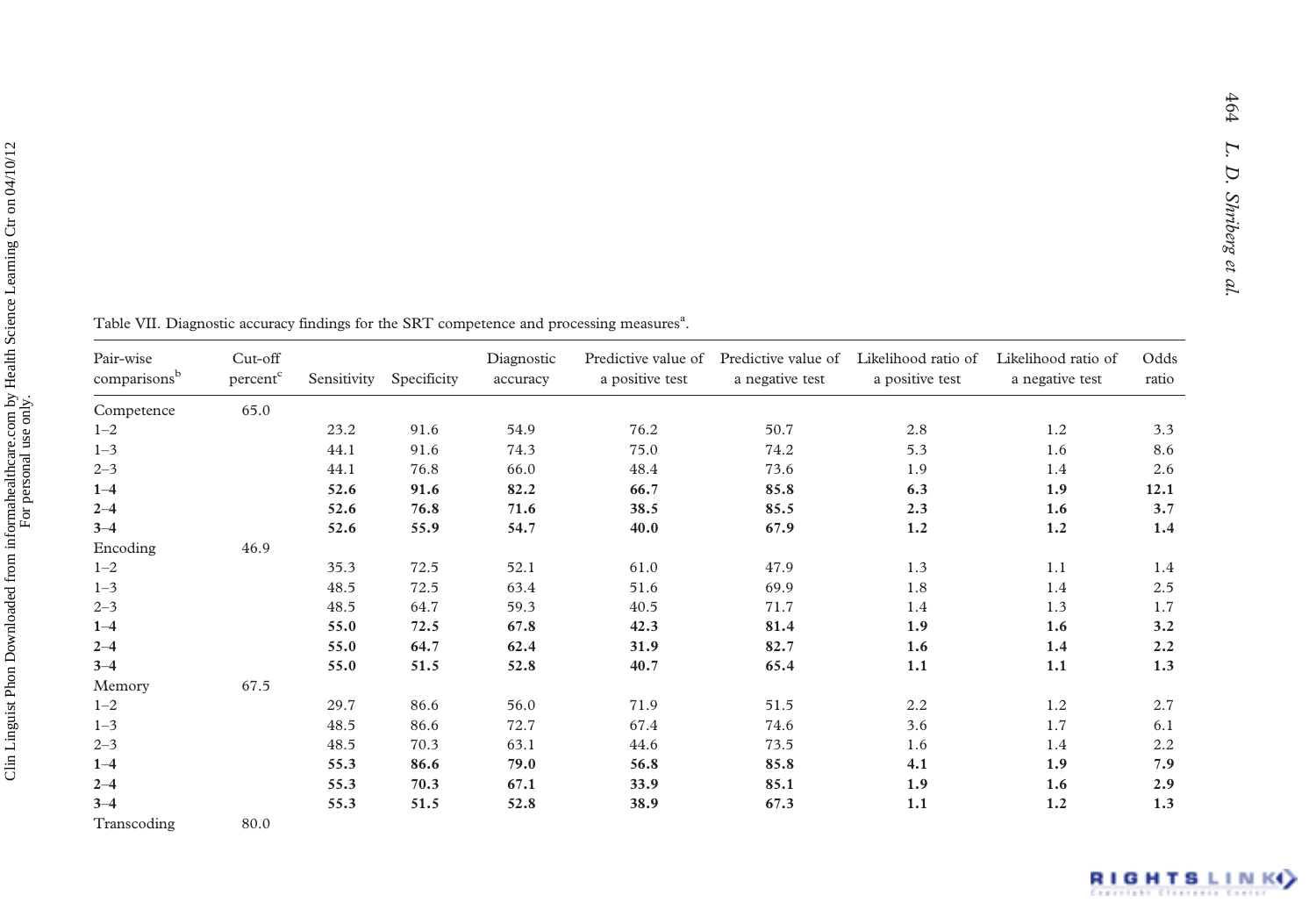| $1 - 2$   | 20.3 | 90.8 | 52.9 | 71.2 | 49.5 | 2.2 | 1.1 | 2.5  |
|-----------|------|------|------|------|------|-----|-----|------|
| $1 - 3$   | 35.3 | 90.8 | 70.6 | 68.6 | 71.1 | 3.8 | 1.4 | 5.4  |
| $2 - 3$   | 35.3 | 79.7 | 65.1 | 46.2 | 71.4 | 1.7 | 1.2 | 2.1  |
| $1 - 4$   | 73.7 | 90.8 | 86.6 | 71.8 | 91.5 | 7.9 | 3.4 | 27.5 |
| $2 - 4$   | 73.9 | 79.7 | 78.4 | 50.0 | 91.7 | 3.6 | 3.0 | 11.0 |
| $3 - 4$   | 73.7 | 64.7 | 67.9 | 53.9 | 81.5 | 2.1 | 2.5 | 5.1  |
| $2/3 - 4$ | 73.7 | 74.8 | 74.6 | 34.0 | 93.9 | 2.9 | 2.8 | 8.3  |

Note: See rationale in the text for the combined pair-wise comparison in the last row.

<sup>a</sup>See Kraemer (1992) and MacKinnon (2000) for details on the diagnostic accuracy statistics.

<sup>b</sup>The groups are as follows: 1, TSTL; 2, SDTL; 3, SDLI;  $4 = CAS$ ; and  $2/3 = SDTL$  combined with SDLI.

cThe cut-off percent in the first row of each set of findings was used for all pair-wise comparisons in the set. It was derived from the pair-wise 3–4 comparison (i.e. SDLI–CAS comparison) within each of the four sets of SRT score comparisons because the participants in Group 3: SDLI and Group 4: CAS have the closest speech–language status.

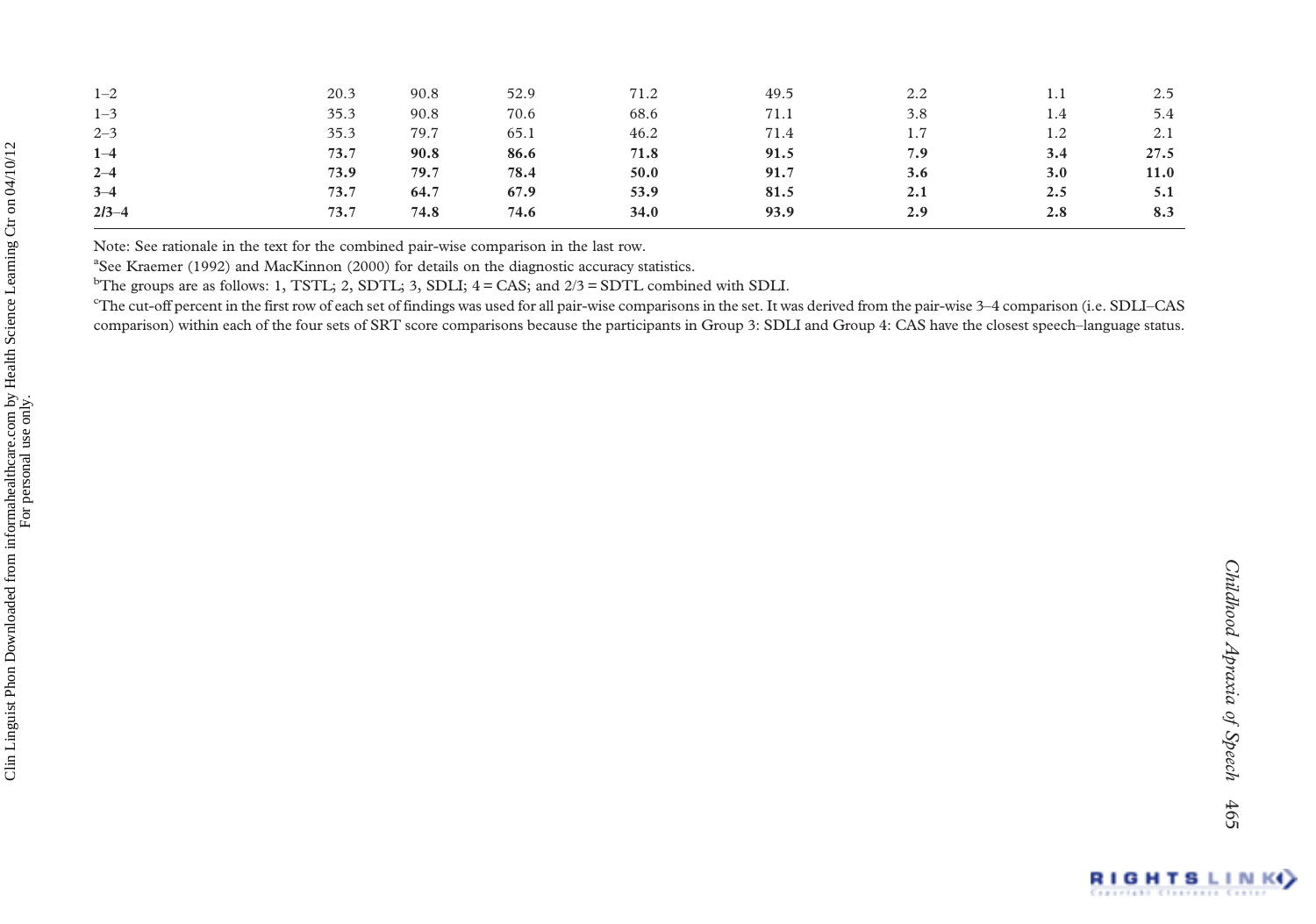scores, Group 1 participants had the highest SRT competence and processing scores and Group 4 participants had the lowest SRT competence and process scores, with the two intermediate groups' scores in each comparison (Groups 2 and 3), lower for Group 3 participants. The standard errors of the adjusted means scores indicate that the estimated means for each SRT measure are reliable within less than 1 to approximately 5 percentage points.

Second, for the bolded effect size comparisons in Table VI, Group 4 participants had significantly lower SRT scores than comparison group participants on 11 of the 12 pair-wise comparisons. All SRT score comparisons between Group 4 and Group 1 participants were significant, with the lower scores of Group 4 participants associated with large (>0.80) to extremely large (>2.0) effect sizes. All Group 4 and Group 2 comparisons were also significant, with effect sizes ranging from moderate to very large. The only Group 4 comparison with a nonsignificant two-tailed effect size was on encoding, with Group 4 participants' scores not significantly lower than the average scores of the Group 3 participants.

Third, and central for the question posed, the most discriminating SRT processing measures for Group 4 participants were their transcoding scores. As shown in Table VI, these participants' adjusted mean transcoding score of 63% was associated with the three largest effect sizes of the 24 pair-wise comparisons. Specifically, comparisons with the average-adjusted scores of Group 1 (93.4%), Group 2 (89.3%), and Group 3 (86.8%) yielded significant effect sizes, respectively, of −2.25, −1.93, and −1.74.

Fourth, although not as strongly discriminative as transcoding scores, the effect size data in Table VI also indicate that participants in Group 4 had significantly lower adjusted mean SRT competence, encoding, and memory scores than at least one of the three comparison groups. In comparison with Group 1 participants, Group 4 participants had significantly lower scores on all three SRT measures, with effect sizes, respectively, of −1.71, −0.94, and −1.23. For the comparisons with participants in Groups 2 and 3, Group 4 had significantly lower SRT competence and memory scores. Group 4 participants' average encoding scores were significantly lower than Group 2 participants' scores, but were not significantly lower than Group 3 scores.

Finally, findings from the present large data set replicate and extend findings reported in Shriberg et al. (2009), indicating that the SRT scores discriminate speakers with speech– language impairment or speech delay alone from speakers with typical speech and language. As shown in Table VI, participants with both speech and language impairment (Group 3) had significantly lower scores on all four SRT measures than participants with speech delay and typical language (Group 2) and participants with typical speech and language (Group 1). Finally, participants with speech delay alone (Group 2) had significantly lower competence, memory, and transcoding scores than participants in Group 1, although effect sizes were small.

(2) Do findings from SRT competence and processing measures contribute significant or conclusive diagnostic information to an assessment battery for CAS?

#### Diagnostic accuracy analyses

The second question addressed in this study was to estimate the diagnostic accuracy of SRT competence and processing scores at the level of individual speakers. For the research and clinical needs discussed at the outset of this paper, the specific goal was to determine how well any of the SRT processing measures identified participants with CAS and excluded participants with typical speech or speech delay.

Table VII is a summary of the diagnostic accuracy statistics (Kraemer, 1992) obtained for each of the four SRT measures using software by MacKinnon (2000). The focus is on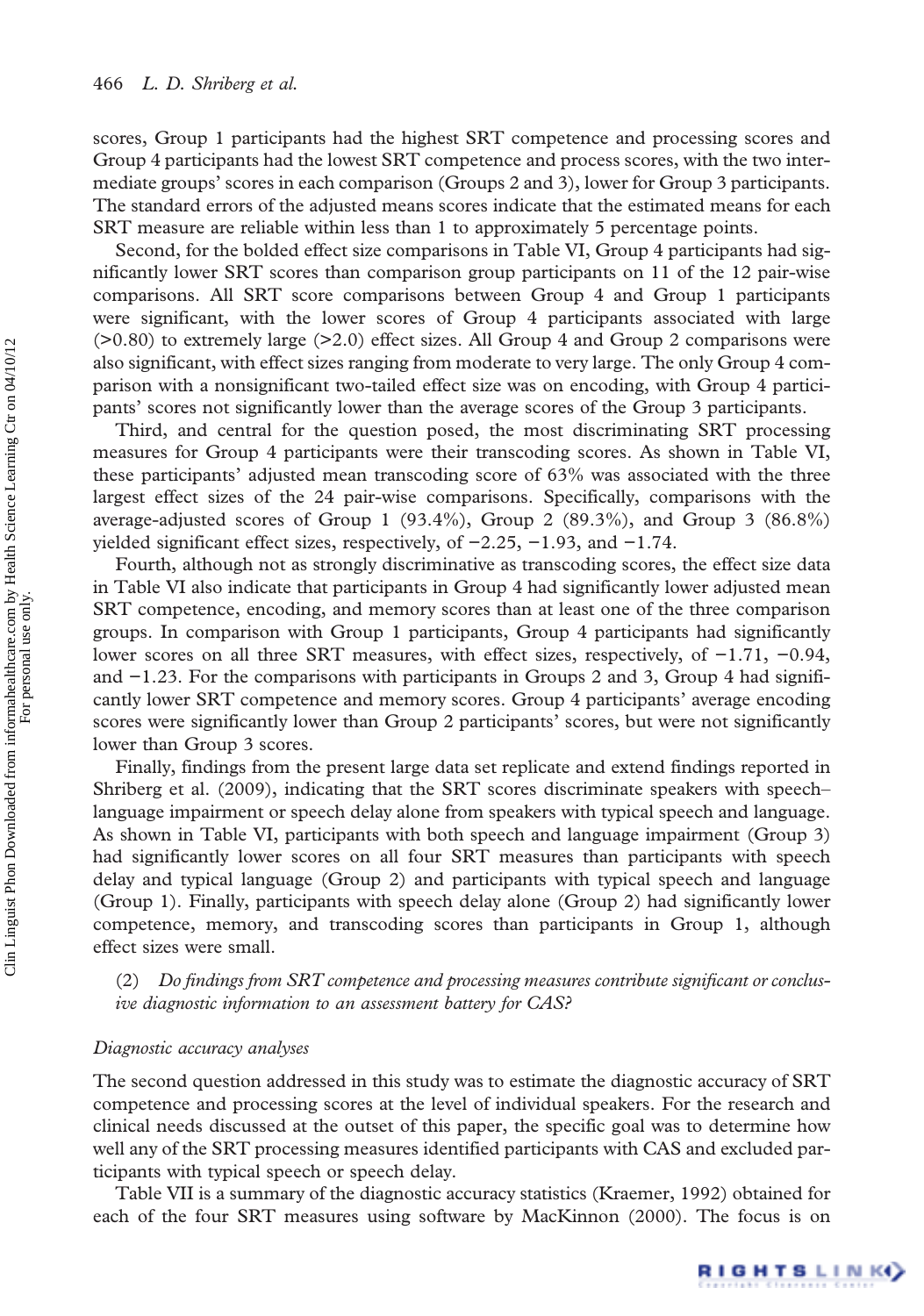findings for the CAS speakers (bolded) in comparison with speakers in each of the three comparison groups for continuing studies of the SRT in genetic and other research contexts. The cut-off score for each of the SRT measures in Table VII was the value that best discriminated participants in Group 4 from participants in Group 3, with the latter group closest in severity of involvement to participants with CAS. As shown in Table VII, that cut-off value was used in each of the six pair-wise comparisons. To increase statistical power and generalization to participants with Speech Delay irrespective of their language status, an additional pair-wise comparison was computed that combined Groups 2 and 3 (Table VII; bottom row). The diagnostic accuracy findings in Table VII can be summarized as follows.

First, of the four SRT measures, the SRT transcoding scores had the highest diagnostic accuracy (cut-point set at 80%) in discriminating participants meeting the criteria listed in Table II for CAS. Findings in the last row of Table VII indicated that transcoding scores were 74.6% accurate in discriminating CAS speakers from speakers with speech delay with or without language impairment (73.7% sensitivity; 74.8% specificity). These sensitivity and specificity values were not sufficient to produce the positive and negative likelihood ratios required for conclusive markers described previously. Note in Table VII, however, that values for the predictive value of a negative test  $(93.9%)$  and odds ratio  $(8.3%)$  were both high. The predictive value of a negative test finding in the present study indicates that an SRT transcoding score above 80% ruled out CAS with 93.9% accuracy. The odds ratio indicates that SRT transcoding scores of <80% were 8.3 times more likely from participants with CAS than from the participants with Speech Delay.

A second observation concerns the diagnostic accuracy of the SRT competence measure and the three processing measures among the three speech–language comparison groups. The present diagnostic accuracy findings for the SRT competence scores are consistent with those reported in Shriberg et al. (2009), providing statistical support for SRT competence scores to discriminate children with both speech and language impairment from children with typical speech–language acquisition. Specifically, the present findings indicated the competence, memory, and transcoding scores had at least 70% diagnostic accuracy in discriminating participants with speech–language impairment (Group 3) from participants with typical speech–language (Group 1). None of the SRT measures had high diagnostic accuracy in discriminating participants in Group 3 from participants in Group 2.

Figure 2 is a graphic summary of the diagnostic accuracy findings. The dashed horizontal lines in each of the four panels are the cut-off percentages for each of the SRT measures that best discriminated Group 4 participants from Group 3 participants on each of the four measures (see Table VII). The boxplots in each of the four panels include the median for each of the four SRT measures, the interquartile range, values higher and lower than 1.5 times the interquartile range (upper and lower "whiskers"), and values above and below the whiskers (i.e. outliers (asterisks) above and below 1.5 units from the interquartile range). The whiskers and outliers in each of the other three groups overlapping the transcoding scores of Group 4 participants (lower right panel) illustrate the specificity constraint just reviewed. Notice that even some participants with typical speech–language (Group 1) had transcoding scores in the range of participants with CAS (Group 4).

## Transcoding analyses

An analysis series assessed whether CAS participants with low transcoding scores differed from those with high scores on one or more demographic, SRT, speech, or prosody variables, findings for any of which might be informative for descriptive–explanatory accounts of CAS. Participants in the four study groups were divided into low and high transcoding subgroups,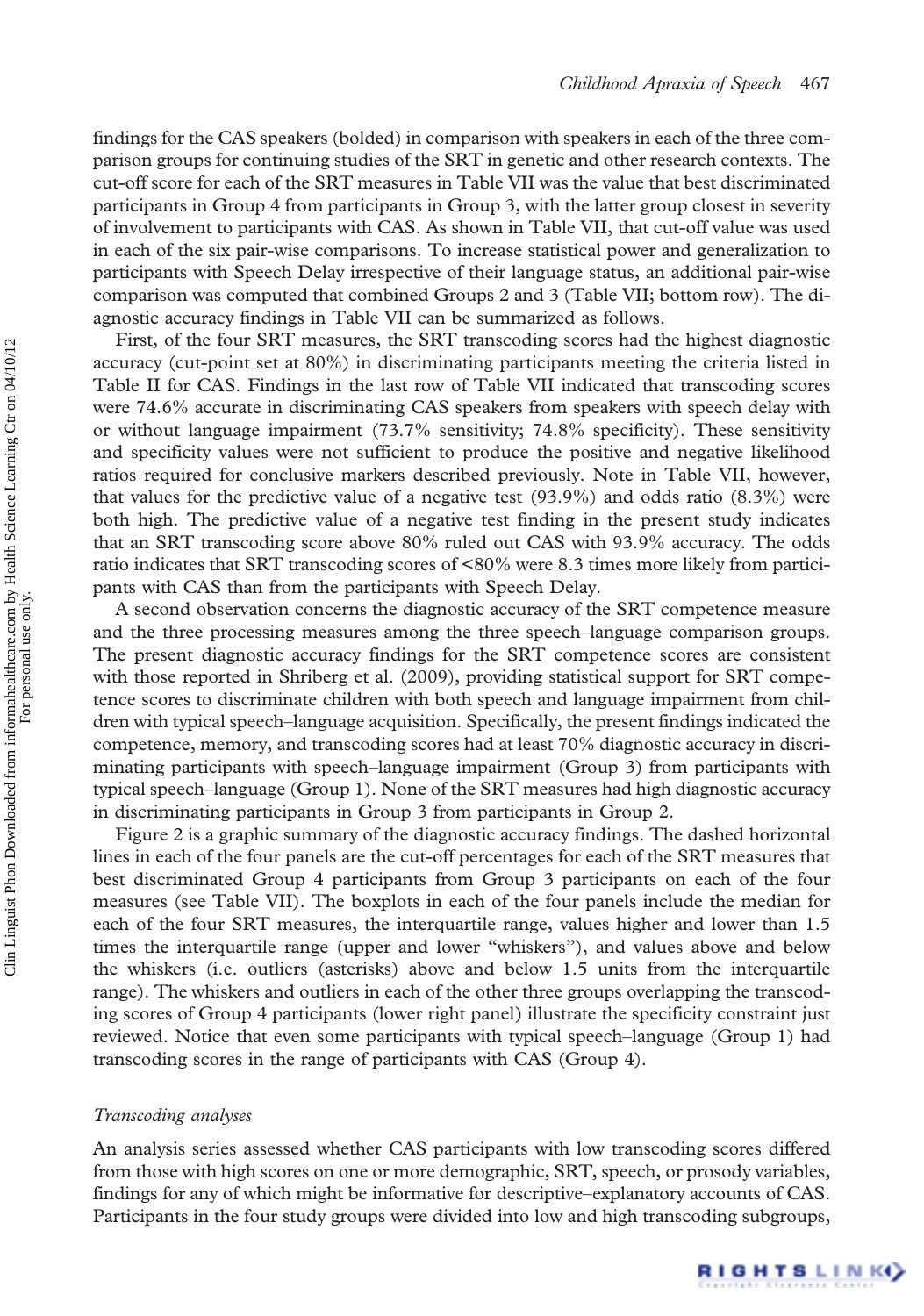

Figure 2. Graphic summary of the diagnostic accuracy findings. See text for description of the boxplot displays and the cut-off percentages indicated by the horizontal dashed lines.

using the 80% score cut-off described previously. Effect sizes were computed to determine significant means differences between subgroups. Table VIII includes findings for each of the four study groups.

Group 1. Findings from Group 1 were considered to be of central importance to understanding developmental perspectives on transcoding (i.e. planning/programming) processes. As shown in Table VIII, of the 119 participants ages 3–22 years with TSTL (Table I), the 11 participants with low transcoding scores were significantly younger (by approximately 2 years) than the remaining 108 participants whose transcoding scores were above 80%. Of the remaining variables in Table VIII, Group 1 participants with low transcoding scores also had significantly lower SRT competence scores than participants with high transcoding scores (averaging 13.5 percentage points lower), lower transcoding scores (averaging 26.7 percentage points lower), and lower PCC scores (averaging 4.4 percentage points lower). As discussed later, these findings are interpreted in the context of developmental aspects of speech motor planning/programming as indexed in the present study by the percentage of speech sound additions in nonword repetition responses.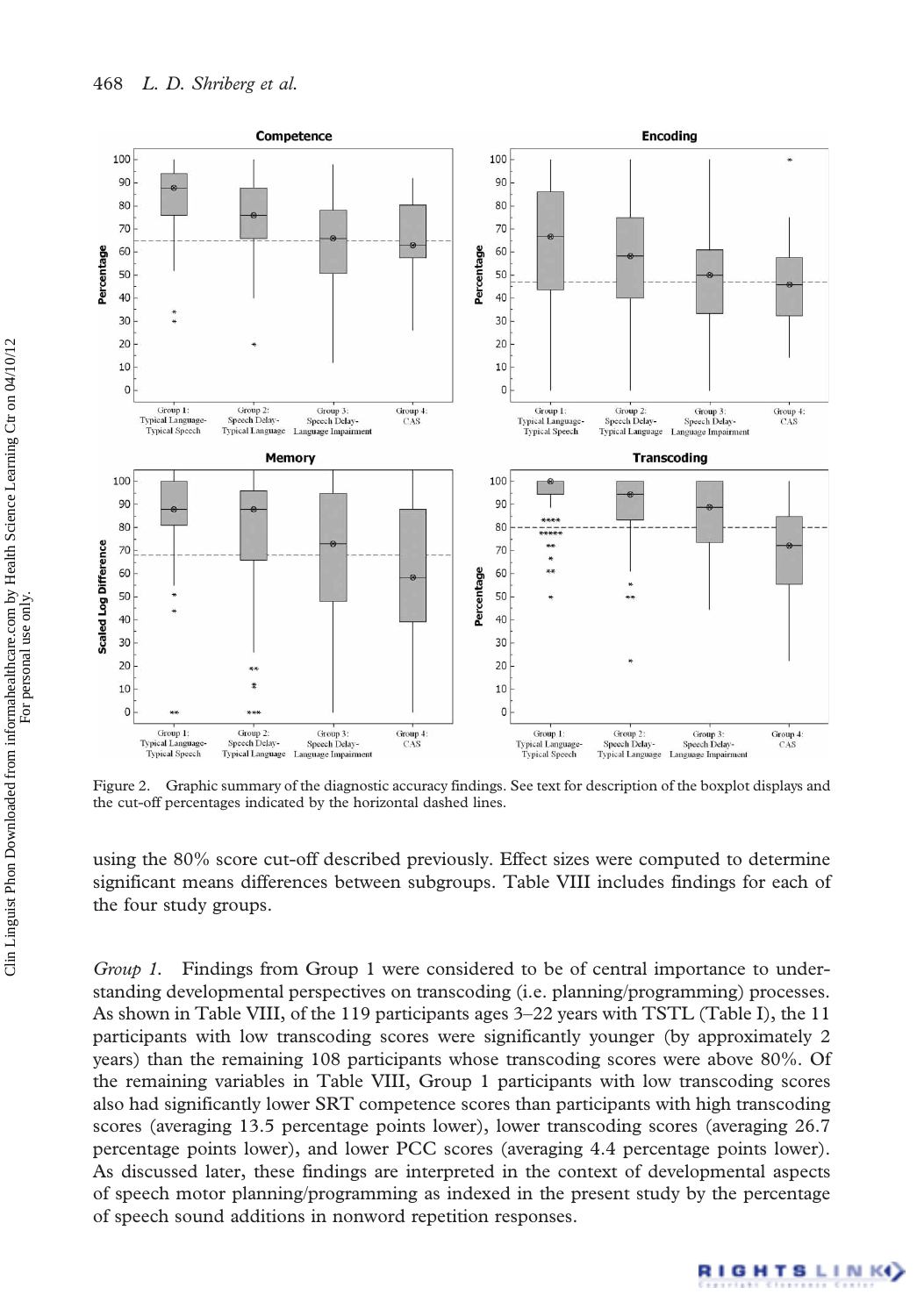|                           |                  | High transcoding |           |                  | Low transcoding |           |         | Comparative statistics |                          |                          |                  | High transcoding |           | Low transcoding  |       |           | Comparative statistics |                |                  |   |
|---------------------------|------------------|------------------|-----------|------------------|-----------------|-----------|---------|------------------------|--------------------------|--------------------------|------------------|------------------|-----------|------------------|-------|-----------|------------------------|----------------|------------------|---|
| Variables                 | $\boldsymbol{n}$ | М                | <b>SD</b> | $\boldsymbol{n}$ | М               | <b>SD</b> | ES      | CI                     | Significant <sup>a</sup> | $\text{Adj.}^{\text{b}}$ | $\boldsymbol{n}$ | $\boldsymbol{M}$ | <b>SD</b> | $\boldsymbol{n}$ | М     | <b>SD</b> | ES                     | CI             | Significant Adj. |   |
| Group 1: TSTL             |                  |                  |           |                  |                 |           |         |                        |                          | Group 2: SDTL            |                  |                  |           |                  |       |           |                        |                |                  |   |
| Demographic               |                  |                  |           |                  |                 |           |         |                        |                          |                          |                  |                  |           |                  |       |           |                        |                |                  |   |
| Age (years)               | 108              | 6.1              | 2.4       | 11               | 4.2             | 1.4       | $-0.82$ | $-1.45, -0.19$         |                          | L                        | 112              | 5.0              | 1.4       | 28               | 4.4   | 1.0       | $-0.42$                | $-0.84, -0.01$ |                  | S |
| Gender (% male)           |                  | 34.3%            |           | 54.5%            |                 |           | 0.41    | $-0.69, 1.55$          |                          |                          |                  | 67.0%            |           |                  | 67.9% |           | 0.19                   | $-0.94, 0.90$  |                  |   |
| Background (% idiopathic) |                  |                  |           |                  |                 |           |         |                        |                          |                          |                  |                  |           |                  |       |           |                        |                |                  |   |
| <b>SRT</b>                |                  |                  |           |                  |                 |           |         |                        |                          |                          |                  |                  |           |                  |       |           |                        |                |                  |   |
| Competence                | 108              | 85.0             | 13.3      | 11               | 71.5            | 11.3      | $-1.03$ | $-1.66, -0.40$         |                          | V                        | 110              | 77.4             | 15.8      | 28               | 70.8  | 12.5      | $-0.43$                | $-0.85, -0.02$ | $\ast$           | S |
| Encoding                  | 98               | 63.3             | 29.7      | 11               | 64.6            | 15.8      | 0.05    | $-0.58, 0.67$          |                          |                          | 106              | 59.5             | 25.7      | 27               | 53.3  | 15.9      | $-0.26$                | $-0.68, 0.17$  |                  |   |
| Memory                    | 108              | 86.8             | 23.0      | 11               | 91.1            | 10.6      | 0.19    | $-0.43, 0.81$          |                          |                          | 110              | 79.3             | 29.1      | 28               | 71.4  | 25.6      | $-0.28$                | $-0.69, 0.14$  |                  |   |
| Transcoding               | 108              | 96.9             | 4.8       | 11               | 70.2            | 9.4       | $-4.96$ | $-5.84, -4.07$         | $\ast$                   | Е                        | 110              | 93.7             | 6.2       | 28               | 66.3  | 12.6      | $-3.45$                | $-4.03, -2.87$ | $\ast$           | E |
| Speech                    |                  |                  |           |                  |                 |           |         |                        |                          |                          |                  |                  |           |                  |       |           |                        |                |                  |   |
| <b>PVC</b>                | 108              | 98.3             | 2.3       | 11               | 97.4            | 3.3       | $-0.35$ | $-0.97, 0.27$          |                          |                          | 112              | 94.5             | 4.2       | 28               | 91.1  | 7.1       | $-0.70$                | $-1.12, -0.28$ | $\ast$           | М |
| PCC                       | 108              | 93.6             | 6.7       | 11               | 89.2            | 6.2       | $-0.65$ | $-1.28, -0.03$         |                          | M                        | 112              | 79.7             | 11.3      | 28               | 72.3  | 11.9      | $-0.65$                | $-1.07, -0.23$ | $\ast$           | M |
| $\rm II$                  | 108              | 98.3             | 3.9       | 11               | 97.4            | 1.6       | $-0.23$ | $-0.85, 0.39$          |                          |                          | 112              | 93.4             | 8.2       | 28               | 91.9  | 8.1       | $-0.19$                | $-0.60, 0.23$  |                  |   |
| Prosody                   |                  |                  |           |                  |                 |           |         |                        |                          |                          |                  |                  |           |                  |       |           |                        |                |                  |   |
| Phrasing                  | 108              | 87.4             | 10.4      | -11              | 91.3            | 8.8       | 0.38    | $-0.24, 1.00$          |                          |                          | 112              | 87.2             | 10.9      | 28               | 87.0  | 11.6      | $-0.01$                | $-0.43, 0.40$  |                  |   |
| Rate                      | 108              | 98.4             | 6.1       | 11               | 95.1            | 13.8      | $-0.46$ | $-1.08, 0.16$          |                          |                          | 112              | 97.8             | 5.6       | 28               | 95.1  | 12.4      | $-0.36$                | $-0.78, 0.06$  |                  |   |
| <b>Stress</b>             | 108              | 93.5             | 9.1       | 11               | 93.9            | 6.0       | 0.05    | $-0.57, 0.67$          |                          |                          | 112              | 91.3             | 8.4       | 28               | 91.1  | 7.0       | $-0.04$                | $-0.45, 0.38$  |                  |   |
| Group 3: SDLI             |                  |                  |           |                  |                 |           |         |                        |                          | Group 4: CAS             |                  |                  |           |                  |       |           |                        |                |                  |   |
| Demographic               |                  |                  |           |                  |                 |           |         |                        |                          |                          |                  |                  |           |                  |       |           |                        |                |                  |   |
| Age (years)               | 46               | 4.6              | 2.0       | 24               | 4.6             | 1.0       | $-0.03$ | $-0.52, 0.47$          |                          |                          | 11               | 12.5             | 6.2       | 27               | 10.7  | 8.4       | $-0.21$                | $-0.92, 0.49$  |                  |   |
| Gender (% male)           |                  | 67.4%            |           |                  | 91.7%           |           | 0.63    | 0.35, 1.41             | $\ast$                   | M                        |                  | 63.6%            |           |                  | 59.3% |           | $-0.90$                | $-1.29, 1.19$  |                  |   |
| Background (% idiopathic) |                  |                  |           |                  |                 |           |         |                        |                          |                          | $\overline{2}$   | 18.2%            |           | 16               | 59.3% |           | 0.88                   | 0.40, 1.90     | $\ast$           | L |
| <b>SRT</b>                |                  |                  |           |                  |                 |           |         |                        |                          |                          |                  |                  |           |                  |       |           |                        |                |                  |   |
| Competence                | 44               | 63.5             | 21.4      | 24               | 67.2            | 16.1      | 0.18    | $-0.31, 0.68$          |                          |                          | 10               | 74.0             | 18.1      | 28               | 61.3  | 14.7      | $-0.80$                | $-1.54, -0.06$ | $\ast$           | L |
| Encoding                  | 43               | 50.2             | 26.8      | 23               | 50.7            | 17.9      | 0.02    | $-0.49, 0.53$          |                          |                          | 12               | 36.8             | 13.4      | 28               | 49.0  | 17.0      | 0.74                   | 0.05, 1.44     | $\ast$           | M |
| Memory                    | 44               | 60.5             | 48.9      | 24               | 76.8            | 26.5      | 0.38    | $-0.12, 0.88$          |                          |                          | 10               | 71.8             | 19.5      | 28               | 55.9  | 32.4      | $-0.52$                | $-1.26, 0.21$  |                  |   |
| Transcoding               | 44               | 94.7             | 5.4       | 24               | 67.6            | 10.1      | $-3.63$ | $-4.41, -2.84$         | $\ast$                   | E                        | 10               | 92.8             | 5.8       | 28               | 59.3  | 17.3      | $-2.15$                | $-3.02, -1.28$ | $\ast$           | E |
| Speech                    |                  |                  |           |                  |                 |           |         |                        |                          |                          |                  |                  |           |                  |       |           |                        |                |                  |   |
| <b>PVC</b>                | 46               | 92.0             | 5.9       | 24               | 92.4            | 4.8       | 0.06    | $-0.43, 0.56$          |                          |                          | 11               | 91.7             | 6.8       | 27               | 87.2  | 8.7       | $-0.54$                | $-1.25, 0.17$  |                  |   |
| PCC                       | 46               | 72.6             | 15.5      | 24               | 73.7            | 12.9      | 0.08    | $-0.42, 0.57$          |                          |                          | 11               | 77.6             | 17.9      | 27               | 71.7  | 12.8      | $-0.41$                | $-1.11, 0.30$  |                  |   |
| $_{\rm II}$               | 46               | 84.1             | 14.5      | 24               | 86.2            | 12.6      | 0.15    | $-0.34, 0.64$          |                          |                          | 11               | 90.9             | 13.1      | 27               | 84.0  | 14.4      | $-0.49$                | $-1.20, 0.22$  |                  |   |
| Prosody                   |                  |                  |           |                  |                 |           |         |                        |                          |                          |                  |                  |           |                  |       |           |                        |                |                  |   |
| Phrasing                  | 46               | 93.3             | 7.5       | 24               | 87.4            | 9.5       | $-0.71$ | $-1.23, -0.19$         |                          | M                        | 11               | 84.3             | 11.7      | 27               | 87.8  | 11.5      | 0.30                   | $-0.47, 1.07$  |                  |   |
| Rate                      | 46               | 99.1             | 2.5       | 24               | 98.2            | 5.6       | $-0.24$ | $-0.75, 0.27$          |                          |                          | 11               | 77.2             | 25.7      | 27               | 75.3  | 24.9      | $-0.08$                | $-0.84, 0.69$  |                  |   |
| <b>Stress</b>             | 46               | 91.4             | 10.3      | 24               | 90.6            | 7.7       | $-0.08$ | $-0.58, 0.42$          |                          |                          | 11               | 69.6             | 30.7      | 27               | 75.0  | 15.1      | 0.26                   | $-0.51, 1.03$  |                  |   |

Table VIII. Pair-wise analyses of variables potentially associated with high versus low SRT transcoding scores.

<sup>a</sup>Significant Hedges' corrected effect sizes are indicated by an asterisk.

<sup>b</sup>Effect size adjective abbreviations, adopted from Cohen (1988) and extended, are >0.2, Small (S); >0.5, Moderate (M); >0.8, Large (L); >1, Very large (V); >2, Extremely large (E).

RIGHTS LINKY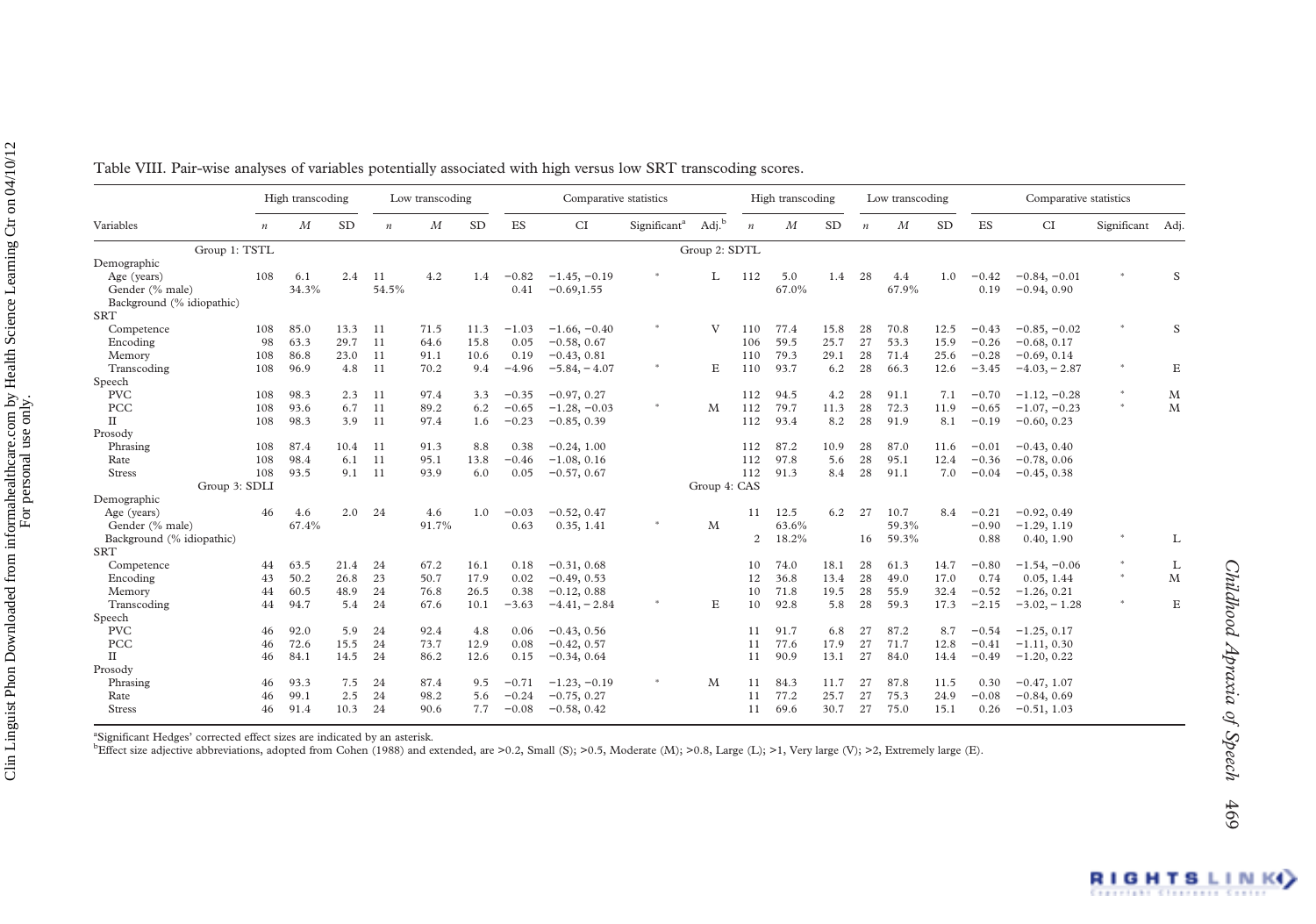Groups 2 and 3. The Groups 2 and 3 transcoding analyses indicated, as expected, that transcoding scores for the low subgroups were significantly lower than those of the high transcoding subgroups. Of importance for descriptive–explanatory accounts of CAS, the average SRT transcoding scores of the Group 2 low scoring subgroup ( $n = 28$ ; mean transcoding score of 66.3%) and Group 3 low scoring subgroup ( $n = 24$ ; mean transcoding score of 67.6%) were within a standard deviation of the Group 4 low transcoding subgroup ( $n = 28$ ; mean transcoding score of 59.3%). Thus, as discussed later, although proportionally more CAS participants had low transcoding scores, some participants within each of the three comparison groups had scores in the same range. As shown in Table VIII, Group 2 participants in the low transcoding subgroup were significantly younger than those in the high subgroup, had significantly lower SRT competence scores, and significantly lower PVC and PCC scores. Also as shown in Table VIII, Group 3 participants with low transcoding scores included a significantly higher proportion of males than females than in the high transcoding scores group and had significantly lower mean phrasing scores.

Group 4. In addition to their significantly lower mean transcoding scores, participants in the Group 4 low subgroup differed significantly from the CAS participants with high transcoding scores on three measures. Significantly more participants with low transcoding scores had idiopathic CAS (59.3%) compared to participants in the high transcoding scores subgroup (18.2%). Although the significant between-group difference suggests that the context for CAS may be important for eventual descriptive–explanatory differences, the small number of participants in each group prohibits additional analyses by subgroup. Also, CAS participants with low compared to high transcoding scores had significantly lower average SRT competence scores (61.3% compared to 74.0%), but had higher encoding scores (49.0% compared to 36.8%). This last finding seems to be due to the low encoding scores (36.8%) of the 12 Group 4 participants with high transcoding scores, a value that is lower than the values of all other entries for this measure in Table VIII and possibly a sampling error.

Finally, to determine whether intellectual status was associated with transcoding and each of the other three SRT measures, analyses were completed using a standard score of <85 as the cut-off point for low cognitive status. Participants in the low and typical intellectual status groups were examined relative to their scores on each of the four SRT measures, using the cut-off points for high and low scores on each of the measures shown in Table VII (i.e. cut-off points for competence =  $65\%$ ; encoding =  $46.9\%$ ; memory =  $67.5\%$ ; and transcoding = 80%). The percentages of participants with low and typical intellectual status were approximately equal for each of the four comparisons, with none of the four comparisons statistically significant on chi-square tests for independent samples (0.05 alpha level). Specific to transcoding, for example, of eight Group 4: CAS participants with high (>80%) transcoding scores who completed intellectual testing, three (37.5%) had IQ within normal limits  $($ >85). Of the 27 participants with low transcoding scores  $($ <80%) and available IQ scores, 11 (40.7%) had IQ scores within normal limits. Thus, for the participants with CAS in the present study divided into IQ subgroups within and below the normal limits, intellectual status was not associated with performance on any of the four SRT measures.

#### Additions analyses

The final diagnostic analyses series focused on characteristics of the speech sound additions occurring before consonants in participants with CAS compared to participants in the other

RIGHTSLINK()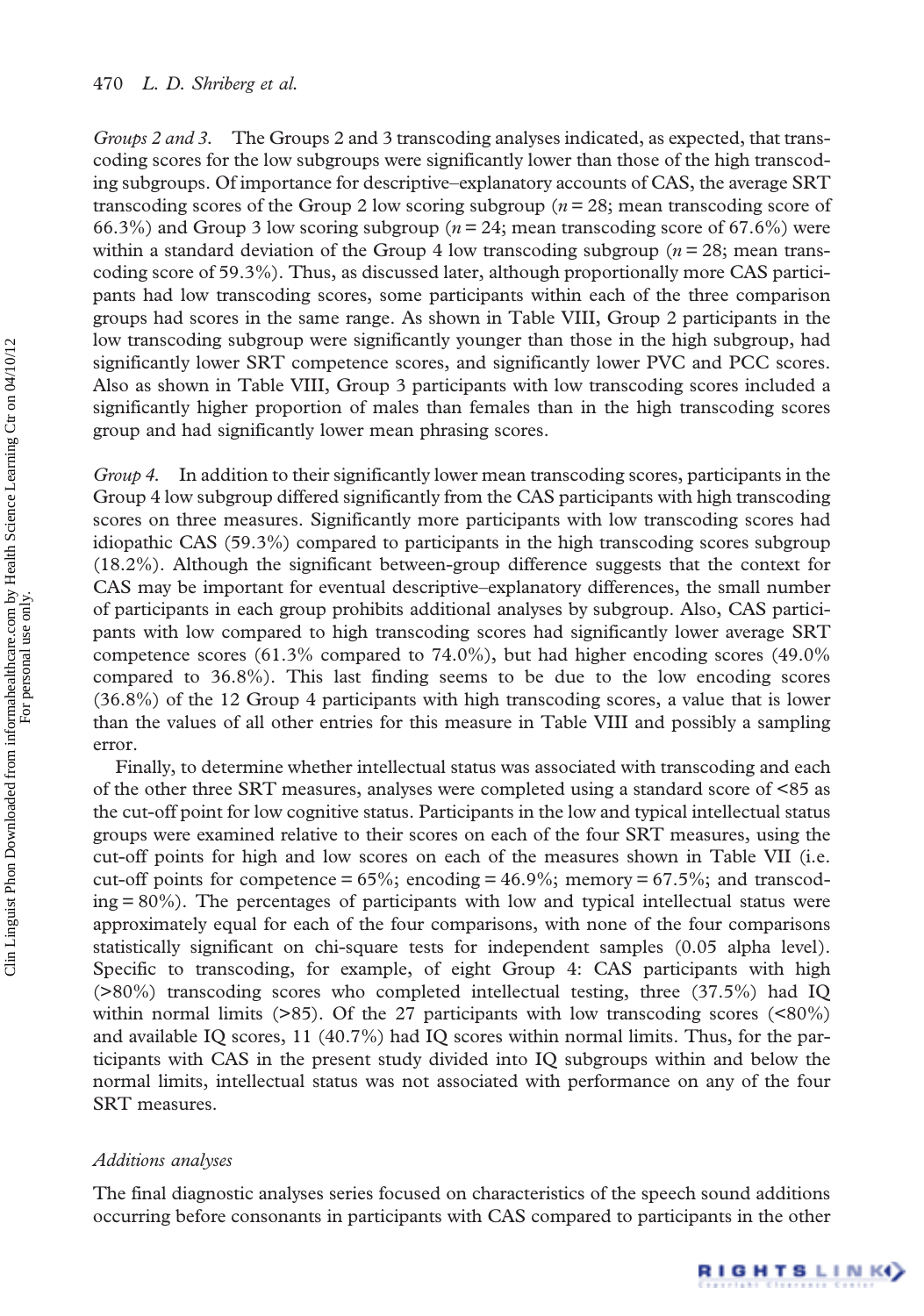RIGHTS LINK()

three study groups. As described previously, additions to correctly produced target consonants were not scored as errors in the SRT scoring procedures, much as they are not considered errors in other nonword repetition tasks. We completed two analyses of the phonetically transcribed additions in the transcripts of the 70 participants in Group 3 and the 38 participants in Group 4. To reduce the interpretive confounds of increased word length on memory processes, tallies were completed for responses to four of the 2-syllable items and five of the 3-syllable items, but none of the 4-syllable items. To further reduce potential interpretive complexity, eligible addition responses for these analyses were limited to those in which the consonant target with the addition was repeated correctly and was the second or third consonant in the word (i.e. additions preceded by a vowel were more salient for phonetic transcription). Errors on the initial consonant and/or other consonants or in any vowel in the nonword were ignored. Additions that both preceded and followed the target consonant were included in the analyses.

Place analysis of additions. Inspection of the transcriptions indicated that the most frequent type of addition comprising 92.3% and 69.7% of all additions in Group 3 and Group 4, respectively, was the addition of a preceding nasal to a stop (e.g. [bɑndɑ] or [bɑmdɑ] for bada). The remaining additions in these words were of some other sound (e.g. [marba] for maba; [nabavda] for nabada). The question addressed was whether participants in the two groups might differ in the percentage of nasal additions that were homorganic (same articulatory place) versus heterorganic (different articulatory place) with the target consonant versus additions differing from the target consonant in both place and manner (e.g. mɑlbɑ for maba). The hypothesis was that CAS participants might have higher percentages of heterorganic or other additions, reflecting planning/programming constraints that result in "unexpected" additions. In contrast, the additions of participants with speech delay might more often be homorganic to the target consonant, reflecting either assimilative processes associated with nasals elsewhere in the word or velar timing precision constraints due to the cognitive-linguistic encoding and memory resource demands in repeating nonsense words.



Figure 3. Graphic summary of the addition analysis findings.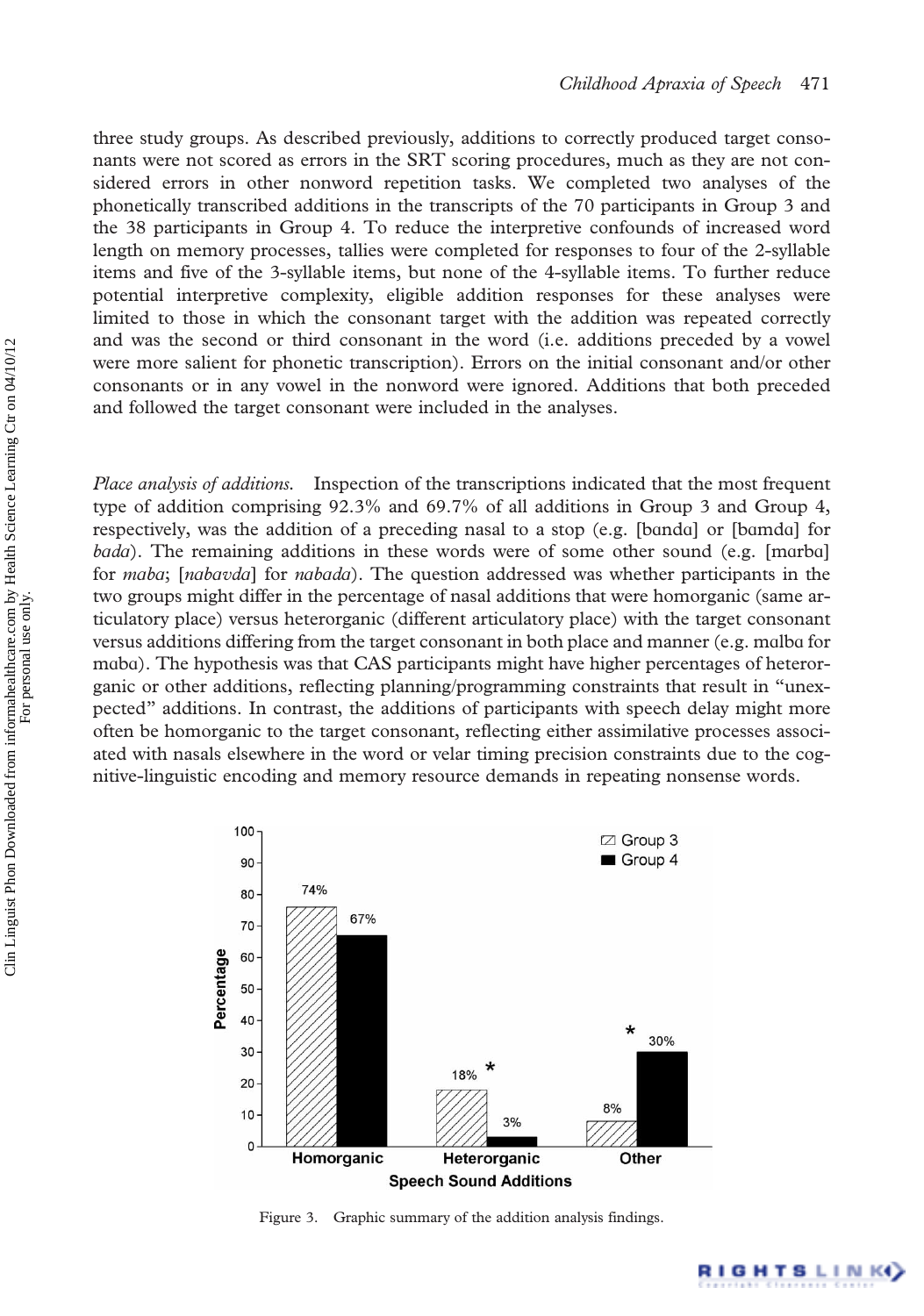Figure 3 is a graphic summary of the addition analysis findings. Cramer's V statistic, which assesses the strength of association between two categorical variables, was used to test the significance of differences among the three types of addition errors in the two groups. The asterisks in Figure 3 denote the comparisons with large standardized residuals following a statistically significant Cramer's V effect size ( $p < 0.05$ ). As shown in Figure 3, there was no between-group difference in the percentage of homorganic additions for Group 4 (67.0%) compared to Group 3 (74.0%). However, there were significant between-group differences in the percentages of each of the other two types of additions. Group 4 had significantly lower percentage of heterorganic nasal substitutions (3%) than Group 3 (18.0%) and a significantly higher percentage of other additions (30.0% compared to 8.0%). Thus, nearly one-third of the additions in the SRT responses of participants with CAS were neither homorganic nor heterorganic nasals, the type of additions that occurred in 92.3% of the participants in Group 3. Additional, per-participant analyses of these data will be important to pursue for their possible insights into feature-level speech processing mechanisms in CAS.

Duration and relative amplitude analyses of nasal additions. A second series of addition analyses was completed, using acoustic methods to quantify the duration and relative amplitude of nasal additions in Groups 3 and 4. The rationale was that perhaps the nasal additions that did occur in CAS participants' responses differ acoustically in some way consistent with motor constraints. Specifically, the prediction was that the nasal additions of the CAS compared to speech–language impaired participants might be shorter, indicating that they were planned/programmed as part of the second rather than the first syllable (Umeda, 1977). Using conventional acoustic procedures for duration and relative amplitude in the computer environment described in Shriberg et al. (2010a, 2010b), duration analyses were completed for 13 speakers in Group 3 and 14 speakers in Group 4 and relative amplitude analyses were completed for 16 speakers in Group 3 and 14 Speakers in Group 4. Measures included duration and amplitudes of nasal targets and nasal additions to the second consonant, and the vowel preceding the nasal addition. To control for individual differences in articulation rate, three additional values were derived by dividing each raw duration by duration of the whole word. There were no between-group trends from these duration and relative amplitude analyses. That is, at the acoustic level of observations, there were no discernable differences associated with the production of nasal additions by participants in Group 4 compared to participants in Group 3.

## **Discussion**

Discussion of findings is organized by the two questions posed in this study. Table IX includes for each question, a conclusion motivated by several findings and the source(s) for the descriptive and inferential statistical data for each finding.

(1) Are study findings consistent with a transcoding deficit-only account of CAS in neurogenetic and idiopathic contexts, or are they more consistent with a multiple domain account with deficits in encoding, memory, and transcoding processes?

# Multiple domain account of speech processing

The first question posed in this study addresses a central question in speech processing accounts of the nature of CAS: is it predominantly a transcoding deficit or is it some type of representational deficit that is also a core feature? As summarized in Table IX, six findings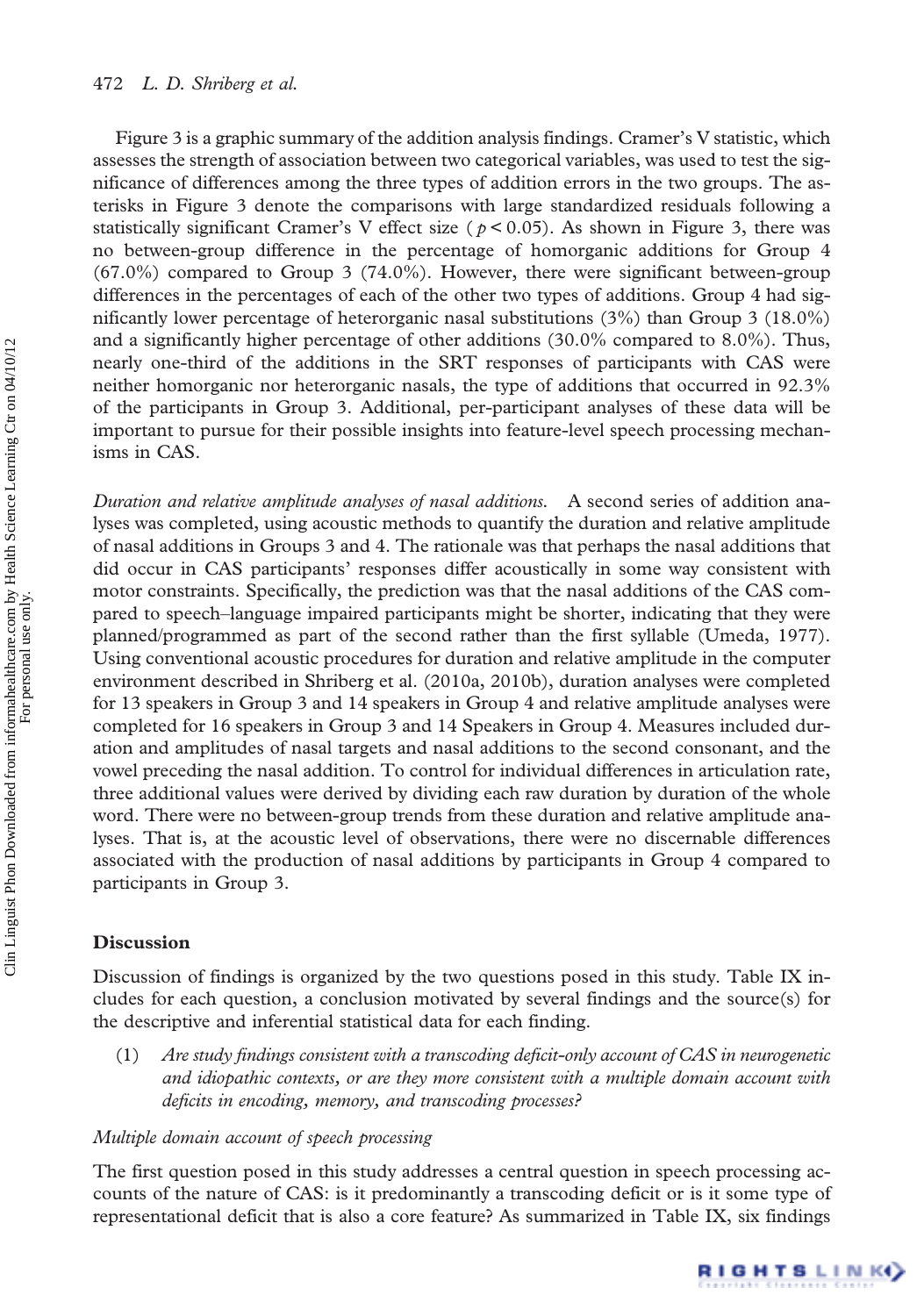motivate the conclusion that a multiple domain account of speech processing deficits is more consistent with the data than a transcoding deficit-only account.

The first set of correlational findings summarized in Table IX indicated that the three SRT processing measures are not highly associated with one another, supporting their potential for independent contributions to descriptive–explanatory accounts of CAS (Table IV). This entry also indicates that scores from each processing construct accounted for greater than 10% of the variance in the construct of SRT competence (Table IV). The second Table IX entry indicates that SRT competence, in turn, was significantly associated with measures of productive speech competence, supporting common antecedents for the cognitive and speech processing constructs (Table V). As indicated in the third Table IX entry, although not all comparisons were statistically significant, the several group-based and individual-based diagnostic marker analyses indicated a clear trend for CAS participants to have lower SRT competence scores and lower processing scores on each of the three speech processing measures (Table VII, Figure 2). These findings are consistent with a multiple processing deficit account of CAS.

The fourth through sixth Table IX entries for this question also are consistent with multiple processing deficits in CAS. A transcoding deficit clearly emerged as the most significant of the processing deficits in participants with CAS. The most conceptually informative finding for transcoding, however, was that there were a substantial number of participants in Groups 1–3 with transcoding scores below the 80% cut-off point determined to best identify the CAS participants in this study. Notably as summarized in Table IX, these participants were significantly younger than participants with >80% transcoding scores and had significantly lower SRT competence scores and significantly lower PCC (i.e. speech production) competence scores, and were more frequently from idiopathic than neurogenetic backgrounds (Table VIII). Also, as described in the text, the additions analyses indicated that nasal additions of Group 1 participants with low transcoding scores (see Figure 3, Group 1 outlier data points) were more likely to be homorganic compared to the higher proportions of heterorganic nasals and other additions by the CAS participants (Figure 3) and that no unique acoustic feature differentiated the additions of the participants with CAS from those of participants in the other three groups.

These six findings summarized in Table IX suggest that rather than view speech sound additions as uniquely associated with motor speech processes, it is more parsimonious to view them as a response to the challenges presented by the SRT. That is, although the methods of the study do not delineate the neurocognitive or speech motor control locus or loci of additions made by participants in any of the groups, the high frequency of occurrence of additions by some participants in the non-CAS groups suggests that additions may be mediated by processing demands in addition to transcoding. A key finding is that additions occurred frequently on nonwords as short as 2syllables in length, consistent with findings in Shriberg et al. (2009), indicating a significant percentage of nonword repetition errors on the eight 2-syllable items. Token counts within and across study groups were not sufficient to complete inferential statistical analyses that might identify possible explanatory correlates of additions in each group. A need in future studies, using extended controlled stimuli is to include measures of participants' auditory-perceptual status, possibly using physiological measures (e.g. Froud & Khamis-Dakwar, 2011). On the central role of intact auditory representations in speech production, Weismer (2006, p. 318) cites Netsell's trenchant observation:

The goal [of speech production] is to produce the appropriate acoustic patterns via flexible motor actions that are formed and maintained by "auditory images". These auditory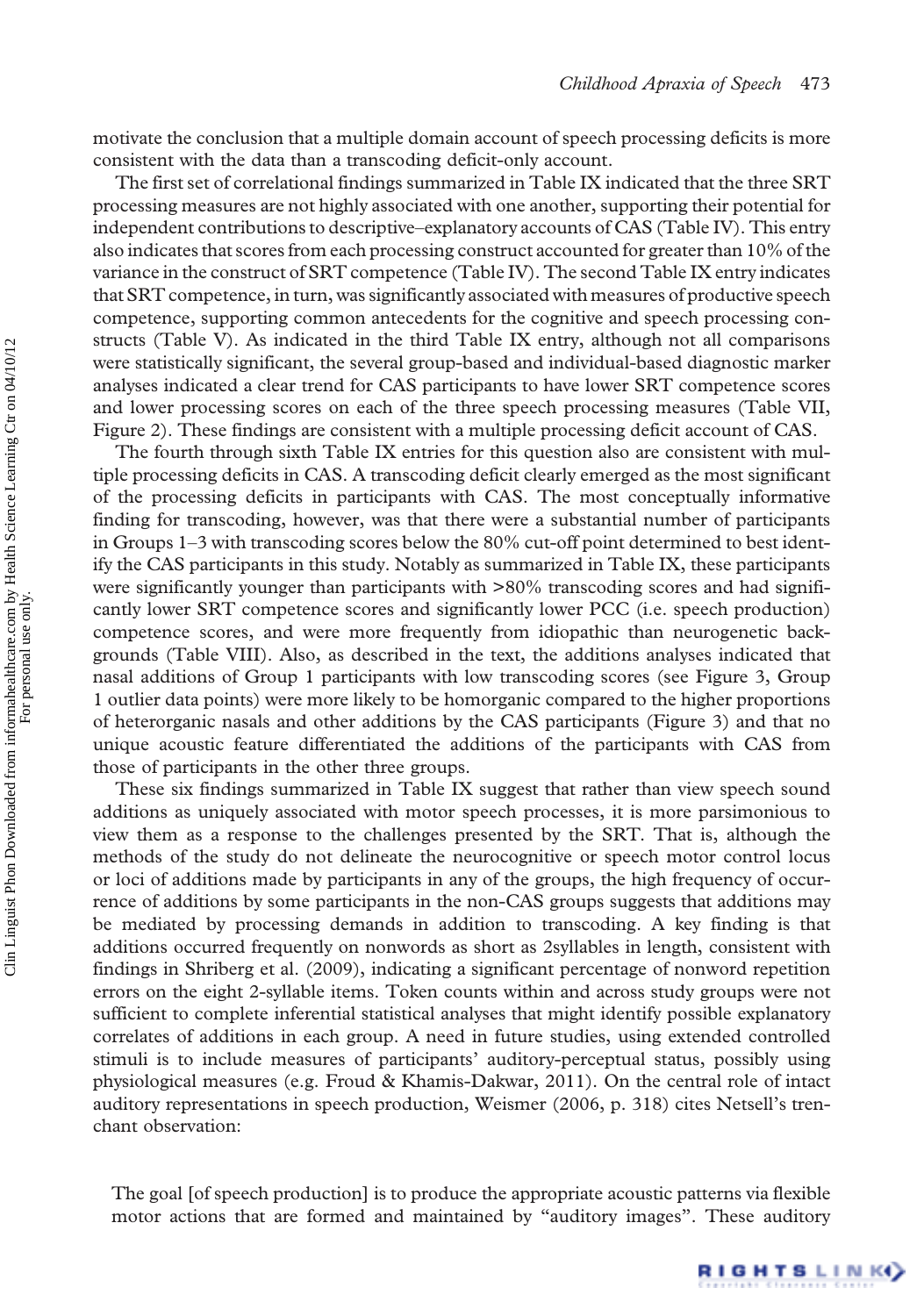|                                                                                                                                                                         |                                                                                                     | Primary findings                                                                                                                                                                                                                                                                                                                                              |                       |  |  |  |  |  |
|-------------------------------------------------------------------------------------------------------------------------------------------------------------------------|-----------------------------------------------------------------------------------------------------|---------------------------------------------------------------------------------------------------------------------------------------------------------------------------------------------------------------------------------------------------------------------------------------------------------------------------------------------------------------|-----------------------|--|--|--|--|--|
| Question                                                                                                                                                                | Answer                                                                                              | Summary                                                                                                                                                                                                                                                                                                                                                       |                       |  |  |  |  |  |
| 1. Are study findings consistent with a<br>transcoding deficit-only account of CAS<br>in neurogenetic and idiopathic contexts<br>or with a multiple domain account with | Findings are more<br>consistent with a multiple<br>domain account involving<br>deficit in encoding, | 1. The three SRT processing scores were not highly intercorrelated.<br>For the entire sample, SRT competence scores shared 39% variance<br>with scores indexing memory processes, 17% with encoding<br>processes, and 11% with transcoding processes                                                                                                          | Table IV              |  |  |  |  |  |
| deficits in encoding, memory, and<br>transcoding processes?                                                                                                             | memory, and transcoding<br>processes. Deficits in the                                               | 2. SRT competence scores were significantly correlated with speech<br>competence scores                                                                                                                                                                                                                                                                       | Table V               |  |  |  |  |  |
|                                                                                                                                                                         | first two speech<br>processes, as indexed by<br>the nonword repetition<br>responses of both         | 3. Participants in Group 4 had significantly lower competence,<br>memory, and transcoding scores than participants in each of the<br>three comparison groups, and significantly lower encoding scores<br>than participants in Group 1 and Group 2                                                                                                             | Table VII<br>Figure 2 |  |  |  |  |  |
|                                                                                                                                                                         | preschool and older<br>participants with CAS,<br>are viewed as core                                 | 4. Participants in Group 1 with <80% transcoding scores were<br>significantly younger than those with >80% scores, had significantly<br>lower SRT competence scores, and significantly lower PCC scores                                                                                                                                                       | Table VIII            |  |  |  |  |  |
|                                                                                                                                                                         | persistent deficits rather<br>than developmentally<br>secondary to motor<br>speech constraints      | 5. Participants in Group 4 with <80% compared to >80% transcoding<br>scores were significantly more frequently from idiopathic than<br>neurogenetic backgrounds and had significantly lower SRT<br>competence scores                                                                                                                                          | Table VIII            |  |  |  |  |  |
|                                                                                                                                                                         |                                                                                                     | 6. The nasal additions of Group 1 participants with low transcoding<br>scores were more likely to be homorganic, compared to the higher<br>proportions of heterorganic nasals and other additions by the CAS<br>participants. No unique acoustic feature differentiated the additions<br>of the participants with CAS from those of participants in the other | Figure 3              |  |  |  |  |  |

three groups

Table IX. Proposed answers to two questions posed in the study, motivated by the primary findings summarized and sourced in this table.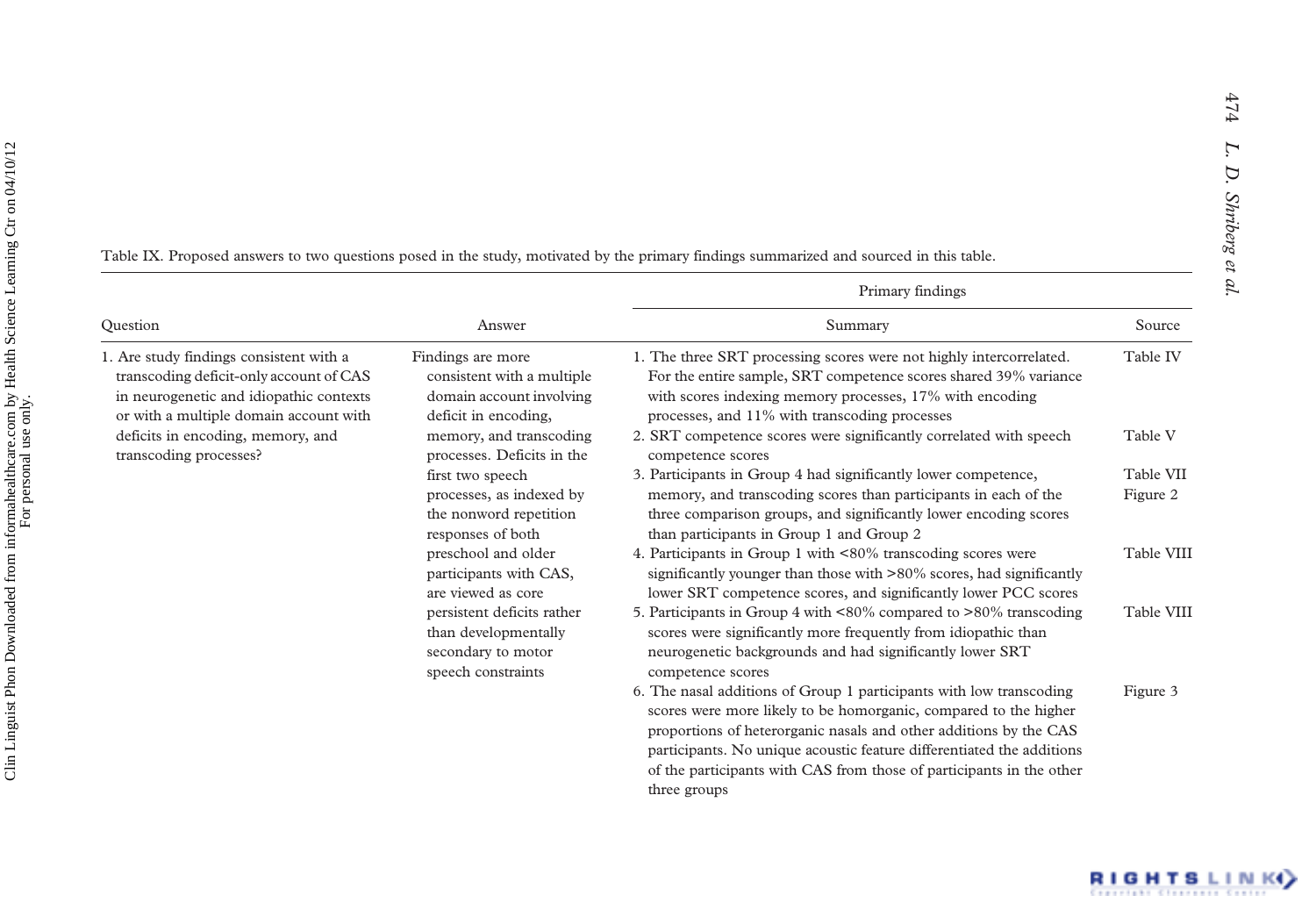2. Do findings from SRT competence and processing measures contribute significant or conclusive diagnostic information to an assessment battery for CAS? SRT scores contributesignificant, but not conclusive diagnostic information. Participants with CAS had only incrementally lower competence and process scores and there was only modest support for between-group topologic differences in additions. 1. Of the four SRT measures, transcoding scores were associated with the largest effect sizes between Group 4 and Group 3 means, the highest diagnostic accuracy (74.6%), the highest prediction accuracy from <sup>a</sup> negative test (93.4%), and the largest odds ratio. SRT transcoding scores in this study did not meet the 90% sensitivity and 90% specificity criterion required for diagnostic likelihood ratios conclusive for CAS2. The predominant transcoding error by participants in each of the four groups was the addition of a nasal  $\langle m \rangle$  or  $\langle n \rangle$  preceding a medial stop 3. In comparison to participants with speech–language impairment, CAS participants had <sup>a</sup> significantly lower percentage of nasal additions heterorganic to the stop (i.e. different place) and <sup>a</sup> significantly larger percentage of other substitutions. The nasal additions of the two groups did not differ significantly in duration or Table VII Table VIII Figure 3 Figure 3

relative amplitude

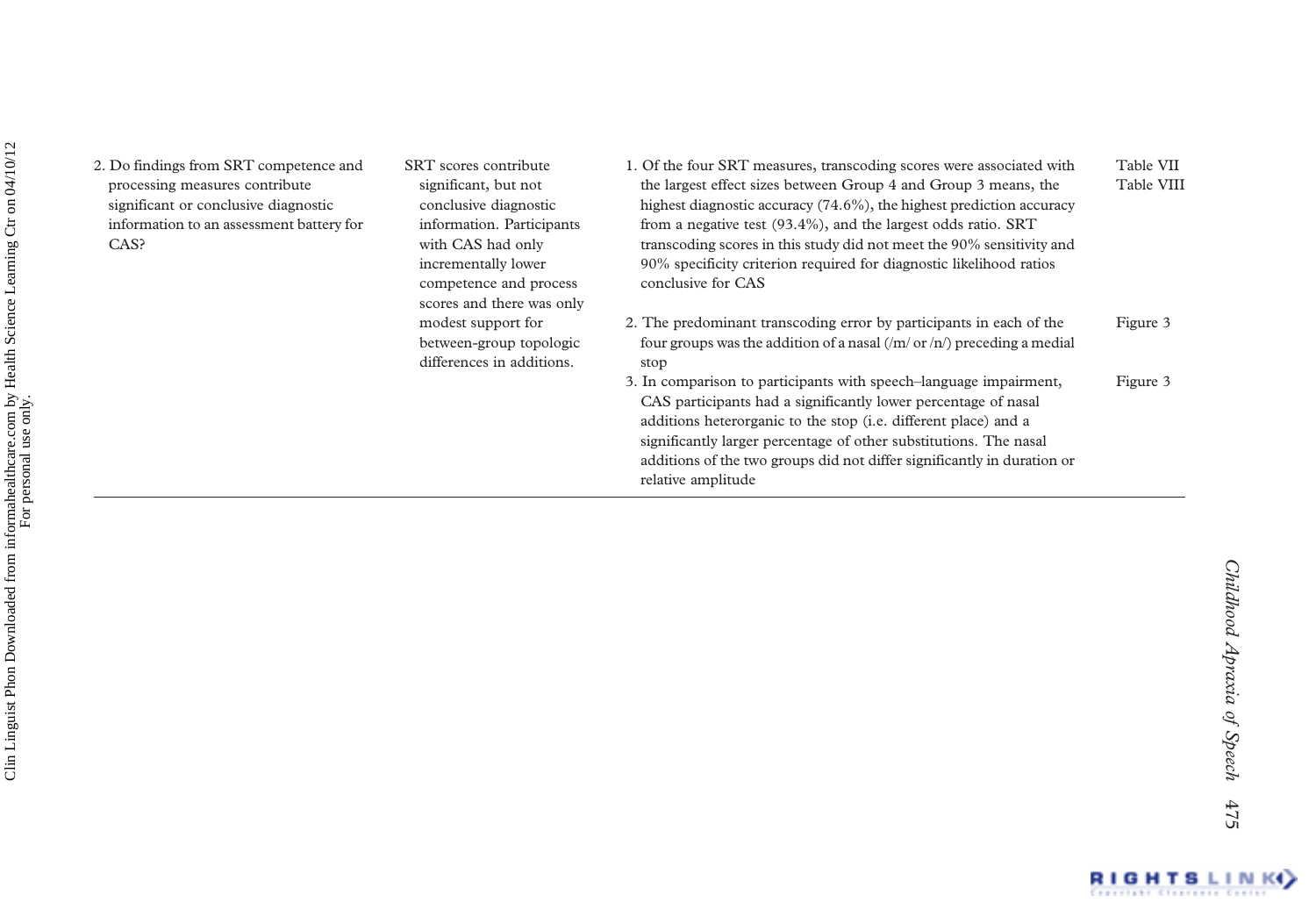images … become yoked to the motor and somato-afferent patterns used to generate them…

We suggest that in addition to indexing transcoding errors, addition errors on nonword repetition tasks such as the SRT may, in part, index auditory-perceptual encoding problems (i.e. nonveridical "auditory images").

To summarize, transcoding scores were moderately sensitive to CAS, with 74% of CAS participants scoring below the 80% cut-off point for this measure. However, 9.2% of participants with typical speech and 25.2% of participants with speech delay also scored below the 80% criterion, indicating that the processing source of addition errors is likely multiply determined.

# Neurogenetic and idiopathic contexts for CAS

A second perspective on transcoding versus multiple domain speech processing accounts of CAS is Table IX finding for participants with idiopathic CAS compared to participants with CAS from neurogenetic contexts. As reported in Table VIII, a higher proportion of participants with idiopathic CAS had <80% transcoding scores. There were no age or speech differences in the two subgroups of CAS that might have moderated this finding (Table IX). Due to the diverse genomic histories of participants with CAS associated with complex neurodevelopmental disorders, the expectation was that they would have lower average transcoding score than scores from participants with idiopathic CAS. These findings are consistent, however, with prior findings on a subset of the present sample, indicating that participants with idiopathic CAS had a higher percentage of promising perceptual and acoustic markers of CAS than participants with neurogenetic CAS (Shriberg, 2010a).

# (2) Do findings from SRT competence and processing measures contribute significant or conclusive diagnostic information to an assessment battery for CAS?

Findings for the second question posed in this study are interpreted as support for SRT scores as providing significant, but not conclusive diagnostic information to identify CAS. As summarized in the three entries in Table IX and reviewed in the preceding discussion, each of the SRT scores differentiated the CAS participants from those with typical speech–language development, but none had the diagnostic sensitivity or specificity for conclusive identification of CAS, which requires CAS to be differentiated from speech delay with or without language impairment. As summarized in Table IX, transcoding scores above the cut-off of 80% may be useful to rule out CAS if this cut-off value is cross-validated in larger samples of participants with neurogenetic and idiopathic CAS and larger samples of participants with significant SD. Additional analyses indicated that other cut-off points may be more discriminative, depending on the severity levels of the participants with both CAS and SD.

The key concept in the search for diagnostic markers to date is that no one diagnostic sign is likely to be conclusive to identify CAS at all ages, at all cognitive levels, at all levels of speech competence, and in all etiologic contexts. A primary clinical need is a set of tasks that provides conclusive signs of CAS in very young children with limited verbal output. As reviewed previously, we have reported candidate signs within the linguistic domains of vowels, phrasing, rate, and stress. The present findings add to the signs described to date, deficits in encoding, memory, and transcoding that exceed the range of deficits seen in severe speech delay. Lohmeier and Shriberg (2011) include reference data that can be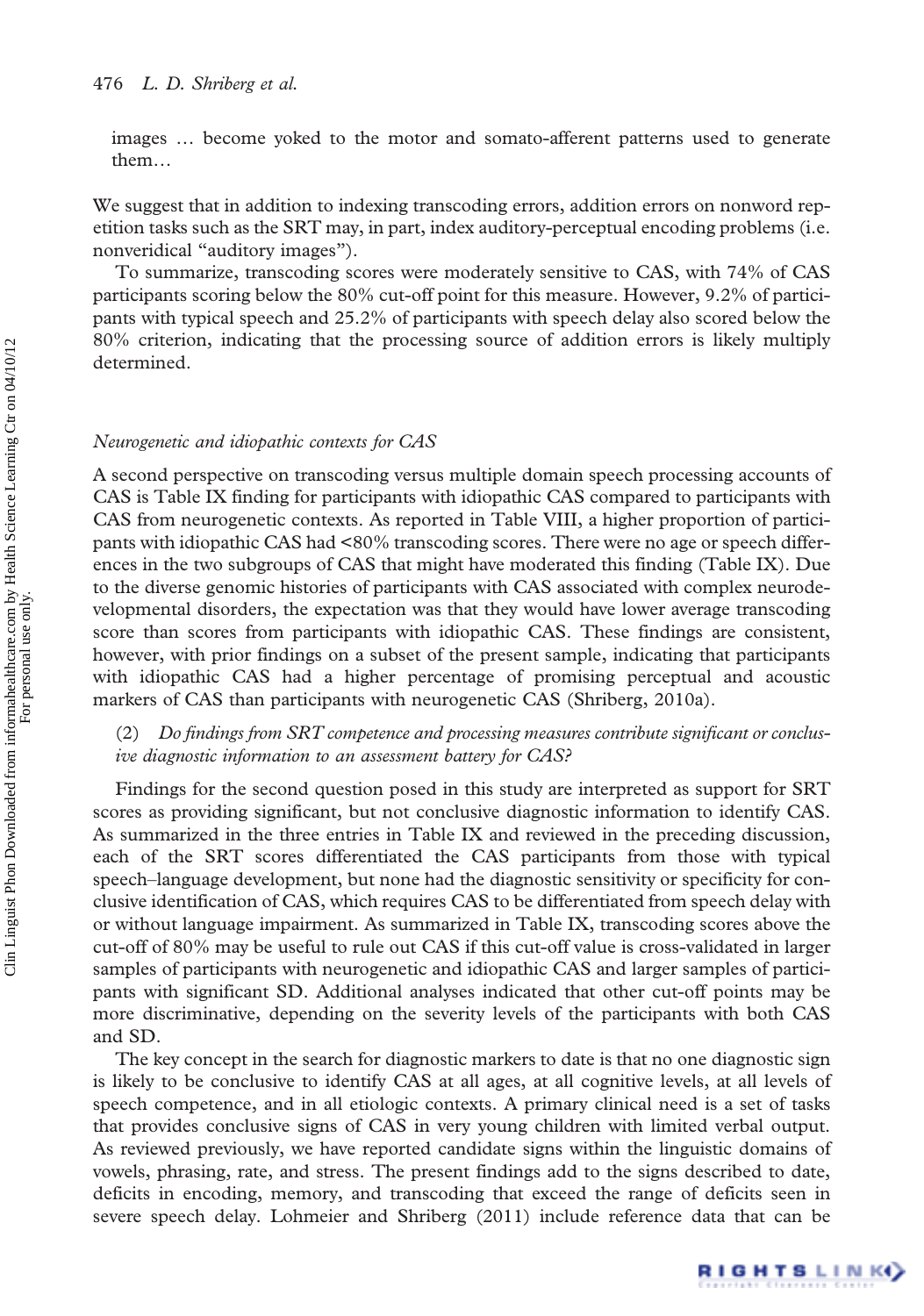used for this purpose, including SRT reference data for a group of 91 Australian-Englishspeaking participants with speech delay.

### Conclusions

Findings from this study are interpreted as support for three conclusions. First, findings are consistent with a multiple domain descriptive–explanatory framework for CAS in which auditory-perceptual encoding, memory, and transcoding deficits are core features of CAS in both idiopathic and neurogenetic contexts. This position is consistent with findings from a survey that included responses from 201 parents attending a national conference on CAS (Teverovsky, Bickel, & Feldman, 2009, p. 94); the investigators provide the following summary of survey findings:

The most prevalent functional problems in addition to communication were attention (focus), vestibular function, temperament, fine hand use, maintaining attention, and learning to write. Four orthogonal factors accounted for 23% of the variance in functional problems: Cognitive and Learning Problems, Social Communication Difficulties, Behavioral Dysregulation, and Other Oral Motor Problems. Over half the sample had health, mental health, and developmental conditions. Almost all of the children used early intervention and speech/language therapy services. … The identified factors should guide the multidisciplinary team in conducting comprehensive evaluations, rehabilitation, and long-term follow-up of children with CAS.

A second conclusion is that the present findings are consistent with literature findings indicating primarily quantitative, rather than conclusive differences in the speech, prosody, and voice patterns of participants with CAS compared to participants with other moderate to severe speech sound disorders. With the exception of differences in the type and frequency of phrasing deficits (i.e. spatiotemporal disruptions and revisions that occur on challenging words), few conclusive signs of CAS have been documented. Until translational science yields a neurologic, biochemical, or pharmacologic biomarker for this disorder, behavioural diagnosis of CAS in different etiologic contexts will likely require a battery of individually appropriate, standardized measures and a validated algorithm, indicating the number and type of positive signs needed for conclusive diagnosis.

Finally, the present findings are interpreted as support for the etiological classification framework for speech sound disorders, including CAS that underlies this research (Figure 1) compared to other organizational proposals for congenital and environmental (e.g. Dodd, Holm, Crosbie, & McCormack, 2005) and acquired (e.g. Weismer & Kim, 2010) speech disorders based on taxonomic similarities in speech patterns (see also Damico, Müller, & Ball, 2010). We submit that taxonomic frameworks miss unifying biological and behavioural processes in complex neurodevelopmental disorders that can advance understanding of etiopathogeneses (e.g. the co-occurrence of oculomotor apraxia and CAS in Joubert syndrome cited previously). A framework for research and practice based on putative aetiology, epidemiologic information on risk and protective factors, and lifespan outcomes is viewed as best meeting the requirements of next-generation, personalized medicine (Shriberg et al., 2010a). Specifically, aggregating genotype–phenotype relationships and epidemiologic data by diagnostic classification placeholders is proposed to best position speech sound disorders such as CAS, the translational advances emerging in developmental neurobiology and the genomic sciences (Navon, 2011). Snowling and Hulme (2011) and Walsh (2011) provide useful discussions of classification theory and applications to two widely used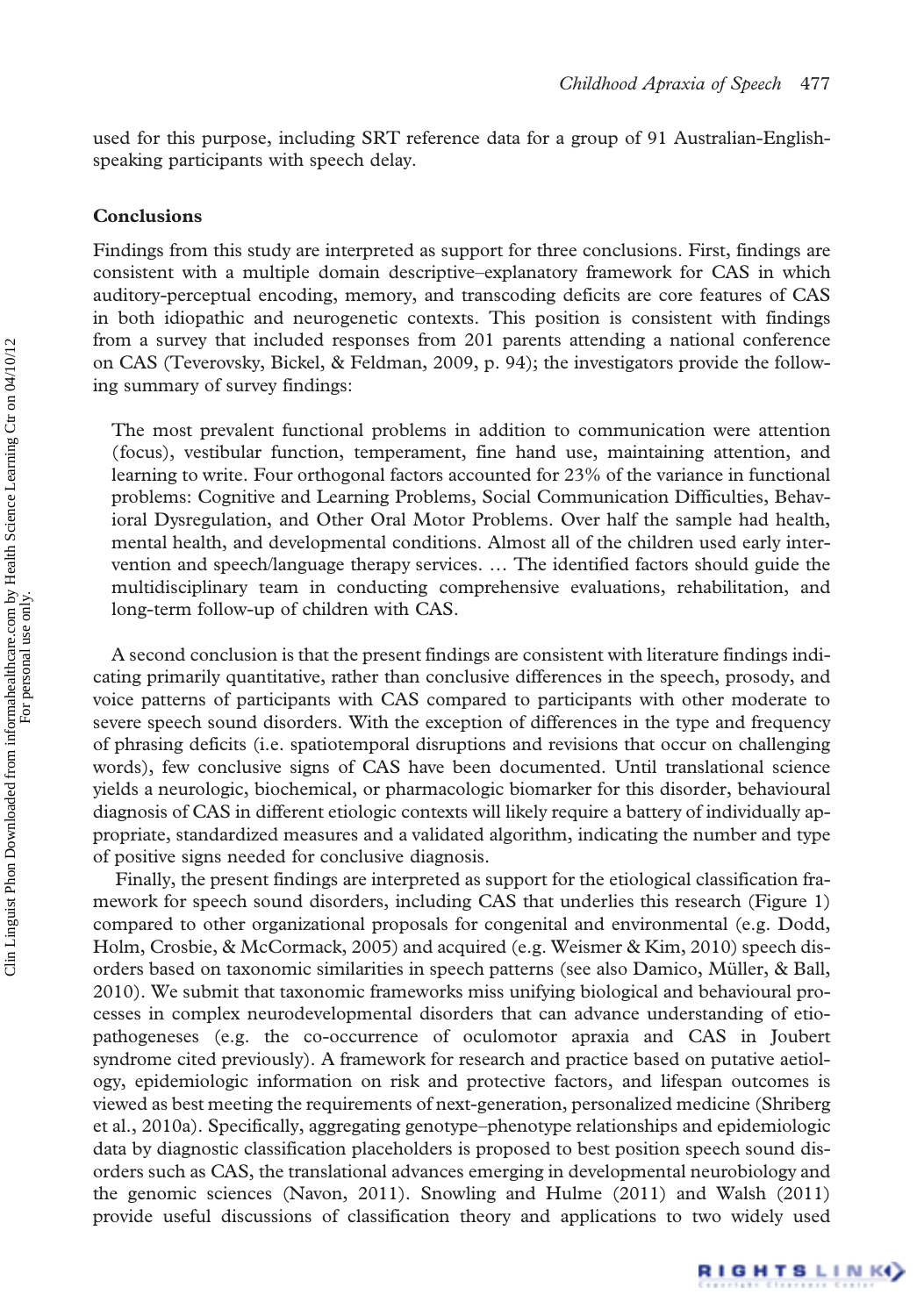classification systems that include verbal trait disorders that are relevant to the common risk factor classification perspective advocated in the present report.

#### Acknowledgements

We thank the following colleagues and collaborators for their significant contributions to this study: Richard Boada, Thomas Campbell, Lisa Freebairn, Jordan Green, Heather Karlsson, Barbara Lewis, Jane McSweeny, Christopher Moore, Bruce Pennington, Heather Leavy Rusiewicz, Christie Tilkens, and David Wilson. Primary grant support was provided by the National Institute on Deafness and Other Communicative Disorders (NIDCD No. DC00496), by subcontracts with NIDCD No. DC00822, NIDCD No. DC00528, and NIMH No. 38820, a grant from the General Clinical Research Center at Children's Hospital of Pittsburgh (M01RR00084), and a core grant to the Waisman Center from the National Institute of Child Health and Development (HD03352).

**Declaration of Interest:** The authors report no declaration of interest. Primary grant support was provided by the National Institute on Deafness and Other Communicative Disorders (NIDCD No. DC00496), by subcontracts with NIDCD No. DC00822, NIDCD No. DC00528, and NIMH No. 38820, a grant from the General Clinical Research Center at Children's Hospital of Pittsburgh (M01RR00084), and a core grant to the Waisman Center from the National Institute of Child Health and Development (HD03352).

# References

- American Speech-Language-Hearing Association (ASHA). (2007). Childhood apraxia of speech (Technical Report). Retrieved from www.asha.org/policy
- Austin, D., & Shriberg, L. D. (1996). Lifespan reference data for ten measures of articulation competence using the speech disorders classification system (SDCS) (Technical report no. 3). Phonology Project, Waisman Center, University of Wisconsin-Madison, Madison, WI.
- Bishop, D. V. M. (1997). Cognitive neuropsychology and developmental disorders: Uncomfortable bedfellows. Quarterly Journal of Experimental Psychology, 50, 899–923.
- Bishop, D. V. M. (2009). Genes, cognition, and communication: Insights from neurodevelopmental disorders. The Year in Cognitive Neuroscience: Annals of the New York Academy of Sciences, 1156, 1–18.
- Bock, J. K. (1982). Towards a cognitive psychology of syntax: Information processing contributions to sentence formulation. Psychological Review, 89, 1–49.
- Brunetti-Pierri, N., Paciorkowski, A. R., Ciccone, R., Mina, E. D., Bonaglia, M. C., Borgatti, R., Schaaf, C. P., Sutton, V. R., Xia, Z., Jelluma, N., Ruivenkamp, C., Bertrand, M., de Ravel, T. J., Jayakar, P., Belli, S., Rocchetti, K., Pantaleoni, C., D'Arrigo, S., Hughes, J., Cheung, S. W., Zuffardi, O., & Stankiewicz, P. (2011). Duplications of FOXG1 in 14q12 are associated with developmental epilepsy, mental retardation and severe speech impairment. European Journal of Human Genetics, 19, 102-107.
- Carr, C. W., Moreno-De-Luca, D., Parker, C., Zimmerman, H. H., Ledbetter, N., Martin, C. L., Dobyns, W. B., & Abdul-Rahman, O. A (2010). Chiari I malformation, delayed gross motor skills, severe speech delay, and epileptiform discharges in a child with FOXP1 haploinsufficiency. European Journal of Human Genetics, 18, 1216–1220
- Caylak, E. (2007). A review of association and linkage studies for genetical analyses of learning disorders. American Journal of Medical Genetics Part B, 144B, 923–943.
- Cohen, J. (1988). Statistical power analysis for the behavioral sciences (2nd ed.). Hillsdale, NJ: Lawrence Erlbaum.
- Damico, J. S., Müller, N., & Ball, M. J. (2010). Social and practical considerations in labeling. In J. S. Damico, N. Müller, & M. J. Ball (Eds.), The handbook of language and speech disorders (pp. 11–37). Oxford: Wiley-Blackwell.
- Dell, G. S. (1986). A spreading-activation theory of retrieval in sentence production. Psychological Review, 93, 283–321.
- Dodd, B., Holm, A., Crosbie, S., & McCormack, P. (2005). Differential diagnosis of phonological disorders. In Dodd B. (Ed.), Differential diagnosis and treatment of children with speech disorders (2nd ed., pp. 44–70). London: Whurr.

RIGHTSLINK)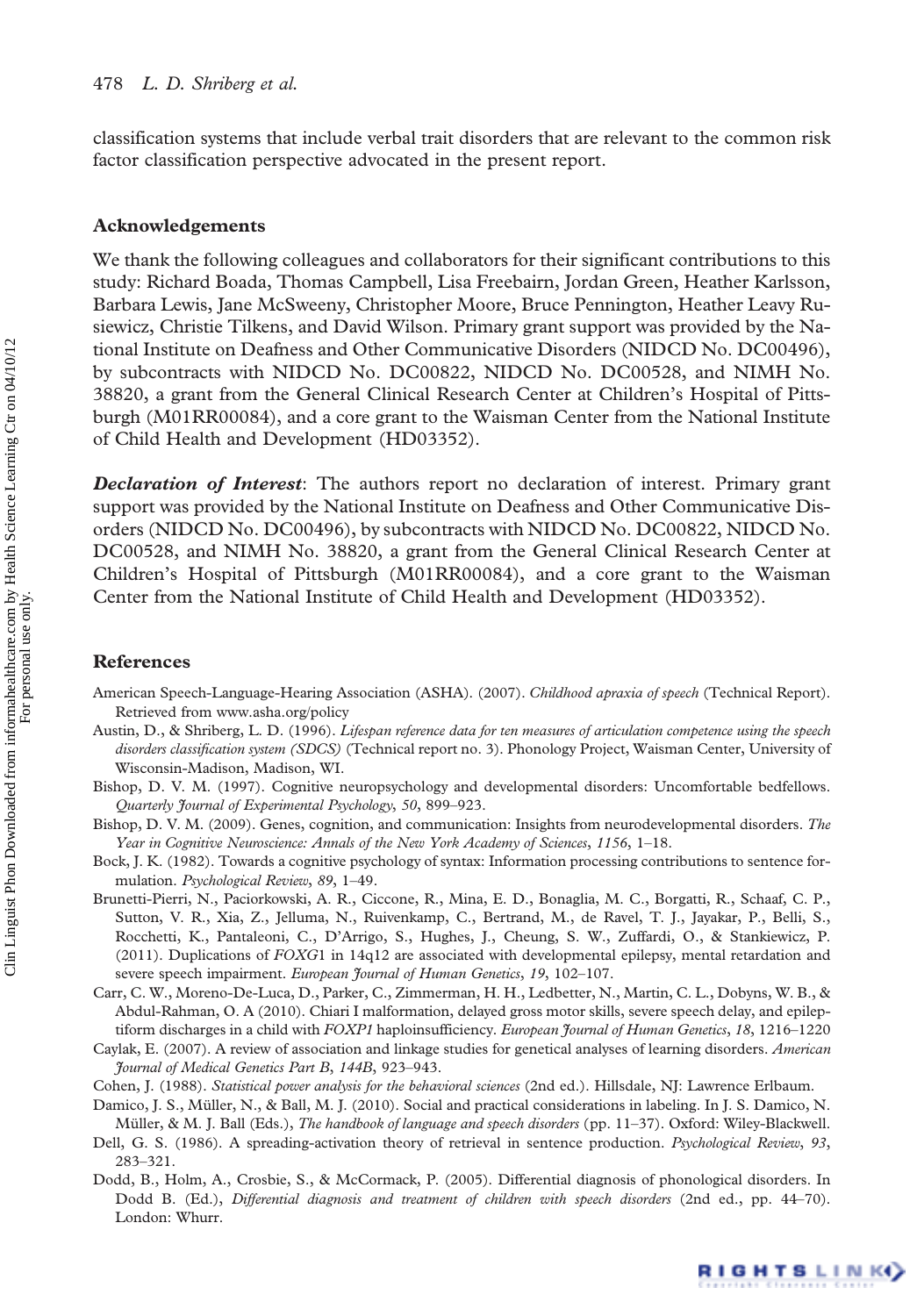RIGHTSLINK)

- Dollaghan, C. A. (2007). The handbook for evidence-based practice in communication disorders. Baltimore, MD: Brookes.
- Dollaghan, C., & Campbell, T. F. (1998). Nonword repetition and child language impairment. Journal of Speech, Language, and Hearing Research, 41, 1136–1146.
- Duffy, J. R. (2005). Motor speech disorders: Substrates, differential diagnosis, and management (2nd ed.). St, MO: Mosby.
- Ellis Weismer, S., & Edwards, J. (2006). The role of phonological storage deficits in specific language impairment: A reconsideration. Invited commentary on S.E. Gathercole, Nonword repetition and word learning: The nature of the relationship. Applied Psycholinguistics, 27, 556–562.
- Fisher, S. E., & Marcus, G. F. (2006). The eloquent ape: Genes, brains and the evolution of language. Nature Reviews Genetics, 7, 9–20.
- Fisher, S. E., & Scharff, C. (2009). FOXP2 as a molecular window into speech and language. Trends in Genetics, 25, 166–177.
- Froud, K., & Khamis-Dakwar, R. (2011). MisMatch negativity responses in childhood apraxia of speech (CAS). Paper submitted for publication.
- Graf Estes, K., Evans, J. L., & Else-Quest, N. M. (2007). Differences in nonword repetition performance of children with and without specific language impairment: A meta-analysis. *Journal of Speech, Language, and Hearing Re*search, 50, 177–195.
- Grigorenko, E. L. (2009). Speaking genes or genes for speaking? Deciphering the genetics of speech and language. The Journal of Child Psychology and Psychiatry, 50, 116–125.
- Guenther, F. H. (1995). Speech sound acquisition, coarticulation, and rate effects in a neural network model of speech production. Psychological Review, 102, 594–621.
- Guyette, T., & Diedrich, W. (1981). A critical review of developmental apraxia of speech. In N. Lass (Ed.), Speech and language: Advances in basic research and practice (Vol. 5, pp. 1–49). New York: Academic Press.
- Hamdan, F. F., Daoud, H., Rochefort, D., Piton, A., Gauthier, J., Langlois, M., Foomani, G., Dobrzeniecka, S., Krebs, M. O., Joober, R., Lafrenière, R. G., Lacaille, J. C., Mottron, L., Drapeau, P., Beauchamp, M. H., Phillips, M. S., Fombonne, E., Rouleau, G. A., & Michaud, J. L. (2010). De novo mutations in FOXP1 in cases with intellectual disability, autism, and language impairment. The American Journal of Human Genetics, 87, 671–678.
- Horn, D., Kapeller, J., Rivera-Brugués, N., Moog, U., Lorenz-Depiereux, B., Eck, S., Hempel, M., Wagenstaller, J., Gawthrope, A., Monaco, A. P., Bonin, M., Riess, O., Wohlleber, E., Illig, T., Bezzina, C. R., Franke, A., Spranger, S., Villavicencio-Lorini, P., Seifert, W., Rosenfeld, J., Klopocki, E., Rappold, G. A., & Strom, T. M. (2010). Identification of FOXP1 deletions in three unrelated patients with mental retardation and significant speech and language deficits. Human Mutation, 31, E1851-E1860.
- Jacks, A., & Robin, D. A. (2010). Apraxia of speech. In J. S. Damico, N. Müller, & M. J. Ball (Eds.), The handbook of language and speech disorders (pp. 391-409). Oxford: Wiley-Blackwell.
- Karmiloff-Smith, A. (2006). The tortuous route from genes to behavior: A neuroconstructivist approach. Cognitive, Affective, & Behavioral Neuroscience, 6, 9–17.
- Kaufman, A. S., & Kaufman, N. L. (2004). Kaufman Brief Intelligence Test Second Edition (KBIT-2). San Antonio, TX: Pearson Assessments.
- Kogan, J. M., Miller, E., & Ware, S. M. (2009). High resolution SNP based microarray mapping of mosaic supernumerary marker chromosomes 13 and 17: Delineating novel loci for apraxia. American Journal of Medical Genetics Part A, 149A, 887–893.
- Kraemer, H. C. (1992). Evaluating medical tests. Newbury Park, CA: Sage.
- Levelt, W. J. M. (1989). Speaking: From intention to articulation. Cambridge, MA: MIT Press.
- Lewis, B. A., Freebairn, L. A., Hansen, A., Taylor, H. G., Iyengar, S., & Shriberg, L. D. (2004). Family pedigrees of children with suspected childhood apraxia of speech. *Journal of Communication Disorders*, 37, 157–175.
- Lewis, B. A., Shriberg, L. D., Freebairn, L. A., Hansen, A. J., Stein, C. M., Taylor, H. G., & Iyengar, S. K. (2006). The genetic bases of speech sound disorders: Evidence from spoken and written language. *Journal of Speech*, Language, and Hearing Research, 49, 1294–1312.
- Lohmeier, H. L., & Shriberg, L. D. (2011). Reference data for the syllable repetition task (Technical report no. 17). The Phonology Project, Waisman Center, University of Wisconsin-Madison, Madison, WI.
- Maassen, B. (2010, July). Childhood apraxia of speech (CAS): The developmental trajectory of a neuromotor disorder. Paper presented at the National Conference on Childhood Apraxia of Speech, Pittsburgh, PA.
- MacKinnon, A. J. (2000). A spreadsheet for the calculation of comprehensive statistics for the assessment of diagnostic tests and inter-rater agreement. Computers in Biology and Medicine, 30, 127–134.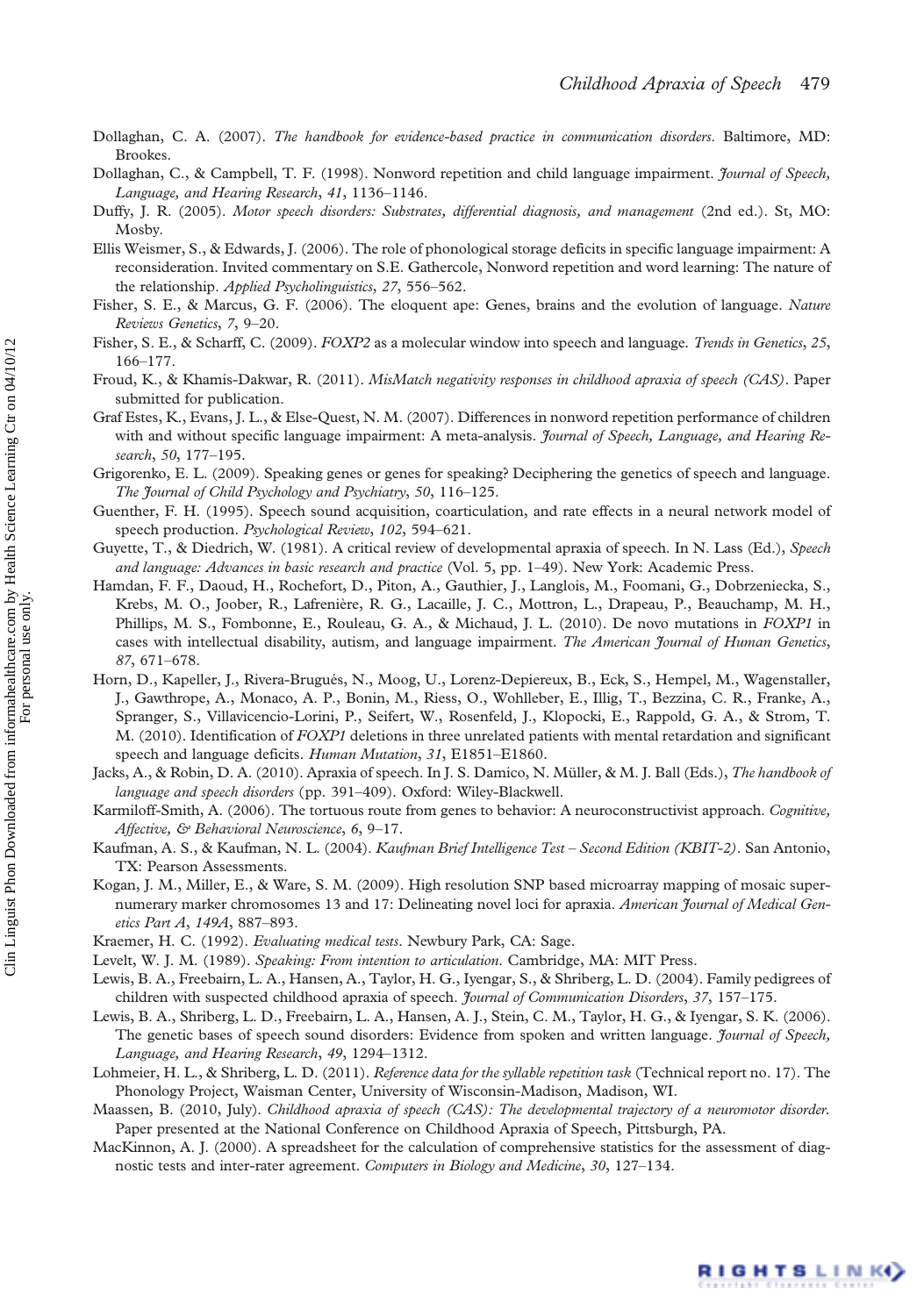- McNeil, M. R., Robin, D. A., & Schmidt, R. A. (2009). Apraxia of speech: Theory and differential diagnosis. In M. R. McNeil (Ed.), Clinical management of sensorimotor speech disorders (2nd ed., 249–268). New York: Thieme Medical Publishers.
- van der Merwe, A. (2008). A theoretical framework for the characterization of pathological speech sensorimotor control. In M. R. McNeil (Ed.), Clinical management of sensorimotor speech disorders (2nd ed., pp. 3-18). New York: Thieme Medical Publishers.
- Navon, D. (2011). Genomic designation: How genetics can delineate new, phenotypically diffuse medical categories. Social Studies of Science, 41, 203–226.
- Newbury, D. F., Fisher, S. E., & Monaco, A. P. (2010). Recent advances in the genetics of language impairment. Genome Medicine, 2, 6.
- Newbury, D. F. & Monaco, A. P. (2010). Genetic advances in the study of speech and language disorders. Neuron, 68, 309–320.
- Nijland, L. (2009). Speech perception in children with speech output disorders. Clinical Linguistics & Phonetics, 23, 222–239.
- Pal, D. K., Li, W., Clarke, T., Lieberman, P., & Strug, L. J. (2010). Pleiotropic effects of the 11p13 locus on developmental dyspraxia and EEG centrotemporal sharp waves. Genes, Brain, and Behavior, 9, 1004–1012.
- Palka, C., Alfonsi, M., Mohn, A., Cerbo, R., Franchi, P. G., Fantasia, D., Morizio, E., Stuppia, L., Calabrese, G., Zori, R., Chiarelli, F., & Palka, G. (2011). Mosaic 7q31 deletion involving FOXP2 gene associated with language impairment. Pediatrics, 129, e183–e188.
- Pariani, M. J., Spencer, A., Grahan, J. M., & Rimoin, D. L. (2009). A 785 kb deletion of 3p14.1p13, including the FOXP1 gene, associated with speech delay, contractures, hypertonia and blepharophimosis. European Journal of Medical Genetics, 52, 123–127.
- Ramus, F., & Fisher, S. E. (2009). Genetics of language. In M. S. Gazzaniga (Ed.), *The cognitive neurosciences IV* (pp. 855–872). Cambridge, MA: MIT Press.
- Rice, G. M., Raca, G., Jakielski, K. J., Laffin, J. J., Iyama-Kurtycz, C. M., Hartley, S. L., Sprague, R. E., Heintzelman, A. T., & Shriberg, L. D. (2011). Phenotype of FOXP2 haploinsufficiency in a mother and son. American Journal of Medical Genetics: Part A. doi:10.1002/ajmg.a.34354 [Epub ahead of print].
- Robin, D. A., Jacks, A., & Ramage, A. E. (2008). The neural substrates of apraxia of speech as uncovered by brain imaging: A critical review. In R. J. Ingham (Ed.), Neuroimaging in communication sciences and disorders (pp. 129–154). San Diego, CA: Plural Publishing.
- Shriberg, L. D. (2010a, November). Diagnostic marker research in childhood apraxia of speech. Paper presented at the Academy of Neurologic Communication Disorders and Sciences Scientific Meeting, Philadelphia, PA.
- Shriberg, L. D. (2010b). A neurodevelopmental framework for research in childhood apraxia of speech. In B. Maassen & P. van Lieshout (Eds.), Speech motor control: New developments in basic and applied research (pp. 259-270). Oxford: Oxford University Press.
- Shriberg, L. D., Allen, C. T., McSweeny, J. L., & Wilson, D. L. (2001). PEPPER: Programs to examine phonetic and phonologic evaluation records [Computer software]. Madison, WI: Waisman Center Research Computing Facility, University of Wisconsin-Madison.
- Shriberg, L. D., Austin, D., Lewis, B.A., McSweeny, J. L., & Wilson, D. L. (1997). The percentage of consonants correct (PCC) metric: Extensions and reliability data. Journal of Speech, Language, and Hearing Research, 40, 708–722.
- Shriberg, L. D., Ballard, K. J., Tomblin, J. B., Duffy, J. R., Odell, K. H., & Williams, C. A. (2006). Speech, prosody, and voice characteristics of a mother and daughter with a 7;13 translocation affecting FOXP2. Journal of Speech, Language, and Hearing Research, 49, 500–525.
- Shriberg, L. D., & Campbell, T. F. (2003). Proceedings of the 2002 childhood apraxia of speech research symposium. Carlsbad, CA: The Hendrix Foundation.
- Shriberg, L. D., Campbell, T. F., Karlsson, H. B., Brown, R. L., McSweeny, J. L., & Nadler, C. J. (2003). A diagnostic marker for childhood apraxia of speech: The lexical stress ratio. Clinical Linguistics and Phonetics, 17, 549–574.
- Shriberg, L. D., Fourakis, M., Hall, S., Karlsson, H. K., Lohmeier, H. L, McSweeny, J. L., Potter, N. L., Scheer-Cohen, A. R., Strand, E. A., Tilkens, C. M., & Wilson, D. L. (2010a). Extensions to the speech disorders classification system (SDCS). Clinical Linguistics & Phonetics, 24, 795-824.
- Shriberg, L. D., Fourakis, M., Hall, S., Karlsson, H. K., Lohmeier, H. L, McSweeny, J. L., Potter, N. L., Scheer-Cohen, A. R., Strand, E. A., Tilkens, C. M., & Wilson, D. L. (2010b). Perceptual and acoustic reliability estimates for the speech disorders classification system (SDCS). Clinical Linguistics & Phonetics, 24, 825–846.
- Shriberg, L. D., Hersh, J., Karlsson, H. K., Kwiatkowski, J., Lohmeier, H. L., McSweeny, J. L., Reese, A., Scheer-Cohen, A. R., Tilkens, C. M., & Wilson, D. L. (2008). Phonology project laboratory manual. Unpublished manual.

RIGHTSLINKO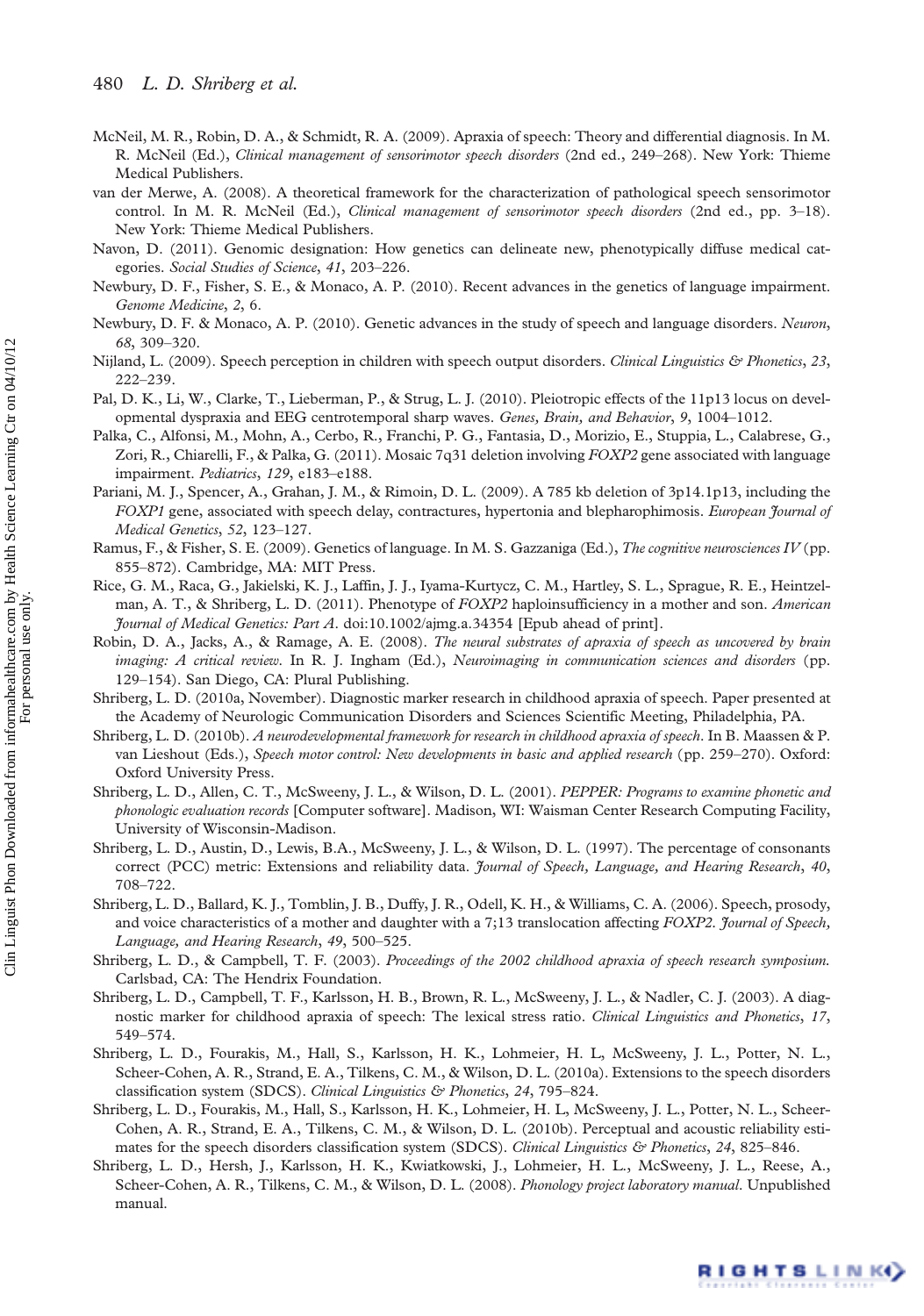- Shriberg, L. D., Jakielski, K. J., & El-Shanti, H. (2008). Breakpoint localization using array-CGH in three siblings with an unbalanced 4q:16q translocation and childhood apraxia of speech (CAS). American Journal of Medical Genetics: Part A, 146A, 2227–2233.
- Shriberg, L. D., & Lohmeier, H. L. (2008). The syllable repetition task (Technical Report No. 14). Phonology Project, Waisman Center, University of Wisconsin-Madison, Madison, WI.
- Shriberg, L. D., Lohmeier, H. L., Campbell, T. F., Dollaghan, C. A., Green, J. R., & Moore, C. A. (2009). A nonword repetition task for speakers with misarticulations: The syllable repetition task (SRT). *Journal of* Speech, Language, and Hearing Research, 52, 1189–1212.
- Shriberg, L. D., Lohmeier, H. L., & Strand, E. A. (2012). Prevalence and phenotype of childhood apraxia of speech in youth with galactosemia. Journal Speech, Language, and Hearing Research, 54, 487-519.
- Shriberg, L. D., Strand, E. A., Jakielski, K. J., & Potter, N. L. (2012). Construct and concurrent validity support for three diagnostic signs of Childhood Apraxia of Speech. Manuscript in preparation.
- Snowling, M. J., & Hulme, C. (2011). Annual research review: The nature and classification of reading disorders: A commentary on proposals for DSM-5. *Journal of Child Psychology and Psychiatry*. doi:10.1111/j.1469-7610.2011.02495.x
- Snowling, M., & Stackhouse, J. (1983). Spelling performance of children with developmental verbal dyspraxia. Developmental Medicine & Child Neurology, 25, 430–437.
- Stackhouse, J., & Wells, B. (1997). Children's speech and literacy difficulties: A psycholinguistic framework. London: Whurr.
- Steinman, K. J., Mostofsky, S. H., & Denckla, M. B. (2010). Toward a narrower, more pragmatic view of developmental dyspraxia. *Journal of Child Neurology*, 25, 71-81.
- Stromswold, K. (2008). The genetics of speech and language impairments. New England Journal of Medicine, 359, 2381–2383.
- Teverovsky, E. G., Bickel, J. O., & Feldman, H. M. (2009). Functional characteristics of children diagnosed with childhood apraxia of speech. Disability and Rehabilitation, 31, 94–102.
- Tomblin, J. B., O'Brien, M., Shriberg, L. D., Williams, C., Murray, J., Patil, S., Bjork, J., Anderson, S., & Ballard, K. (2009). Language features in a mother and daughter of a chromosome 7;13 translocation involving FOXP2. Journal of Speech, Language, and Hearing Research, 52, 1157–1174.
- Umeda, N. (1977). Consonant duration in American English. Journal of the Acoustical Society of America, 61, 846–858.
- Velleman, S. L. (2011). Lexical and phonological development in children with childhood apraxia of speech a commentary on Stoel-Gammon's "Relationships between lexical and phonological development in young children". Journal of Child Language, 38, 82–86.
- Vernes, S. C., Newbury, D. F., Abrahams, B. S., Winchester, L., Nicod, J., Groszer, M., Alarcón, M., Oliver, P. L., Davies, K. E., Geschwind, D. H., Monaco, A. P., & Fisher, S. E. (2008). A functional genetic link between distinct developmental language disorders. The New England Journal of Medicine, 359, 2337-2345.
- Walsh, R. (2011). Looking at the ICF and human communication through the lends of classification theory. *Inter*national Journal of Speech-Language Pathology, 13, 348–359.
- Wechsler, D. (1991). The Wechsler Intelligence Scale for Children (3rd ed.). San Antonio, TX: The Psychological **Corporation**
- Wechsler, D. (1997). Wechsler Adult Intelligence Scale (3rd ed.). San Antonio, TX: The Psychological Corporation.
- Weismer, G. (2006). Philosophy of research in motor speech disorders. Clinical Linguistics & Phonetics, 20, 315–349. Weismer, G. (2007). Motor speech disorders. San Diego, CA: Plural Publishing.
- 
- Weismer, G., & Kim, Y. (2010). Classification and taxonomy of motor speech disorders: What are the issues? In B. Maassen & P. van Lieshout (Eds.), Speech motor control: New developments in basic and applied research (pp. 229–241). Oxford: Oxford University Press.
- Ziegler, W. (2006). The internal structure of phonetic representations: Evidence from neurophonetics. Stem-, Spraak- en Taalpathology, 14 (Suppl.), 63.
- Ziegler, W., Staiger, A., & Aichert, I. (2010). Apraxia of speech: What the deconstruction of phonetic plans tells us about the construction of articulation language. In B. Maassen & P. van Lieshout (Eds.), Speech motor control: New developments in basic and applied research (pp. 3–21). Oxford: Oxford University Press.

#### Appendix. The SRT stimuli

| 1. bada | 7. nada    | 13. banada   |
|---------|------------|--------------|
| 2. dama | 8. maba    | 14. manaba   |
| 3. bama | 9. bamana  | 15. bamadana |
| 4. mada | 10. dabama | 16. danabama |
| 5. naba | 11. madaba | 17. manabada |
| 6. daba | 12. nabada | 18. nadamaba |